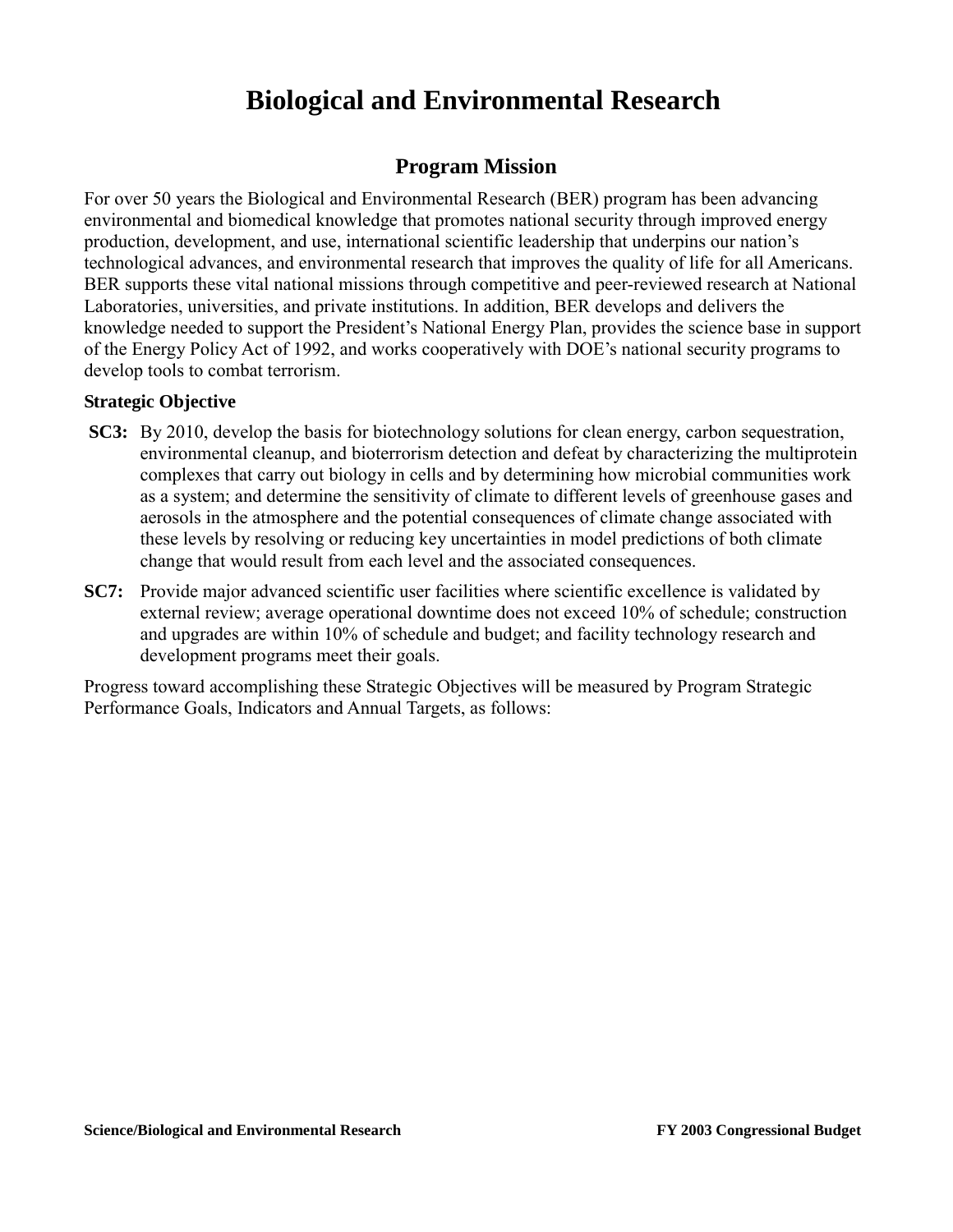### **Program Strategic Performance Goals**

**SC3-1:** Determine, compare, and analyze DNA sequences of microbes and other organisms that will underpin development of biotechnology solutions for clean energy, carbon sequestration, environmental cleanup, and bioterrorism detection and defeat. (Life Sciences, Environmental Remediation, and Medical Applications and Measurement Science subprograms)

#### **Performance Indicator**

Base pairs of DNA sequenced per year.

#### **Performance Standards**

As discussed in Corporate Context/Executive Summary.

| FY 2001 Results                                                                                                                                                                                                                                                                                                                                                        | FY 2002 Targets                                                                                                                                                                                                                                                                                                                                        | FY 2003 Targets                                                                                                                                                                                                                                                                                                                                                                                                                                                                                                                          |
|------------------------------------------------------------------------------------------------------------------------------------------------------------------------------------------------------------------------------------------------------------------------------------------------------------------------------------------------------------------------|--------------------------------------------------------------------------------------------------------------------------------------------------------------------------------------------------------------------------------------------------------------------------------------------------------------------------------------------------------|------------------------------------------------------------------------------------------------------------------------------------------------------------------------------------------------------------------------------------------------------------------------------------------------------------------------------------------------------------------------------------------------------------------------------------------------------------------------------------------------------------------------------------------|
| By the end of FY 2001, the DOE Joint<br>Genome Institute (JGI) completed the<br>sequencing and submission to public<br>databases of an additional 100 million<br>finished and 250 million high quality<br>draft base pairs of DNA, including<br>both human and model organisms<br>(e.g., the mouse) as part of the Human<br>Genome Program. (SC2-1) [Exceeded<br>goal] | By the end of FY 2002, the DOE<br>Joint Genome Institute will<br>complete the high quality DNA<br>sequence of human chromosomes<br>16 and 19 and produce 6 billion<br>base pairs of DNA sequence from<br>model organisms (e.g., mouse,<br>Fugu, and Ciona) to help<br>understand the human sequence<br>as part of the Human Genome<br>Program. (SC3-1) | Complete the high quality DNA<br>sequence of human chromosome<br>5. $(SC3-1)$<br>Increase the DNA sequencing<br>capacity of the DOE Joint<br>Genome Institute (JGI), with no<br>additional funding, to<br>approximately 8 billion base pairs<br>of DNA sequence per year, a<br>100% increase in the projected<br>capacity over FY 2001. Establish<br>at least 30 diverse collaborations<br>for high throughput DNA<br>sequencing with scientists outside<br>the JGI important for Genomics<br>and Genomes to Life research.<br>$(SC3-1)$ |
| Completed the genetic sequencing of<br>three additional microbes that produce<br>methane or hydrogen from<br>carbonaceous sources and that could<br>be used to sequester carbon as part of<br>the Microbial Genomics and Carbon<br>Sequestration programs. (SC2-1)<br>[Exceeded goal]                                                                                  | Produce draft DNA sequence of<br>more than 30 microbes that cover<br>a range of functional relevance to<br>DOE's life and environmental<br>sciences and security missions -<br>including carbon sequestration,<br>environmental cleanup,<br>bioremediation, and bioterrorism.<br>$(SC3-1)$                                                             | Produce draft DNA sequences of<br>more than 30 microbes vital to<br>future U.S. energy security and<br>independence, carbon<br>sequestration, and environmental<br>cleanup. $(SC3-1)$                                                                                                                                                                                                                                                                                                                                                    |

### **Annual Performance Results and Targets**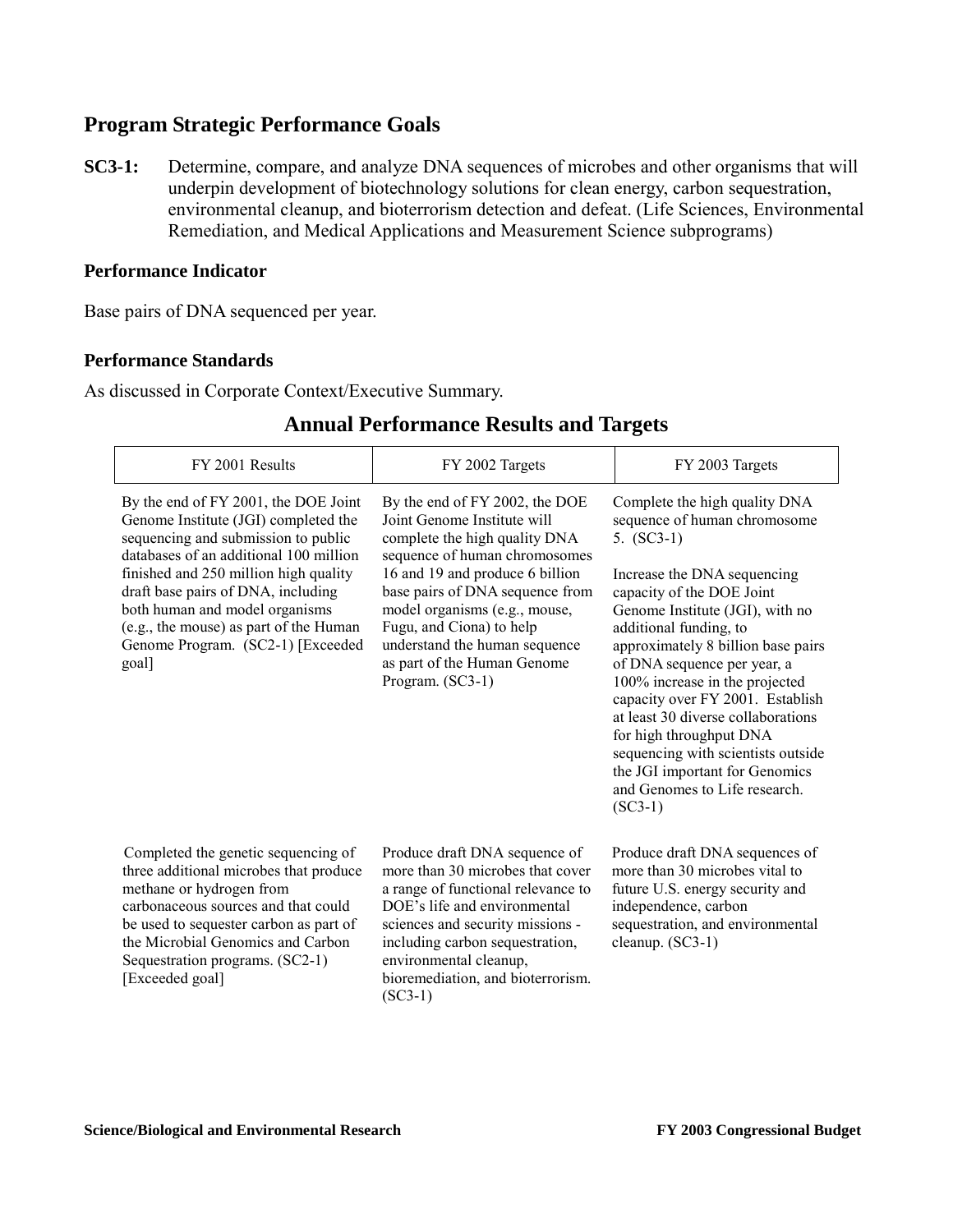**SC3-2:** Establish the scientific foundation for determining a safe level of greenhouse gases and aerosols in the atmosphere by resolving or reducing key uncertainties in predicting their effects on climate, and provide the foundation to predict, assess and mitigate potential adverse effects of energy production and use on the environment. (Climate Change Research subprogram)

#### **Performance Indicator**

Climate model resolution.

#### **Performance Standards**

As discussed in Corporate Context/Executive Summary.

| FY 2001 Results                                                                                                                                                                                                                                                                                                                                                                                                            | FY 2002 Targets                                                                                                                                                                                                                                                                                                                                                                                                 | FY 2003 Targets                                                                                                                                                                                                                                                                                                                                                                                                                                                                     |
|----------------------------------------------------------------------------------------------------------------------------------------------------------------------------------------------------------------------------------------------------------------------------------------------------------------------------------------------------------------------------------------------------------------------------|-----------------------------------------------------------------------------------------------------------------------------------------------------------------------------------------------------------------------------------------------------------------------------------------------------------------------------------------------------------------------------------------------------------------|-------------------------------------------------------------------------------------------------------------------------------------------------------------------------------------------------------------------------------------------------------------------------------------------------------------------------------------------------------------------------------------------------------------------------------------------------------------------------------------|
| Conducted five Intensive Operations<br>Periods (IOPs) on schedule at the<br>Atmospheric Radiation Measurement<br>(ARM) Southern Plains site in<br>Oklahoma. Obtained data from second<br>station on the North Slope of Alaska,<br>and made operational the third station<br>in the Tropical Western Pacific on<br>Christmas Island on schedule and<br>within budget in accordance with<br>program plan. (SC2-1) [Met goal] | Develop and test a fully-coupled<br>atmosphere-ocean-land-sea ice<br>climate model that has twice the<br>spatial resolution of coupled<br>models available in 2000 as part of<br>Climate Modeling and Prediction<br>research. Support multi-disciplinary<br>teams of scientists at multiple<br>institutions using DOE<br>supercomputers to perform model<br>simulations, diagnostics, and<br>testing. $(SC3-2)$ | Improve the precision of climate<br>models by delivering a more<br>realistic cloud submodel that<br>reduces the uncertainty in<br>calculations of the atmospheric<br>energy budget by 10 percent and<br>by increasing the spatial<br>resolution of the atmospheric<br>and ocean and sea ice submodels<br>to $1.4$ degrees (about $150$<br>Kilometers) and approximately<br>0.7 degrees (about 75<br>Kilometers), respectively, for the<br>fully coupled climate model.<br>$(SC3-2)$ |

## **Annual Performance Results and Targets**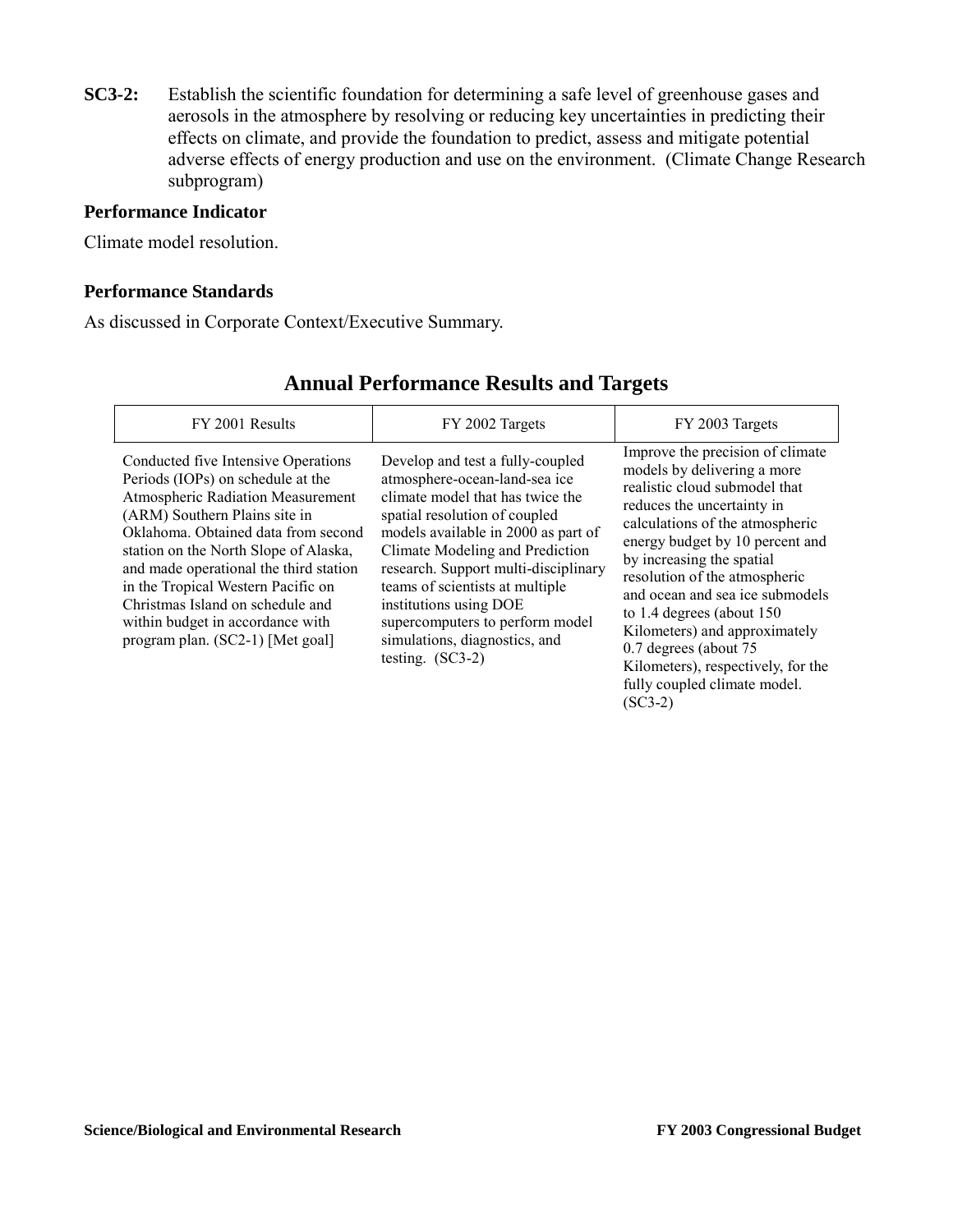**SC7-3:** Manage all BER facility operations and construction to the highest standards of overall performance, using merit evaluation with independent peer review. (Life Sciences, Environmental Remediation subprograms).

#### **Performance Indicator**

Percent on time/on budget, percent unscheduled downtime.

#### **Performance Standards**

As discussed in Corporate Context/Executive Summary.

| FY 2001 Results                                                                                                                                                                                                                                                                                                                                                                                            | FY 2002 Targets                                                                                                                                                                                                                                                                                                                                                                                                                           | FY 2003 Targets                                                                                                                                                                                                                                                                                                                                                                                                                        |
|------------------------------------------------------------------------------------------------------------------------------------------------------------------------------------------------------------------------------------------------------------------------------------------------------------------------------------------------------------------------------------------------------------|-------------------------------------------------------------------------------------------------------------------------------------------------------------------------------------------------------------------------------------------------------------------------------------------------------------------------------------------------------------------------------------------------------------------------------------------|----------------------------------------------------------------------------------------------------------------------------------------------------------------------------------------------------------------------------------------------------------------------------------------------------------------------------------------------------------------------------------------------------------------------------------------|
| Keep within 10 percent of cost and<br>schedule milestones for upgrades and<br>construction of scientific user<br>facilities, initiate commissioning of<br>the protein crystallography Structural<br>Biology User Station at the Los<br>Alamos National Laboratory and<br>initiate construction of the Center for<br>Comparative and Functional<br>Genomics at Oak Ridge National<br>Laboratory. [Met Goal] | Keep within 10 percent of cost and<br>schedule milestones for upgrades<br>and construction of scientific user<br>facilities; begin acceptance testing<br>of the new high performance<br>computer at the Environmental<br>Molecular Sciences Laboratory at<br>the Pacific Northwest National<br>Laboratory; continue construction<br>of the Center for Comparative and<br>Functional Genomics at Oak Ridge<br>National Laboratory. (SC7-3) | Keep within 10 percent of cost<br>and schedule milestones for<br>upgrades and construction of<br>scientific user facilities; begin<br>operation of the new high<br>performance computer at the<br>Environmental Molecular<br>Sciences Laboratory at the<br>Pacific Northwest National<br>Laboratory; complete<br>construction of the Center for<br>Comparative and Functional<br>Genomics at Oak Ridge<br>National Laboratory. (SC7-3) |
| Maintain and operate the BER<br>scientific user facilities so the<br>unscheduled downtime on average is<br>less than 10 percent of the total<br>scheduled operating time. [Met Goal]                                                                                                                                                                                                                       | Maintain and operate the BER<br>scientific user facilities so the<br>unscheduled downtime on average<br>is less than 10 percent of the total<br>scheduled operating time. (SC7-3)                                                                                                                                                                                                                                                         | Maintain and operate the BER<br>scientific user facilities so the<br>unscheduled downtime on<br>average is less than 10 percent<br>of the total scheduled operating<br>time. $(SC7-3)$                                                                                                                                                                                                                                                 |

## **Annual Performance Results and Targets**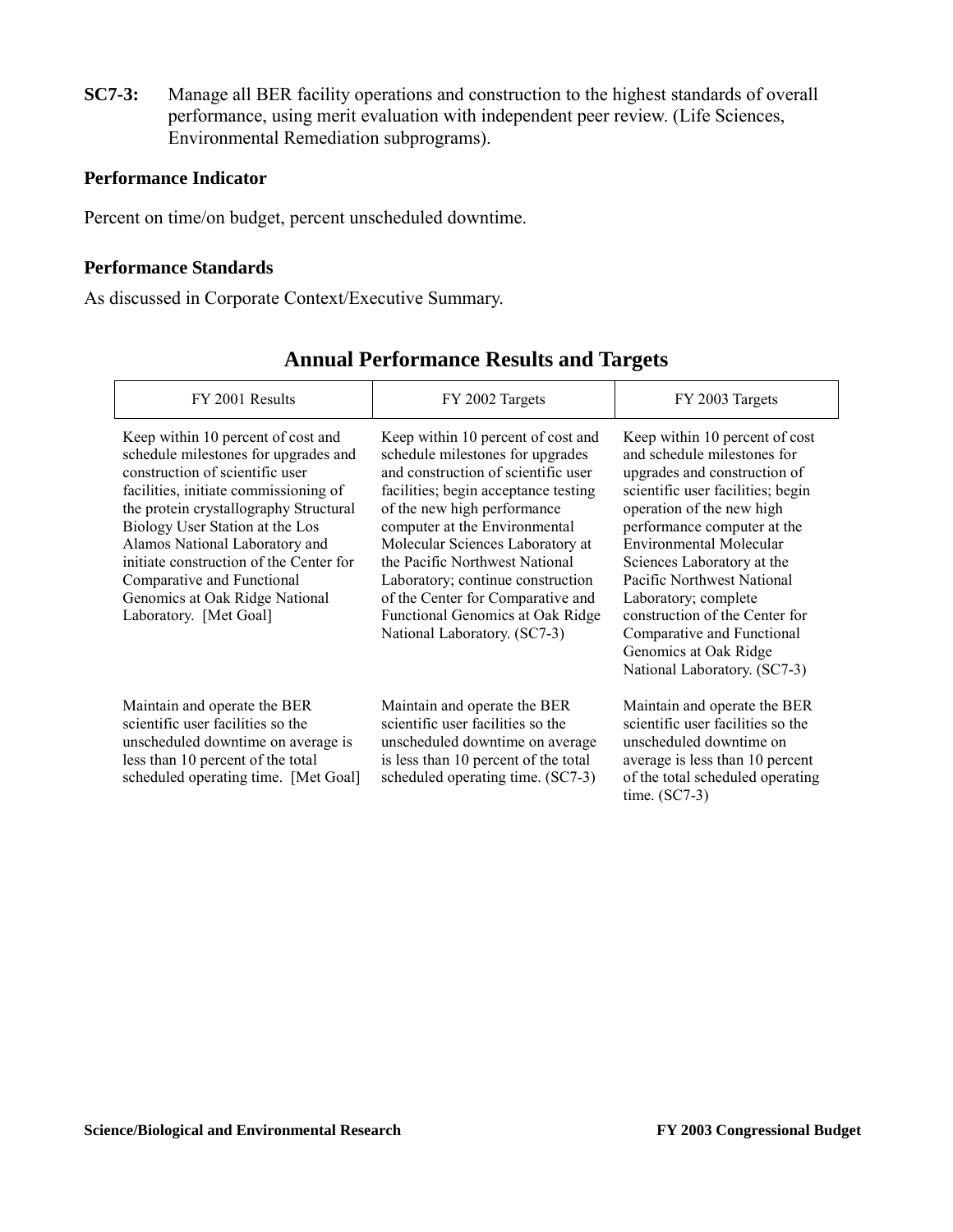To accomplish the BER Program strategic goals, the BER budget request for FY 2003 is \$504,215,000, including support for basic research, scientific user facility operations, and enabling research and infrastructure support. In addition, the program includes funding for the Small Business Innovation Research (SBIR) and Small Business Technology Transfer program (STTR).



#### PROGRAM REVIEW, PEER REVIEW, AND USER FEEDBACK

Effective program review, peer review, and user feedback are critical tools for BER to measure performance of research programs, research projects, and user facilities. The quality and scientific relevance of the BER program and its individual research projects are maintained by rigorous peer reviews conducted by internationally recognized scientific experts. The criteria for determining scientific quality and relevance include scientific merit, appropriateness of the proposed approach and requested level of funding, and qualifications of the principal investigator. BER expects the highest quality research and, when necessary, takes corrective management actions based on results of the reviews. A measure of the quality of the BER research is the sustained achievement in advancing scientific knowledge. This is demonstrated by the publication of research results in the leading refereed scientific journals pertinent to BER-related research fields, by invited participation at national and international scientific conferences and workshops, and by honors received by BER-supported researchers. BER regularly compares its programs to the scientific priorities recommended by the Biological and Environmental Research Advisory Committee (BERAC), and by the standing committees created by the Office of Science and Technology Policy.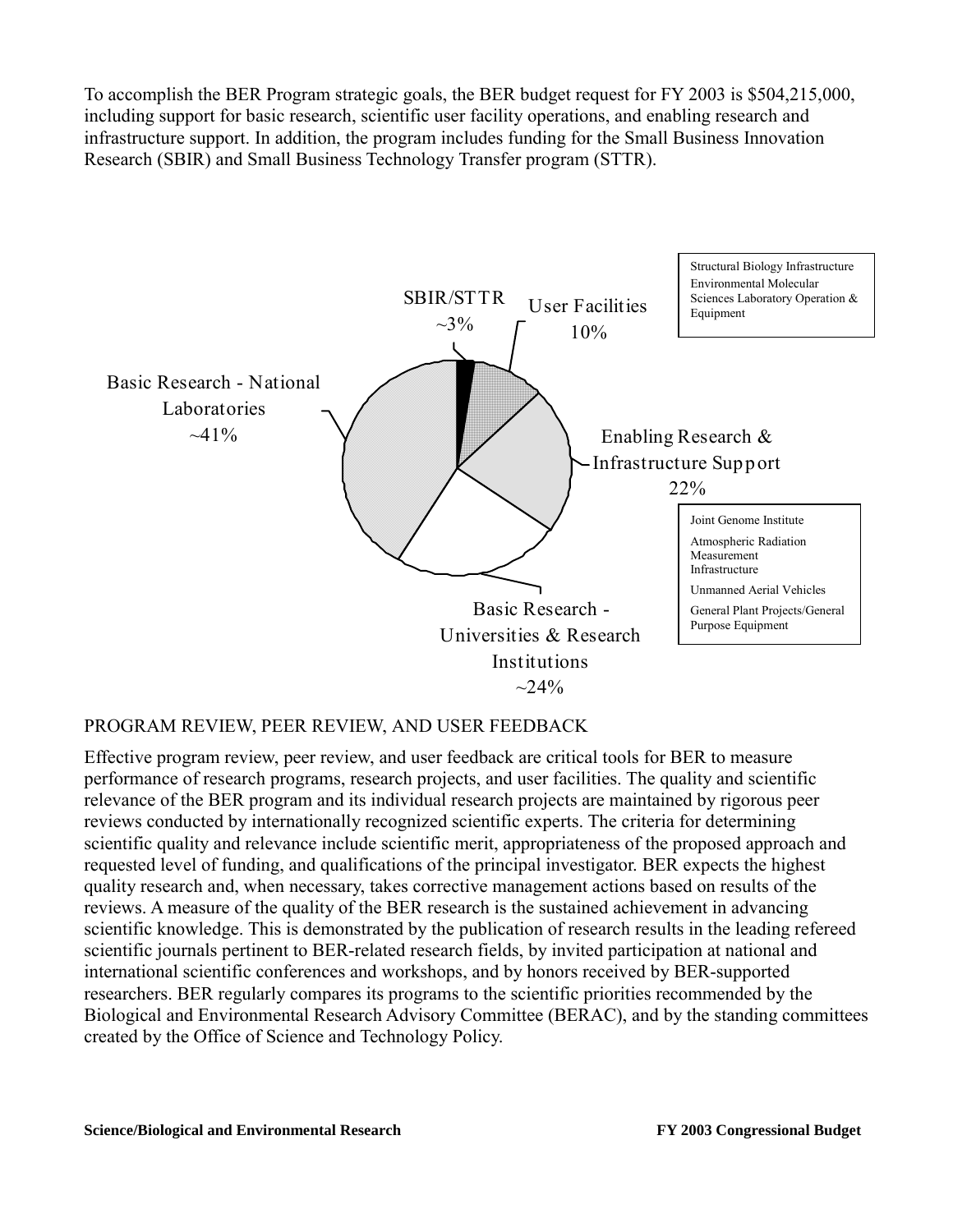The BER program benefits from a diversity of program reviews. This is particularly the case for BER program elements that are components of international research endeavors, e.g., the International Human Genome Project and the U.S. Global Change Research Program. In addition to panel reviews used to evaluate and select individual projects and programmatic reviews by the chartered BERAC, BER evaluates its programs using interagency (and international) review bodies and by Boards and Committees of the National Academy of Sciences.

BER goes one step further in conducting program reviews. Panels of distinguished scientists are regularly charged with evaluating the quality of individual programs and with exploring ways of entraining new ideas and research performers from different scientific fields. This strategy is based on the conviction that the most important scientific advances of the new century will occur at the interfaces between scientific disciplines, such as biology and information science. Groups like JASON and The Washington Advisory Group (WAG), involving physicists, mathematicians, engineers, etc., are among the organizations that study BER program elements, such as the Atmospheric Radiation Measurement (ARM) program, climate change prediction activities, the William R. Wiley Environmental Molecular Sciences Laboratory (EMSL), and the Human Genome program. The BER program is ideally positioned to facilitate and foster interactions between the physical sciences and the life sciences and aggressively pursues every opportunity to enhance the interface between the two scientific domains.

BER facility operations are also monitored by peer reviews and user feedback. BER manages these facilities in a manner that meets user requirements as indicated by achieving performance specifications while protecting the safety of the workers and the environment. Facilities are operated reliably and according to planned schedules. Facilities are also maintained and improved to remain at the cutting edge of technology and scientific capability.

The reviews and user feedback are incorporated as BER plans for the future needs of DOE research in the life and environmental sciences. This includes: planning for future directions, opportunities, and initiatives within the BER research portfolio; maintaining the flexibility to quickly move into promising new areas; contributing to the health of the educational pipeline in critical subfields and disciplines; planning for upgrades at existing facilities to expand the research capabilities or operational capacity; ensuring the proper balance between facilities and research; and planning for future facilities necessary to advance the science in areas relevant to BER's mission in close collaboration with the research community.

### BER LEADERSHIP AND UNIQUE ROLES

The BER program fills a broad range of unique roles for the Department and the national and international scientific communities including:

- Manage research on microbes for energy, the environment, and national security and work with the Advanced Scientific Computing Research program to develop the computational methods and capabilities needed to advance understanding of complex biological systems, predict their behavior, and use that information to address DOE needs.
- Provide the facilities, instrumentation, and technology needed to  $(1)$  characterize the multiprotein complexes that result in microbial products and processes of use to DOE, and (2) determine the functional repertoire of complex microbial communities that can be used to address DOE needs.
- Develop cutting edge technologies, facilities, and resources, including animal models, for the Human Genome Project.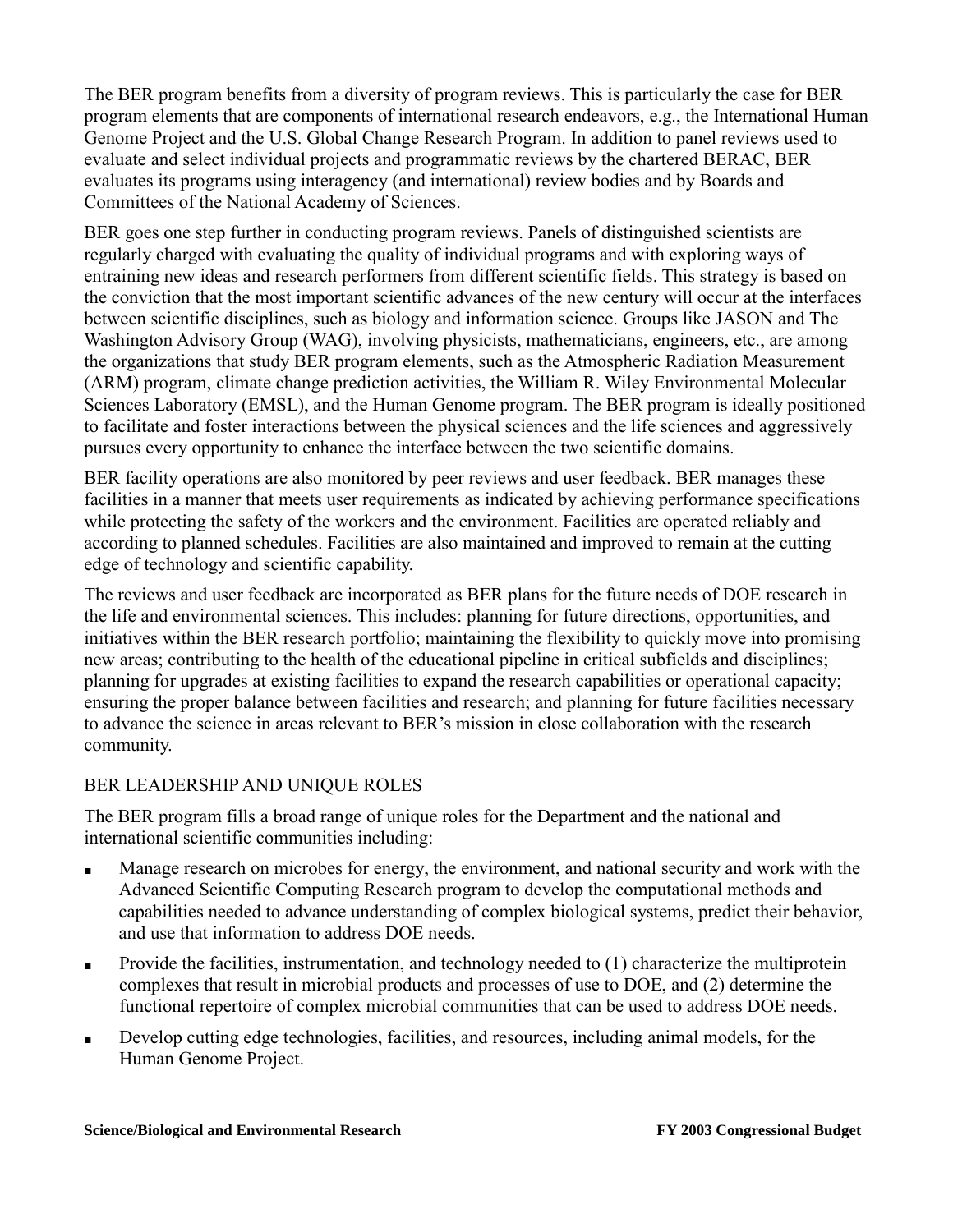- Provide world leadership in low dose radiation research.
- Provide world-class structural biology user facilities and unique computational and experimental structural biology research emphasizing protein complexes involved in recognition and repair of DNA damage and remediation of metals and radionuclides.
- Provide world leadership in ground-based measurement of clouds and atmospheric properties to resolve key uncertainties in climate change, through the Atmospheric Radiation Measurement (ARM) program.
- Develop advanced predictive capabilities using coupled climate models on massively parallel computers for decade-to-century long simulations of climate change.
- Support fundamental research on carbon sequestration to develop technologies that enhance the uptake of carbon in terrestrial and ocean ecosystems.
- Provide world-class scientific user facilities for environmental and climate change research.
- Provide world leadership in radiopharmaceutical development for wide use in the medical and research communities.
- Maintain world leadership in detector development for medical and biological imaging.
- Enable interdisciplinary teams of scientists to use the unique resources in physics, chemistry, material sciences, and biology at the National Laboratories to develop novel medical applications.
- Manage the Environmental Management Science Program (EMSP) in consultation with the Office of Environmental Management (EM) to identify and select the appropriate fundamental research activities.
- Ensure that the rights and welfare of human research subjects at the Department are protected while advances in biomedical, environmental, nuclear, and other research lead to discoveries that benefit humanity.

## **Significant Accomplishments and Program Shifts**

### SCIENCE ACCOMPLISHMENTS

Life Sciences

- Human DNA Sequence Published Capping what may be one of the greatest scientific achievements of all time, the draft human DNA sequence was published in the February 15/16, 2001 issues of the journals *Nature* and *Science.* DOE initiated this monumental research project, sequenced human chromosomes 5, 16, and 19, and contributed many of the fundamental technologies and resources. Both the human DNA sequence and high throughput DNA sequencing capabilities, especially as applied to microbes, contribute to the identification of genetic factors that increase individual human susceptibility to radiation and other energy-related materials and to the use of microbes and microbial communities to solve challenges in carbon sequestration, clean energy, environmental cleanup, and national security.
- *Understanding Human Chromosome 19 by Studying the Mouse* Interpreting the recently completed human DNA sequence and understanding the role each gene plays in human development, health and susceptibility is one of the next major challenge in biology. Identifying all the components of each human gene is made easier by comparing the human DNA sequence with the comparable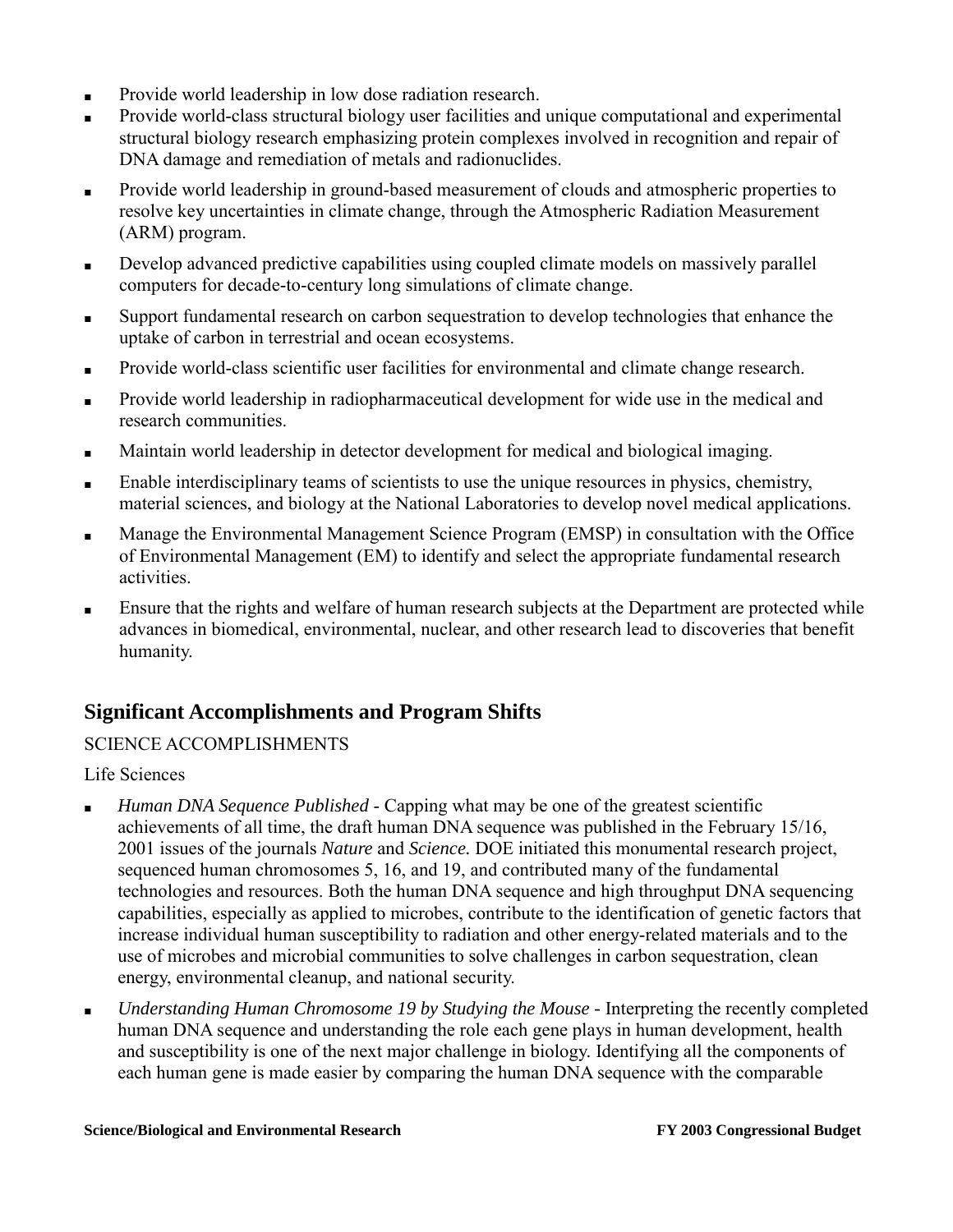sequence in the mouse, sequences that have been remarkably conserved by evolution. The JGI has sequenced more than 42 Megabases (Mb) of the mouse genome that codes for genes related to those found on human chromosome 19. For a particular gene-rich region of human chromosome 19, called HSA 19, research to date has shown that direct counterparts of virtually all known genes in the HSA 19 region are found in the mouse. In particular, these initial comparisons identified both new genes and candidate regulatory regions that had not been found with "gene-finding" software.

- Sequencing the Pufferfish to Understand the Human Genome Scientists searching the human genome for genes and their on/off switches will soon have a valuable new resource courtesy of the Japanese delicacy known as Fugu, or the pufferfish. Evolution has conserved many of the DNA sequences that code for genes or their regulatory sequences. Comparisons of genome sequences between species are, therefore, an effective and efficient means of finding new genes and gene regulatory (controlling) elements. The Fugu genome, is 8-fold more compact than the human genome, making it even more cost-effective for these comparisons than yeast, fly, worm, and mouse. In FY 2001, DOE's Joint Genome Institute, together with its international partners, determined more than 90-percent of the Fugu genome sequence and made it available in an accessible database.
- DOE Investments in Structural Biology Make Big Payoffs Understanding the three dimensional structure of proteins is an important step in understanding how the information contained in genes is put into action. This knowledge has important applications in medicine, clean energy production, carbon sequestration, and environmental cleanup since proteins make biology "happen" whether in people or microbes. DOE investments in structural biology research, at user facilities at synchrotron light sources, and in the technologies for speeding the determination of protein structure have enabled the National Institute of General Medical Sciences at the National Institutes of Health to make a large investment (over \$25,000,000 in FY 2001) in pilot projects for the NIH's new Protein Structure Initiative to develop high throughput methods for determining protein structure. Five of the seven initial pilot projects include partners from DOE Laboratories and nearly all are using DOE user facilities.
- *Approaching High Throughput Proteomics* Pacific Northwest National Laboratory has developed a "next generation" instrument for quantitative high throughput proteomic studies of microorganisms that also holds promise for studies of higher organisms including mouse and human. Initial studies with the highly radiation resistant microorganism *Deinococcus radiodurans,* now being extended to *Shewanella oniedensis,* (both important in bioremediation and waste cleanup), gave precise, proteome-wide measurements of changes in protein abundances based on the use of atomic mass tags and a stable-isotope labeling method, thus, allowing effective comparison of the proteome of an organism under two different experimental conditions.
- *Record Breaking Year of Microbial DNA Sequencing*  In FY 2001 the DOE Joint Genome Institute (JGI) sequenced over 20 different microbial genomes. The high draft sequence quality enabled 95% of the genes in these organisms to be identified. This is the largest microbial data set produced in such a small period of time, making the JGI one of the largest producers of microbial genomic sequence. The microbes cover a range of functional relevance to DOE's life and environmental sciences mission - from carbon sequestration to environmental, bioremediation, and medical relevance. Each microbe had a scientific "champion" to ensure rapid and public dissemination and use of the data. This draft sequencing effort is part of an ongoing scientific test to determine the most effective way to generate and disseminate the largest amount of useful DNA sequence information to the scientific community in the shortest, most cost effective manner.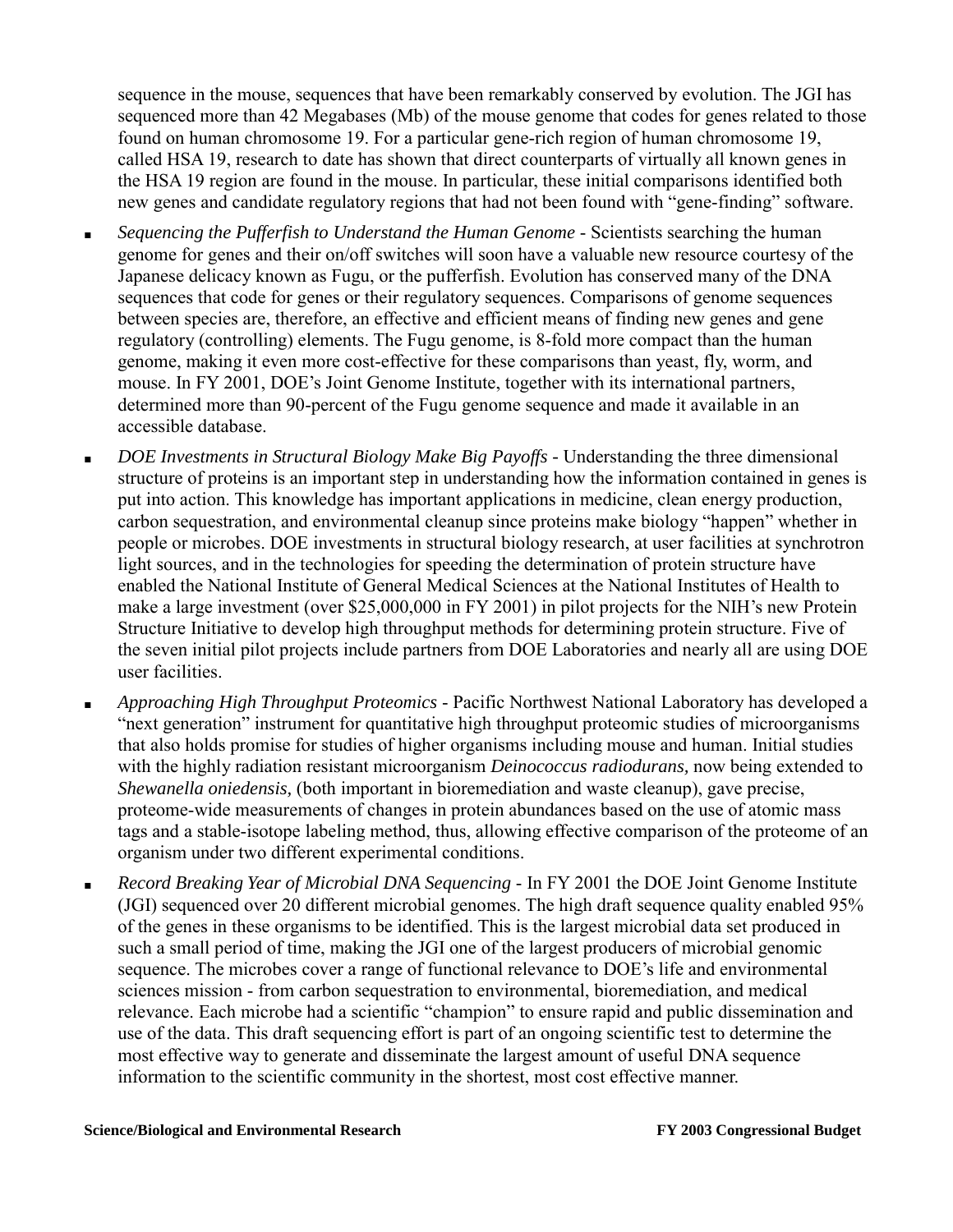- White Rot Fungus Sequenced In FY 2001, the JGI completed the draft DNA sequence of the 30 Mb White rot fungus, *Phanerochaete chrysosporium*. This is one of the first fungal genomes to be sequenced and is a landmark in the use of whole genome shotgun strategies and the testing of the JGI's genome assembler software. The white rot fungus genome is very important to current research in the areas of biomass conversion, carbon sequestration, and cellulose and lignin digestion as well as PCB detoxification.
- *Resolving A-Bomb Dosimetry After More than 50 Years –* BER, working with DOE's Office of Environment, Safety and Health; National Research Council; and RERF (Radiation Effects Research Foundation) is resolving A-bomb dosimetry after more than 50 years. This effort was conducted in response to a directive from Congress to the BER program. Standards for protecting people from exposure to ionizing radiation are based, in large part, on analyses of the survivors of the atomic bombs in Hiroshima and Nagasaki. However, these analyses have large uncertainties due to uncertainties in the estimated doses of radiation received by the survivors. New technologies for measuring irradiated materials and greatly increased computational capabilities are now leading to the development of a new dosimetry system for A-bomb survivors that will be completed in early 2002. This new A-bomb dosimetry will be used for the development of future radiation protection standards, important both for future uses of nuclear energy and for ongoing clean up of contaminated DOE sites.

Climate Change Research

- Improvements in Measurements and Modeling of Atmospheric Radiation Improves Weather *Forecasts -* Through improvements in measurement techniques and related climate model radiation codes, the ARM program has improved the agreement between measured and modeled instantaneous clear sky infrared fluxes from  $20 \text{ Watts/m}^2$  to 5 Watts/m<sup>2</sup>. The inclusion of the advanced radiation code into climate models has resulted in a 7 percent improvement in the usefulness of weather forecasts by extending the forecast period and reducing the computation time required to produce the forecasts.
- *Consistency Documented Between Observed Temperature Changes in the Atmosphere and Ocean and Model Simulated Temperature Changes -* The Parallel Climate Model (PCM), a collaborative climate modeling effort supported by BER at the National Center for Atmospheric Research and Los Alamos National Laboratory, with contributions from several other DOE National Laboratories and academic institutions, was applied to the problem of identifying whether a greenhouse-gas climate signal exists in the observational climate record. BER-supported researchers at Scripps Institution of Oceanography compared two ensembles of PCM simulations of the last 300 years. The first ensemble was a series of simulations that included observed increases in greenhouse gas and sulfate aerosol concentrations resulting from anthropogenic activities. The second ensemble was a series of "control runs" identical to the first series, except that the increases of greenhouse gas and sulfate aerosol concentrations were excluded. The results show that the simulated regional temperature changes in both the atmosphere and the ocean were statistically consistent with the observed data, the first time that a model has demonstrated the ability to realistically simulate both the atmosphere and the ocean. The analysis further revealed a statistically significant pattern of temperature differences between the forced simulations and the control run ensemble that can be attributed to human-induced climate change.
- Understanding of Complex Pollution Phenomena Advanced Data from the Texas Air Quality Study (TexAQS 2000) has provided new information on the relative importance of emissions from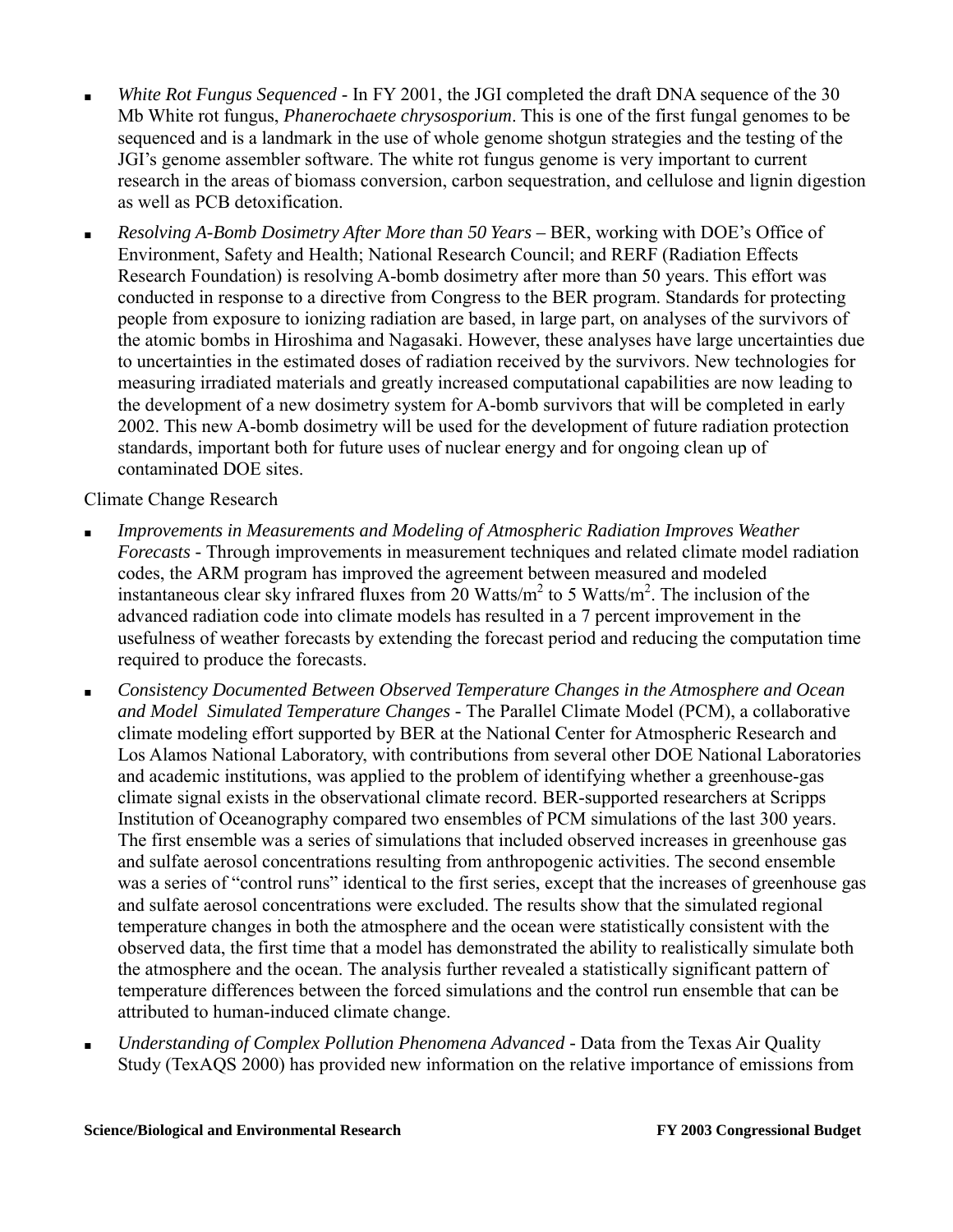refineries and other sources of ozone and aerosols and the recirculation of polluted air from land and sea breezes in causing violations in ozone and particulate air quality standards in the Houston area. The research was an interagency effort supported by DOE, EPA, NOAA, NSF, TVA, NASA, the Texas Natural Resources Conservation Commission, and the Greater Houston Partnership. Information from this study is being provided to Texas authorities developing air quality improvement plans. Advances in the science are also being incorporated in predictive and assessment models that can then be applied to other urban areas.

- Assessment of "Background" Sources of Ozone in Urban Areas Research using numerical chemistry and atmospheric transport models has improved our understanding of the processes that govern tropospheric ozone, other oxidants, and aerosols on urban, regional, and global scales. A major question is whether horizontal transport by winds over regional distances, up to about 1000 kilometers, can substantially influence concentrations of these pollutants in U.S. metropolitan areas. Evaluation of data from recent field studies showed that ozone produced in southern California might be carried to the Phoenix area, thus altering the effectiveness of potential localized controls on energy-related emissions that contribute to oxidant formation where the current urban background concentration is about 40 parts per billion by volume (ppbv). Surface ozone concentrations can be elevated over this background by 5 to 25 ppbv, usually in episodic events by this regional scale transport. In addition, transport of ozone from the stratosphere can increase surface ozone by 10 ppby or more near the surface.
- *AmeriFlux Network Increased to 40 Sites for Measuring N. American Terrestrial Carbon Sink -* The AmeriFlux network where net carbon dioxide  $(CO<sub>2</sub>)$  exchange between the atmosphere and ecosystems across North America is measured, increased to 40 locations. The systematic net carbon dioxide exchange measurement offers one approach for estimating how much excess carbon dioxide from fossil fuel combustion is sequestered by terrestrial ecosystems. Over the past 3 years, annual net production or carbon gain of the instrumented forest sites ranged from 2 to 4 metric tons per hectare. For example, the carbon gain by deciduous forest ecosystems averages 6 grams of carbon per square meter per day. Net production generally increased with growing season length, which means that early onset of the growing season, or longer growing seasons associated with future climate changes can theoretically lead to more carbon sequestration. Related scientific research also determined that cloudiness leads to more efficient photosynthetic use of light by the plants to fix carbon. Web-based AmeriFlux data are disseminated to the scientific community by the Carbon Dioxide Information and Analysis Center where, in 2000, over 30,000 inquiries from 24 countries were recorded on the web site. In addition, the network is providing both high quality, real-time micrometeorological data for modeling ecosystem processes, and ground-truth plant productivity data for a NASA satellite platform designed to provide estimates of global ecosystem productivity.
- *Novel Ecological Results Obtained from Elevated-Carbon Dioxide Field Experiments -* Recent BER-sponsored Free-Air Carbon Dioxide Enrichment (FACE) field experiments that address DOE's mission to ensure that energy systems are environmentally sustainable have led to discoveries about ecosystem responses to future increases in atmospheric carbon dioxide levels resulting from fossil fuel combustion. In the southwestern U.S., a 50% increase in atmospheric carbon dioxide stimulated growth and seed production of an invasive annual grass species to a greater extent than native annual plants. This indicates that rising atmospheric carbon dioxide may favor exotic annual grasses, which might accelerate the fire cycle and reduce biodiversity in arid ecosystems. In a northern-U.S. FACE experiment, more diverse plant communities were found to respond more favorably to elevated carbon dioxide than less diverse communities, suggesting that biodiversity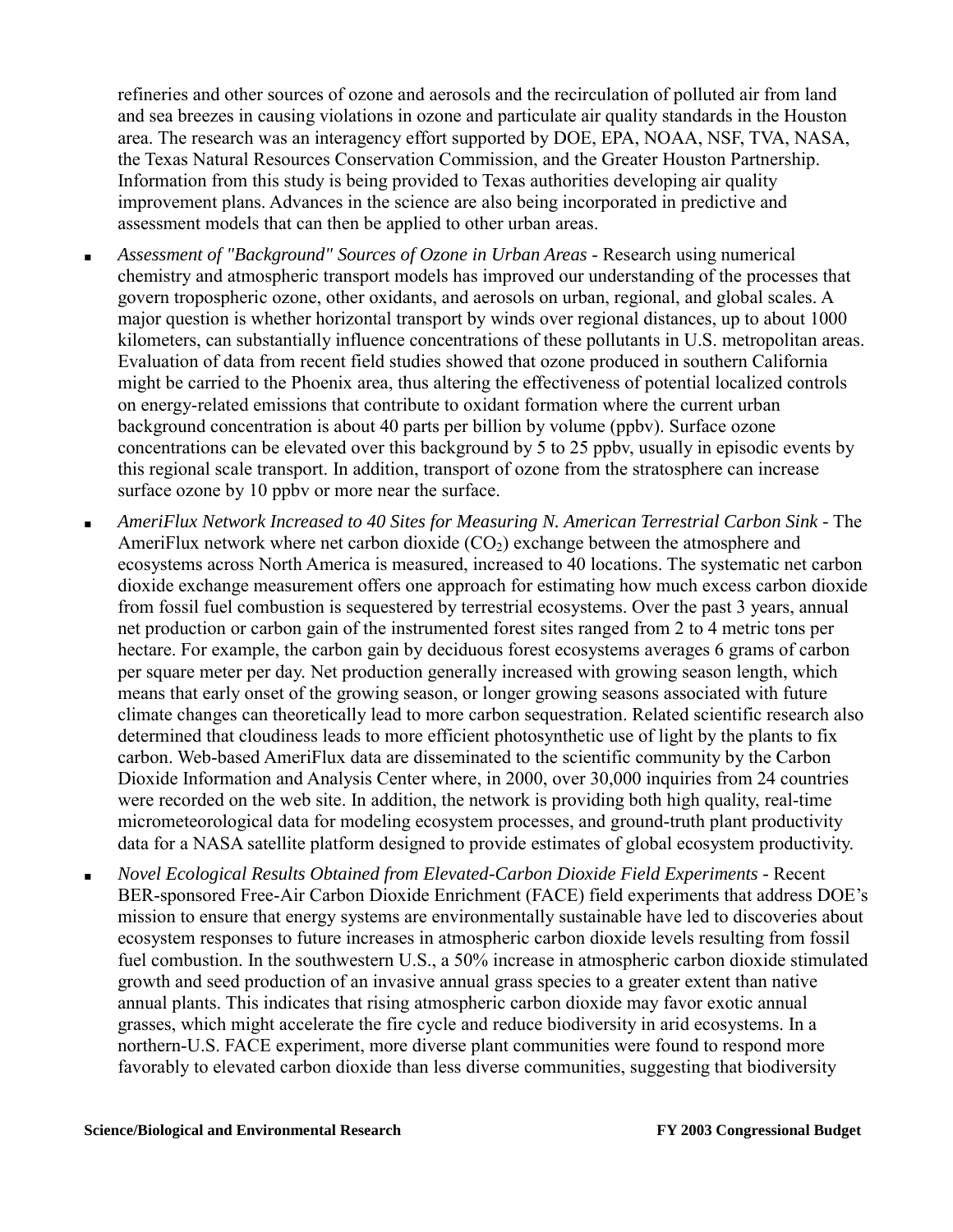losses could significantly affect how terrestrial ecosystems will respond to increasing atmospheric carbon dioxide. In a southeastern loblolly pine plantation in which 16 year old loblolly pines were exposed to elevated carbon dioxide, growth and carbon sequestration by this forest ecosystem were enhanced most when the poorest quality sites received both carbon dioxide and nutrient (nitrogen) amendments. The trees exposed to elevated carbon dioxide alone (55% above ambient) reached reproductive maturity at least two years sooner than trees exposed to the ambient carbon dioxide concentration. Elevated carbon dioxide also resulted in a disproportionate allocation of carbon to cones and seeds compared to tree stems (wood). The responses have implications for management of future forests regarding rotation intervals and selection of species grown for commercial purposes.

- Fate of Injected Carbon Dioxide in the Deep Ocean Modeled LLNL researchers at the DOE Ocean Carbon Sequestration Consortium published a numerical simulation of the distribution of the relative carbon dioxide concentrations in the ocean resulting from a continuous 20-year injection of carbon dioxide at 1700 meters depth near Cape Hatteras, North Carolina. This simulated scenario showed that the injected carbon dioxide was transported under the Gulf Stream and remained isolated from the atmosphere for periods of decades or longer following the injection.
- *48 Students Enrolled in the Global Change Education Program for Undergraduate and Graduate Students -* Twenty-four outstanding undergraduate students were selected for participation in the 2001 DOE Summer Undergraduate Research Experience (SURE) and 24 exceptional graduate students were selected for DOE Graduate Research Environmental Fellowships (GREF), which provide support for their graduate research on climate change.

Environmental Remediation

- Radiation Resistant Microbe Enzymatically Reduces Common Contaminants at DOE Sites The radiation resistant "superbug" *Deinococcus radiodurans* was shown by PNNL researchers to change chemical species of contaminants common to DOE sites (e.g., Uranium, Technetium, and Chromium) that are relatively soluble and mobile in water to unsoluble and relatively immobile species. Under conditions where ionizing radiation is high, such as sediments and soils beneath leaking waste storage tanks at some DOE sites, *Deinococcus radiodurans* may provide a means for limiting the migration of multivalent radionuclides and heavy metals. Moreover, *Deinococcus* has now been reported to be endemic to the populations of soil microorganisms beneath radioactive waste storage tanks at the Hanford reservation, making this microbe especially promising for *in situ* bioremediation approaches.
- Portable Immunoassay Instrument Developed for Quantitative Measurement of Uranium in the Field *-* A field portable immunoassay has been developed to measure uranium, a common legacy waste contaminant at DOE sites. Researchers at Tulane University developed an immunosensor that can be used for speciation and quantification of uranium in groundwater. A prototype hand held instrument has been developed in collaboration with Sapidyne Instruments. This technology makes it possible to rapidly obtain information on levels of uranium contamination and the effectiveness of remediation approaches for reducing or stabilizing uranium contamination at DOE sites.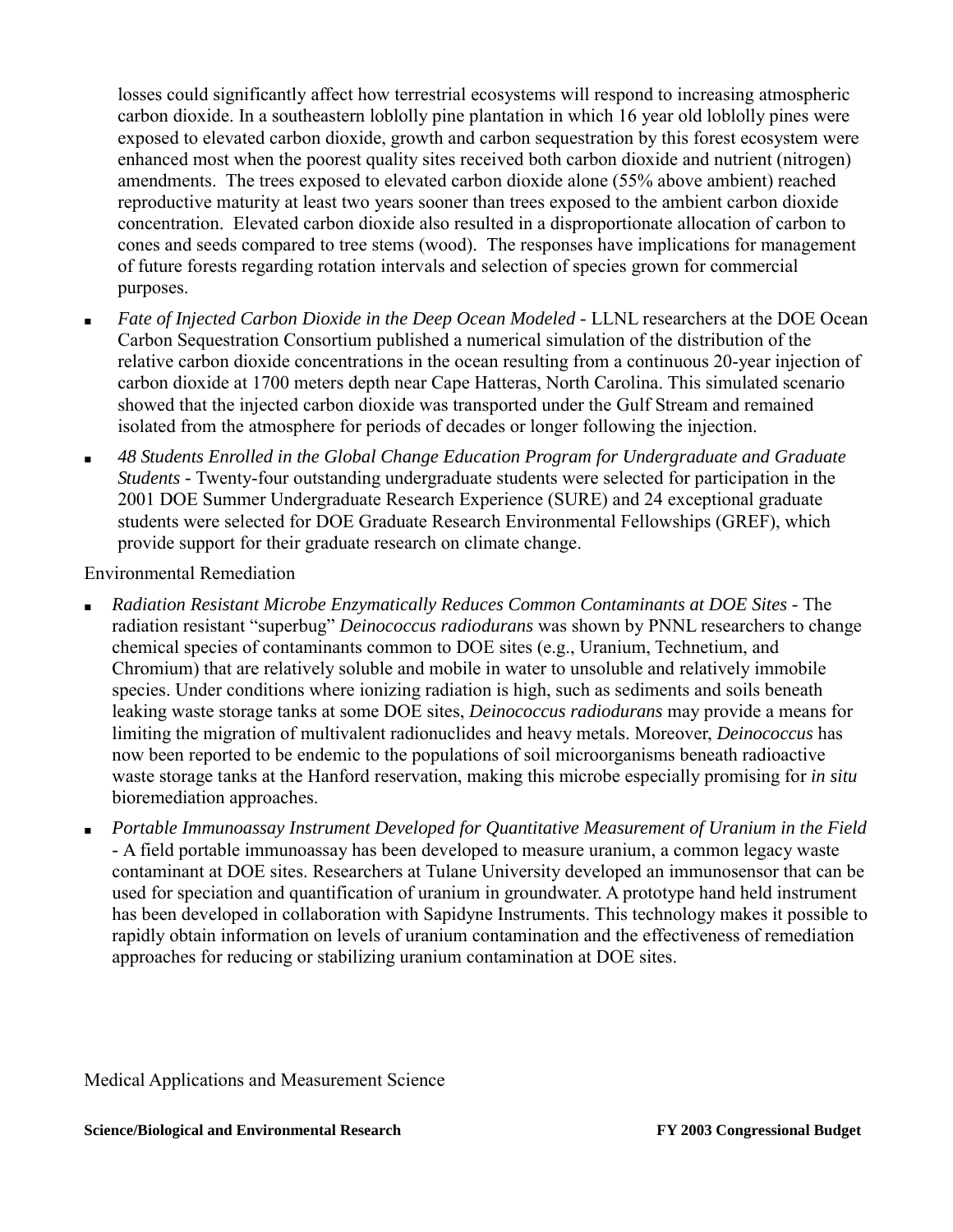- *PET/Radiotracer Studies Help Anti-addiction Drug Development*  The Brookhaven National Laboratory (BNL) uses positron emission tomography (PET) and radiotracer techniques to study the brain mechanisms underlying addiction. PET and carbon-11 studies with Vigabatrin also known as GVG, a drug used to treat epilepsy outside the U.S., have shown that GVG may prove to be an effective pharmaceutical treatment for cocaine addiction. In subsequent studies, Brookhaven scientists and collaborators found that the drug effectively blocked test animals' craving for nicotine, heroin, alcohol, and methamphetamine.
- *Tracking the Brain Dopamine Pathology Related to Obesity* PET and carbon -11 radiotracer drug studies at BNL, recently published in *Lancet* 357, 354-357, 2001, provide evidence of brain dopamine pathology in obesity. The studies have shown that the brains of obese people have abnormalities in the chemical dopamine that regulates pleasure centers in the brain.
- *New Radiotracers to Study Stroke*  Lawrence Berkley National Laboratory scientists have developed a new radiotracer probe to study the brain biochemistry relevant to stroke. The tritiated compound, known as drug candidate CNS5161, will be used first as a research tool in animal models of stroke, trauma, drug addiction, and memory consolidation. The carbon-11 labeled form of this compound will be developed to assess acute brain biochemical receptor activation in human stroke and head trauma as well as for monitoring the more chronic changes in neurodegenerative disorders.
- *Helping the Blind See -* A collaborative research project at The Johns Hopkins Wilmar Eye Institute and at Oak Ridge National Laboratory (ORNL) in Tennessee is developing a retinal prosthetic device (an artificial retina) that will allow patients who have retinitis pigmentosa or age-related macular degeneration to see again. Significant progress has been made on the development of a micro-imaging sensor that is small enough that it can be safely implanted into the eye. Preliminary results predict that patients with retinitis pigmentosa or age-related macular degeneration will have vision restored to a level equivalent to reading large print.
- *New Biological Microscope Wins Discover Award -* A new microscope, that pairs optical confocal microscopy with magnetic resonance microscopy, has been developed by scientists at the Environmental Molecular Sciences Laboratory (EMSL). This new microscope, which combines the unique features of both technologies, will allow researchers to visualize in living cells, important morphological changes that occur when normal healthy cells transform into tumor cells.
- *Polymer Formulations for Cartilage Repair*  Pacific Northwest National Laboratory (PNNL) researchers have demonstrated that temperature sensitive polymers can support cartilage-forming cell growth outside the body and also provide a temporary synthetic "scaffold" to support growth of the newly grown cartilage cells once they are injected back into the joint.
- *Mini-Camera for Fewer Biopsies in Breast Cancer Diagnosis* Researchers at Hampton University and the Thomas Jefferson National Accelerator Facility developed a gamma mini-camera that uses a specially modified personal computer for data acquisition and analysis. The smaller camera coupled to a superior imaging and high-performance processing system provides better resolution of the breast and is expected to result in fewer biopsies.
- *New Method for Cancer Risk Assessment*  Scientists at Ames Laboratory have developed a chipbased, direct-readout methodology for detecting and quantifying DNA adducts, chemical compounds in which a carcinogen is attached to the DNA. These chemical compounds can be present long before cancer develops and are critical in understanding early events in carcinogenesis.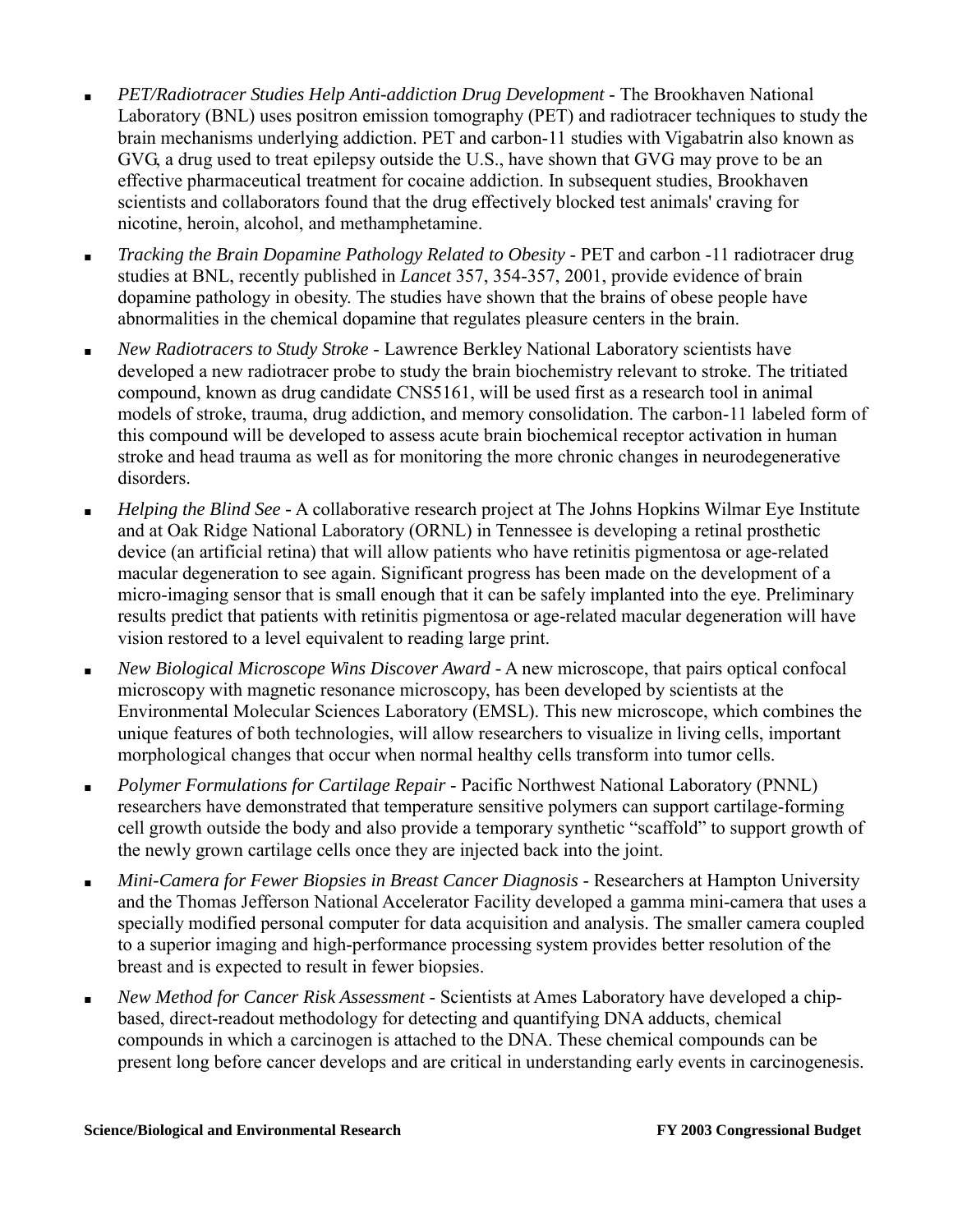*New Radiopharmaceuticals for Cancer Therapy - Investigators at Duke University have developed* iodine-131 and astatine-211 labeled antitenascin-antibody proteins for treatment of brain tumors such as gliomas. The antibody proteins carrying the therapeutic doses of radiation can selectively seek tenascin molecules located on glioma cancer cells, bind and deliver the radiation for effective cancer cell killing.

#### FACILITY ACCOMPLISHMENTS

#### Life Sciences

- *New Neutron User Facility for Structural Biologists -* DOE user facilities for structural biologists at the synchrotron light sources enable scientists to determine high resolution electron density maps of protein crystals needed to determine their three dimensional structure. In some cases, neutrons provide additional information critical to understand protein structure by providing vital insights into the locations of hydrogen bonds and the nature of macromolecular-solvent interactions. A new protein crystallography station at the Los Alamos Neutron Science Center (LANSCE) will be available by the end of 2002. This is the only neutron crystallography station for structural biologists in the U.S.
- *New Ultrasensitive Mass Spectrometer for Proteomics* Pacific Northwest National Laboratory has developed a new electrospray ionization fourier transform ion cyclotron resonance mass spectrometer (ICR), the highest field and most sensitive ICR mass spectrometer currently available. This new machine is approximately 1000 fold more sensitive than conventional instruments, has a resolution 100-1000 fold greater than conventional instruments and can measure peptides at a level less than or equal to 1 part per million. At this level, most peptides are unique and can be assigned to a specific protein in the genome. In contrast, conventional instruments measure at approximately the 500 parts per million level.

#### Environmental Remediation

■ *Unique High Throughput Approach Using Mass Spectrometry for Proteome Characterization -* New mass spectrometry techniques developed by EMSL scientists are the basis for measuring changes in protein expression within a single experiment. This new approach can be used to monitor thousands to tens of thousands of proteins per day. The global perspective afforded by this new proteome measurement capability is diagnostic of changes within entire sets of cellular pathways and networks, thereby helps to identify those pathways key to a cell's state of development or response to a changing environment. The high throughput approach has been used to characterize the proteome of *Deinococcus radiodurans*, a microorganism with potential for bioremediating contaminated soils and groundwater. This approach confirmed almost half of the proteins predicted by genome annotation. Key to this successful project was the development of the ion funnel, a device that prevents ions in a sample from becoming lost by charge-charge repulsion of the ion beam as it is transferred into a mass spectrometer; greatly improved high pressure capillary liquid chromatographic separations; new methods for extending the dynamic range of measurements; and data processing methods that provide greater mass measurement accuracies for improved protein identification.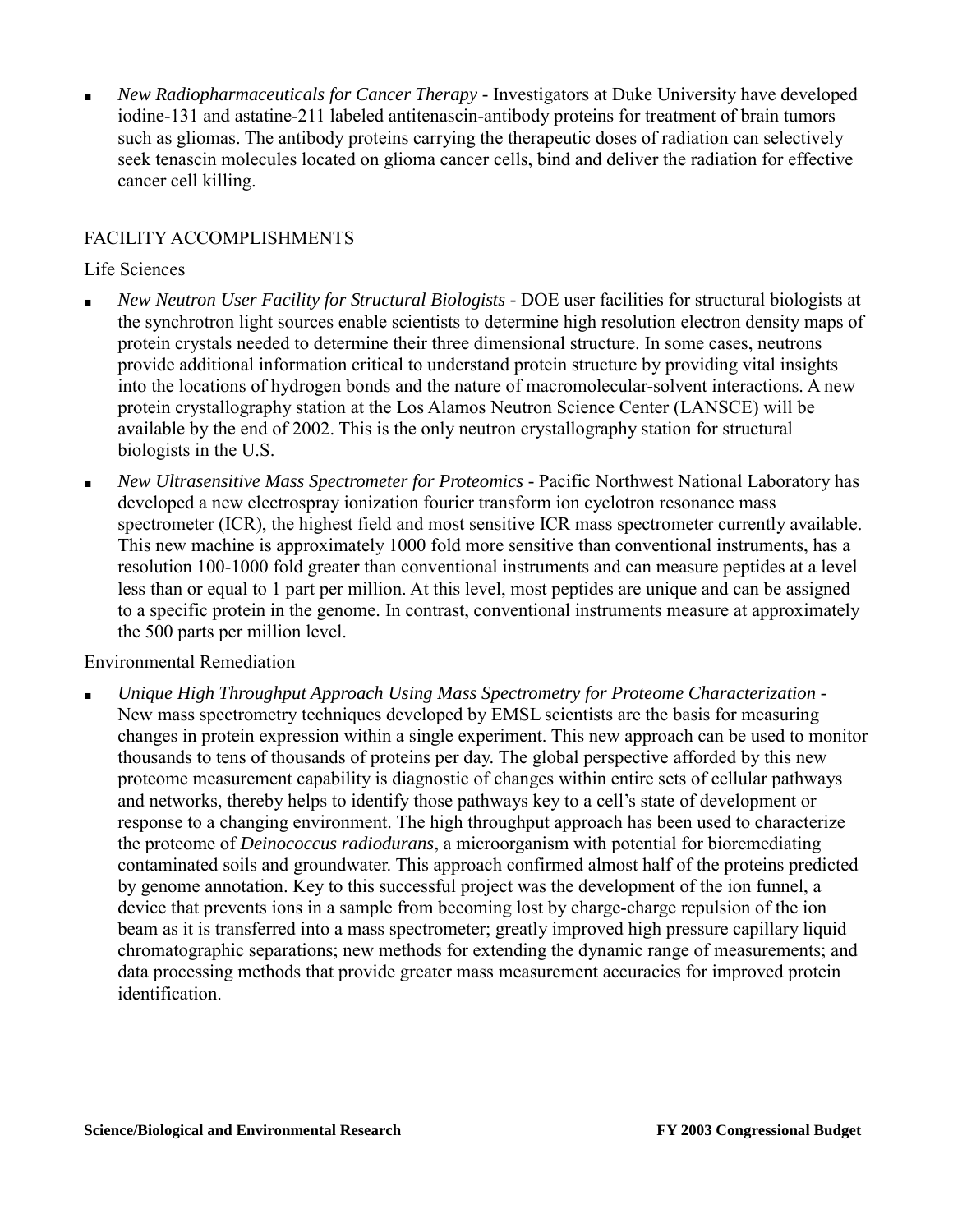Computational and Experimental Chemistry Used to Determine New Estimate of Heat of Formation *of OH Radical -* A team of scientists from EMSL and Argonne National Laboratory combined results from computational and experimental chemistry studies to determine a new value for the heat of formation of the hydroxyl radical (OH). This important result required use of the massively parallel supercomputer in EMSL and will have significant impact on models of combustion and atmospheric chemistry. The same approach has been used for many small, highly reactive species including those involved in fluorocarbon production and processing and the decomposition products of ammonia. Reliable prediction of the energetics of molecular systems is made possible by the revolution in computer hardware, software and computational methods and their application in computational chemistry.

### PROGRAM SHIFTS

For FY 2003, BER will focus on:

- Further developing the research infrastructure needed for Genomes to Life research. The development of virtual, distributed research centers, begun in FY 2002, will expand to include research capabilities needed for analyses of the functional capabilities of microbial populations comprised of multiple microbial species, enabling the development of strategies to use complex microbial communities to address DOE needs in clean energy production, carbon sequestration, and environmental cleanup.
- With the completion of the high quality DNA sequence of human chromosomes 5, 16, and 19, DNA sequencing capabilities at the Joint Genome Institute will increasingly emphasize the needs of research on microbes for energy, the environment, and national security and, through interagency partnerships, selected sequencing needs of other agencies including the National Science Foundation and the U.S. Department of Agriculture.
- In FY 2003 the Administration will launch a new Climate Change Research Initiative (CCRI). The CCRI will focus on research areas where substantial progress in both understanding and prediction are likely over the next five years, including climate variation and change, carbon cycle, water cycle, atmospheric composition, and regional impacts. BER will participate in one of the specific areas: understanding the North American Carbon Cycle.
- Bioremediation research will continue its focus on the biotransformation of radionuclides and metals at contaminated DOE sites, the community of microbes that affect the transformations in subsurface environments at the sites, and the development of strategies for using bioremediation to clean up or stabilize these contaminants at DOE sites.
- In FY 2003 the Environmental Management Science Program and the Savannah River Ecology Laboratory are transferred from the Office of Environmental Management (EM) to the Office of Science. BER will manage these research activities according to Office of Science principles, but with extensive input from EM.
- In FY 2003, funding for the followup of all patients treated in the human clinical trials of boron neutron capture therapy (BNCT) at Brookhaven National Laboratory and the Massachusetts Institute of Technology will be completed with the transfer of clinical technology to the National Cancer Institute of the National Institutes of Health. The basic drug development research program for BNCT will evolve into a new program of innovative approaches to cell-targeted ablation therapy for cancer with in-vivo radiation techniques. The emphasis of this program will be on the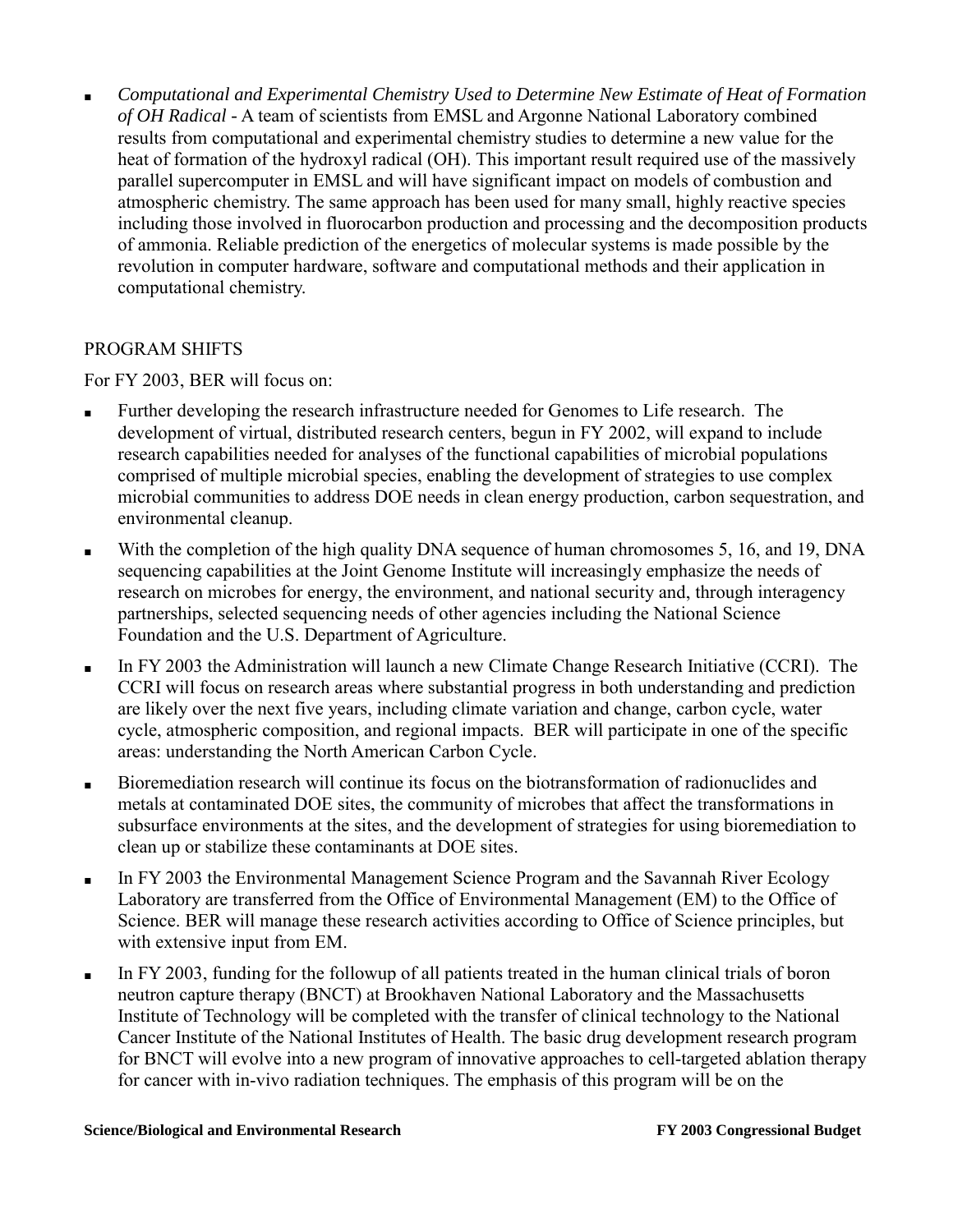therapeutic use of ionizing radiation that may be achieved with radionuclide therapy and novel methods of tumor targeting.

## **Genomes to Life Research**

The FY 2003 budget includes funds for the continued expansion of the research on microbes to address DOE's energy, environment, and national security mission needs. Initiated in FY 2002, this research will continue to more fully characterize the inventory of multiprotein molecular machines found in selected DOE-relevant microbes and higher organisms and to determine the functional diversity found in populations of microbes isolated from DOE-relevant sites. In FY 2003, new research will be initiated that focuses on further developing the research tools needed to study microbial communities that may have applications to clean energy, environmental cleanup, and carbon sequestration.

## **Climate Change Research Initiative**

In FY 2003, the Administration will institute a new Climate Change Research Initiative (CCRI). The CCRI is intended to focus research on areas where substantial progress in understanding and prediction are likely over the next five years, including climate variation and change, carbon cycle, water cycle, atmospheric composition, and regional impacts. The set of cross agency programs will have strong focus on outcomes and deliverables. DOE, in conjunction with other USGCRP agencies, will begin a focused research program in specific research areas. The deliverables will be targeted at information useful to policy-makers (e.g., provide quantitative estimates of the carbon balance in regions across the U.S.). DOE will participate in one of the specific research areas: understanding the North American Carbon Cycle (with NOAA, NSF, and USDA).

## **Scientific Facilities Utilization**

The Biological and Environmental Research request includes \$52,088,000 to maintain support of the Department's major scientific user facilities. Facilities include structural biology research beam lines at the synchrotron light sources and the operation of the William R. Wiley Environmental Molecular Sciences Laboratory where research activities underpin long-term environmental remediation and other DOE missions in energy and national security. With this funding, BER will provide for the operation of the facilities, assuring access for scientists in universities, federal laboratories, and industry. BER will also leverage both federally and privately sponsored research.

## **Workforce Development**

Workforce development is an integral and essential element of the BER mission to help ensure a science-trained workforce, including researchers, engineers, science educators, and technicians. The research programs and projects at the National Laboratories, universities, and research institutes actively integrate undergraduate and graduate students and post-doctoral investigators into the work. This "hands-on" approach is essential for the development of the next generation of scientists, engineers, and science educators. Specific fellowship programs are also sponsored by BER to target emerging areas of need. Over 1,500 graduate students and post-doctoral investigators will be supported at universities and at National Laboratories in FY 2002. BER will continue its support for graduate students and postdoctoral investigators in FY 2003. The number of graduate students and post-doctoral investigators will remain approximately at the FY 2002 level.

Graduate students and postdoctoral investigators use Office of Science user facilities. For example, they use the structural biology experimental stations on the beam lines at the synchrotron light sources and the instruments at the William R. Wiley Environmental Molecular Sciences Laboratory (EMSL). Using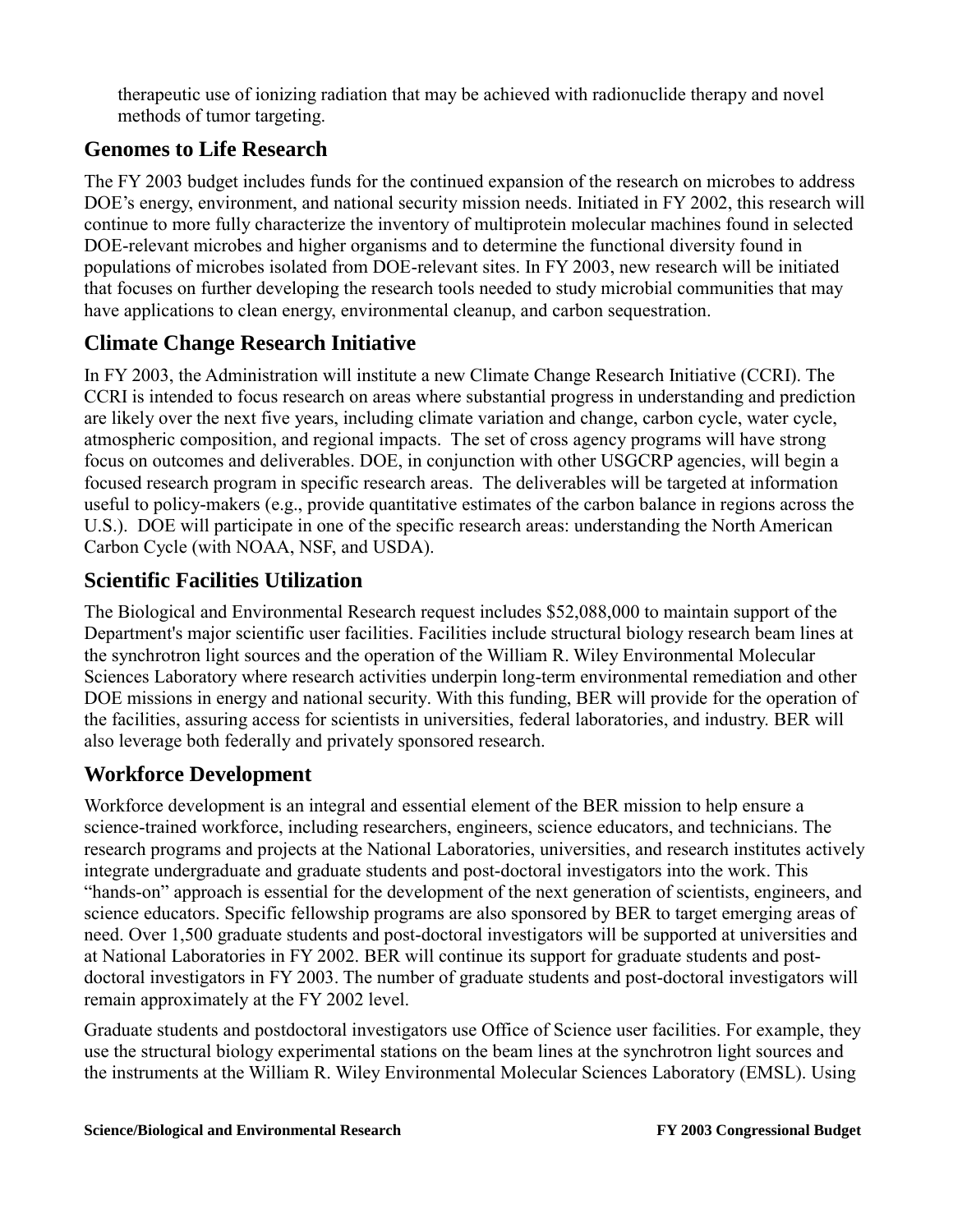these unique research tools enables the graduate students and post-doctoral investigators to participate in and conduct leading edge research. Approximately half of all of the facility users are graduate students and postdoctoral investigators. The graduate students and post doctoral investigators are supported by resources from a wide variety of sponsors, including BER, other Departmental research programs, other federal agencies, and U.S. and international private institutions. Graduate students and post-doctoral investigators at the synchrotron light sources are included in the Basic Energy Sciences (BES) user facility statistics and are not included here. A total of 500 graduate students and post-doctoral investigators conducted their research at the EMSL in FY 2001.

BER will continue its commitment to and dependence on research scientists at the Nation's universities. Approximately 40 percent of BER basic research funding directly supports university-based activities. University scientists are the major users at BER facilities and other enabling research infrastructure. University-based scientists are an integral part of research programs across the entire range of the BER portfolio. These scientists are funded through individual peer-reviewed grants and as members of peerreviewed research teams involving both national laboratory and university scientists.

University-based scientists are the principal users of BER user facilities for structural biology at the synchrotron and neutron sources. They are also users of the Environmental Molecular Sciences Laboratory, and the Natural and Accelerated Bioremediation Research (NABIR) program's Field Research Center. University scientists also form the core of the Atmospheric Radiation Measurement (ARM) science team that networks with the broader academic community as well as with scientists at other agencies, such as the National Aeronautics and Space Administration and the National Oceanic and Atmospheric Administration. In addition, university-based scientists are funded through Requests for Applications across the entire BER program including genomics, structural biology, low dose radiation research, global change research, bioremediation research, medical imaging, and radiopharmaceutical development. Furthermore, university scientists work in close partnership with scientists at National Laboratories in many BER programs including genomics, and carbon sequestration research.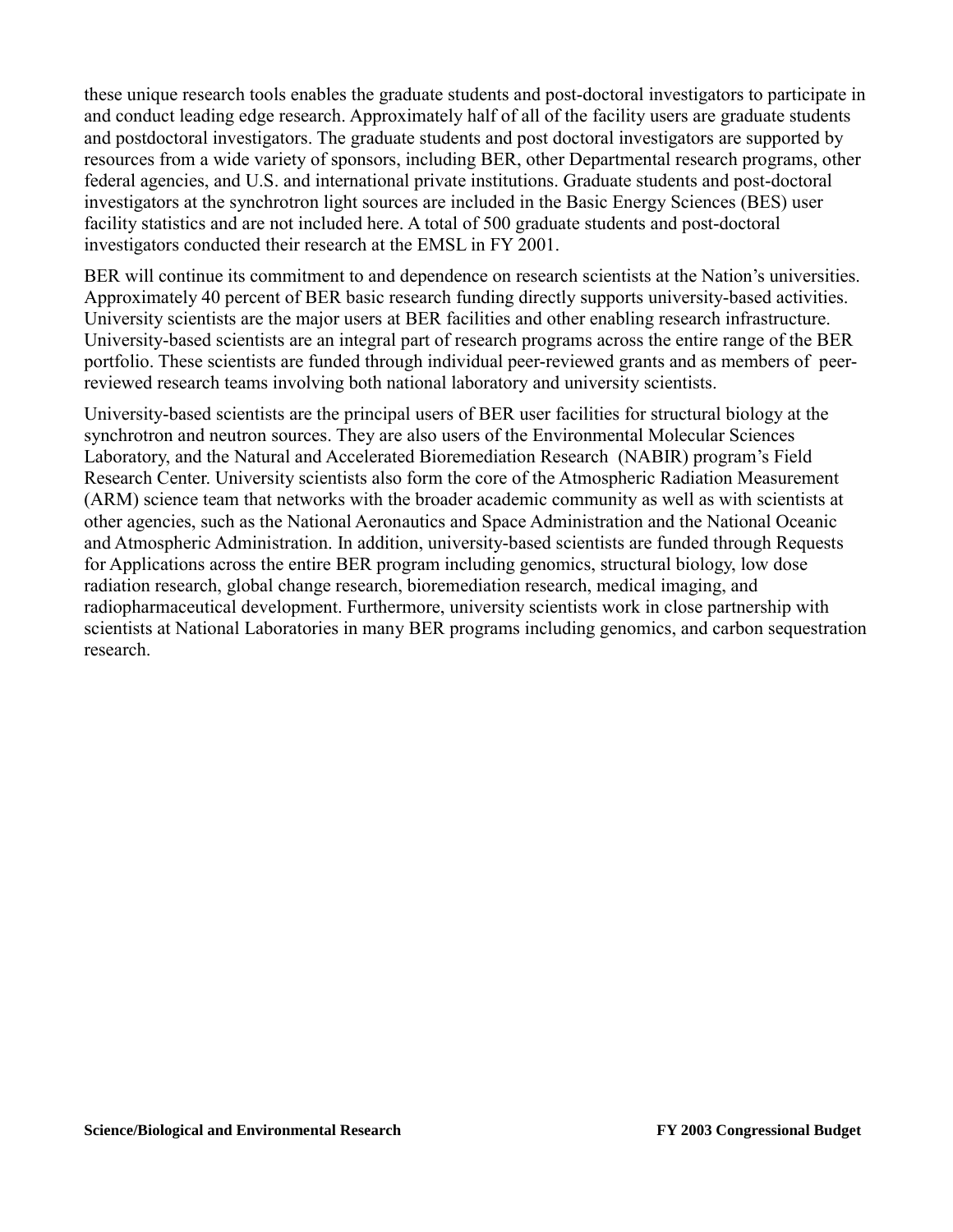## **Funding Profile**

|                                                    | (dollars in thousands)   |               |             |                      |         |
|----------------------------------------------------|--------------------------|---------------|-------------|----------------------|---------|
|                                                    |                          |               |             | FY 2002              |         |
|                                                    | FY 2001                  | FY 2002       |             | Comparable           |         |
|                                                    | Comparable               | Original      | FY 2002     | Current              | FY 2003 |
|                                                    | Appropriation            | Appropriation | Adjustments | Appropriation        | Request |
| <b>Biological and Environmental</b><br>Research    |                          |               |             |                      |         |
| Life Sciences                                      | 188,469                  | 193,385       | -812        | 192,573              | 210,878 |
| Climate Change Research                            | 125,678                  | 129,469       | -547        | 128,922              | 137,959 |
| Environmental Remediation                          | 104,235                  | 69,637        | $+44,764$   | 114,401              | 109,530 |
| Medical Applications and<br>Measurement Science    | 93,187                   | 123,509       | $-510$      | 122,999              | 45,848  |
| Subtotal, Biological and                           |                          |               |             |                      |         |
| Environmental Research                             | 511,569                  | 516,000       | $+42,895$   | 558,895              | 504,215 |
| Construction                                       | 2,495                    | 11,405        |             | 11,405               | 0       |
| Subtotal, Biological and<br>Environmental Research | 514,064                  | 527,405       | +42,895     | 570,300              | 504,215 |
| General Reduction                                  | --                       | $-2,155$      | 2,155       | 0                    |         |
| Total, Biological and<br>Environmental Research    | 514,064 <sup>a b c</sup> | 525,250       | 45,050      | 570,300 <sup>c</sup> | 504,215 |

#### **Public Law Authorization:**

 $\overline{a}$ 

Public Law 95-91, "Department of Energy Organization Act" Public Law 103-62, "Government Performance and Results Act of 1993"

<sup>&</sup>lt;sup>a</sup> Excludes \$11,088,000 which was transferred to the SBIR program and \$665,000 which was transferred to the STTR program.

<sup>&</sup>lt;sup>b</sup> Excludes \$650,000 which was transferred to the Science Safeguards and Security program in an FY 2001 reprogramming.

 $\degree$  Includes \$43,947,000 in FY 2001 and \$45,050,000 in FY 2002 for Environmental Management Science Program and Savannah River Ecology Laboratory being transferred from Environmental Management.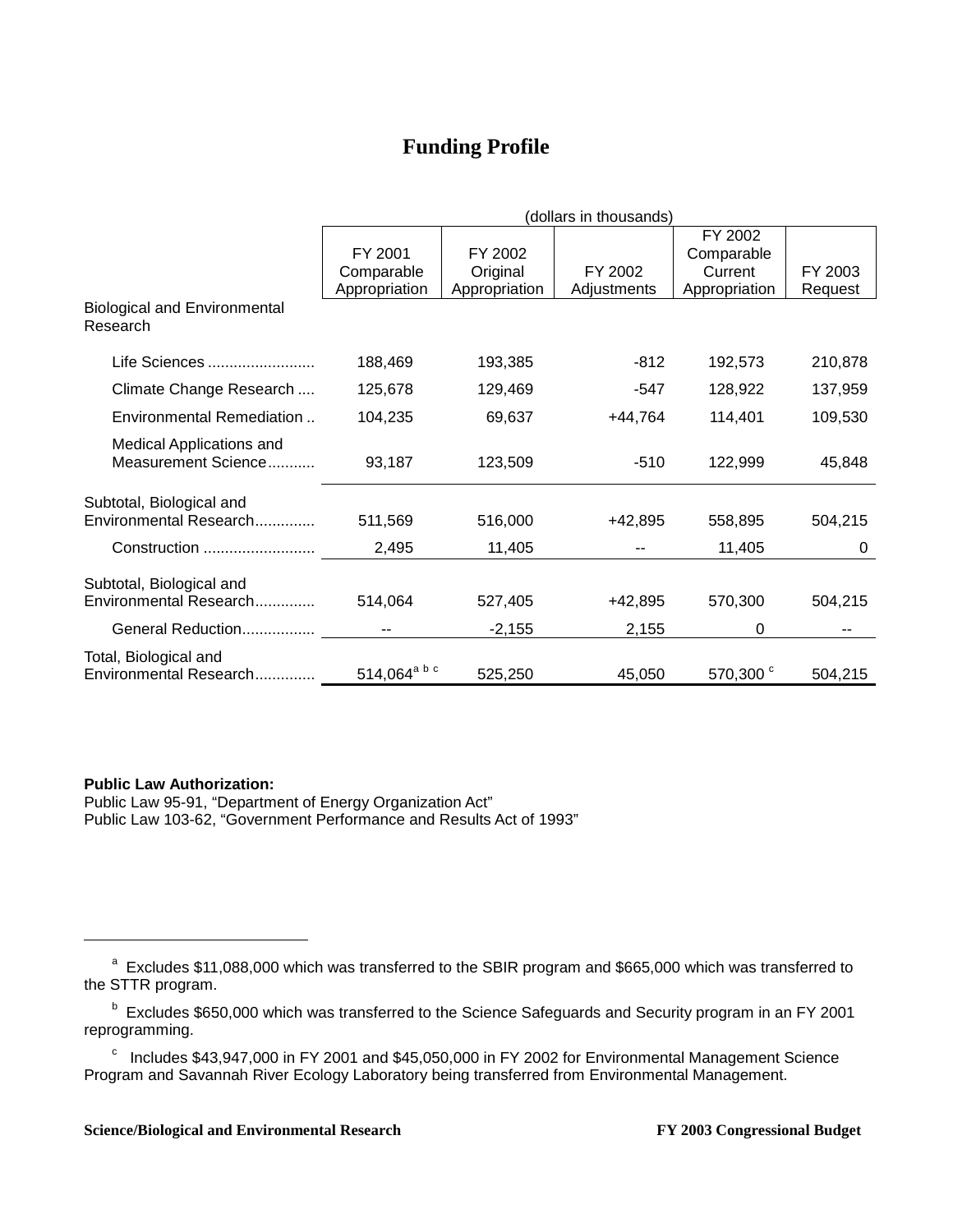|                                                | (dollars in thousands) |         |         |           |                          |
|------------------------------------------------|------------------------|---------|---------|-----------|--------------------------|
|                                                | FY 2001                | FY 2002 | FY 2003 | \$ Change | % Change                 |
| Albuquerque Operations Office                  |                        |         |         |           |                          |
| Los Alamos National Laboratory                 | 22,447                 | 19,848  | 18,681  | $-1,167$  | $-5.9%$                  |
|                                                | 3,474                  | 3,391   | 2,737   | -654      | $-19.3%$                 |
|                                                | 1,597                  | 900     | 850     | -50       | $-5.6%$                  |
| Total, Albuquerque Operations Office           | 27,518                 | 24,139  | 22,268  | $-1,871$  | $-7.8%$                  |
| <b>Chicago Operations Office</b>               |                        |         |         |           |                          |
|                                                | 1,066                  | 690     | 512     | -178      | $-25.8%$                 |
| Argonne National Laboratory - East             | 27,521                 | 23,067  | 22,595  | $-472$    | $-2.0%$                  |
| Brookhaven National Laboratory                 | 23,549                 | 18,862  | 15,993  | $-2,869$  | $-15.2%$                 |
|                                                | 92,092                 | 47,702  | 46,146  | $-1,556$  | $-3.3%$                  |
| Total, Chicago Operations Office               | 144,228                | 90,321  | 85,246  | $-5,075$  | $-5.6%$                  |
| Idaho Operations Office                        |                        |         |         |           |                          |
| Idaho National Engineering & Environmental     |                        |         |         |           |                          |
|                                                | 1,440                  | 1,056   | 400     | $-656$    | $-62.1%$                 |
|                                                | 37,029                 | 37,050  | 29,886  | $-7,164$  | $-19.3%$                 |
|                                                | 38,469                 | 38,106  | 30,286  | $-7,820$  | $-20.5%$                 |
| <b>Oakland Operations Office</b>               |                        |         |         |           |                          |
| Lawrence Berkeley National Laboratory          | 61,970                 | 50,133  | 44,821  | $-5,312$  | -10.6%                   |
| Lawrence Livermore National Laboratory         | 33,450                 | 32,715  | 36,899  | $+4,184$  | $+12.8%$                 |
| Stanford Linear Accelerator Center             | 3,656                  | 4,170   | 5,550   | $+1,380$  | $+33.1%$                 |
|                                                | 70,815                 | 46,043  | 38,386  | $-7,657$  | $-16.6%$                 |
| Total, Oakland Operations Office               | 169,891                | 133,061 | 125,656 | $-7,405$  | $-5.6%$                  |
| Oak Ridge Operations Office                    |                        |         |         |           |                          |
| Oak Ridge Inst. For Science & Education        | 5,179                  | 4,893   | 4,761   | $-132$    | $-2.7%$                  |
| Oak Ridge National Laboratory                  | 45,798                 | 45,134  | 33,085  | $-12,049$ | $-26.7%$                 |
|                                                | 380                    | 352     | 352     | 0         | $\overline{\phantom{a}}$ |
| Thomas Jefferson National Accelerator Facility | 620                    | 400     | 500     | $+100$    | $+25.0%$                 |
| Total, Oak Ridge Operations Office             | 51,977                 | 50,779  | 38,698  | $-12,081$ | $-23.8%$                 |

# **Funding By Site**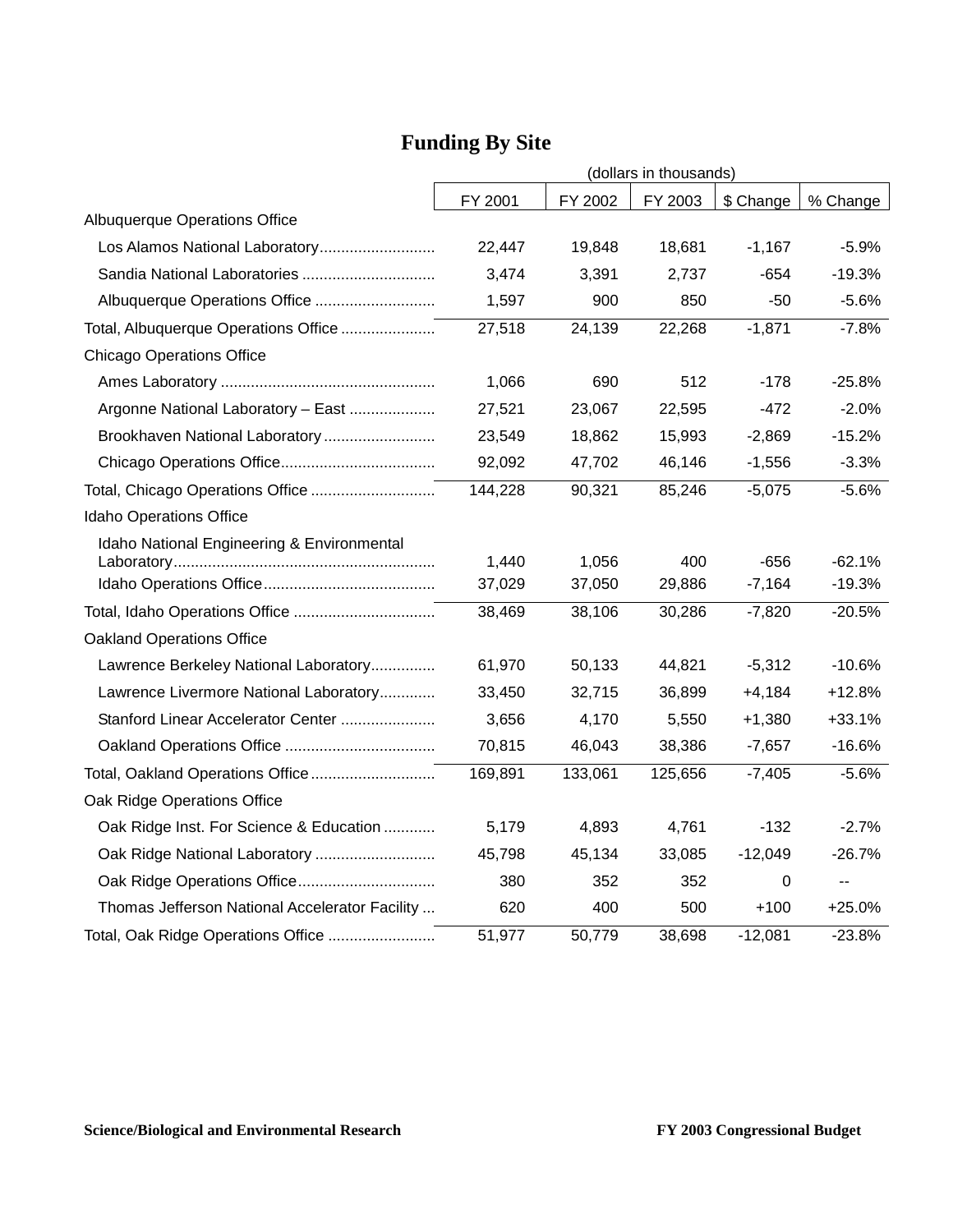|                                              | (dollars in thousands)             |         |         |           |          |
|----------------------------------------------|------------------------------------|---------|---------|-----------|----------|
|                                              | FY 2001                            | FY 2002 | FY 2003 | \$ Change | % Change |
|                                              |                                    |         |         |           |          |
|                                              |                                    |         |         |           |          |
| <b>Richland Operations Office</b>            |                                    |         |         |           |          |
| Pacific Northwest National Laboratory        | 72,618                             | 73,383  | 73,052  | $-331$    | $-0.5%$  |
|                                              | 7,880                              | 8,000   | 5,841   | $-2.159$  | $-27.0%$ |
|                                              | 1,483                              | 152,511 | 123,168 | $-29.343$ | $-19.2%$ |
| Total, Biological and Environmental Research | 514,064 <sup>a b c</sup> 570,300 ° |         | 504,215 | $-66,085$ | $-11.6%$ |

 $\overline{a}$ 

<sup>&</sup>lt;sup>a</sup> Excludes \$11,088,000 which was transferred to the SBIR program and \$665,000 which was transferred to the STTR program.

<sup>&</sup>lt;sup>b</sup> Excludes \$650,000 which was transferred to the Science Safeguards and Security program in an FY 2001 reprogramming.

 $\textdegree$  Includes \$43,947,000 in FY 2001 and \$45,050,000 in FY 2002 for Environmental Management Science Program and Savannah River Ecology Laboratory being transferred from Environmental Management.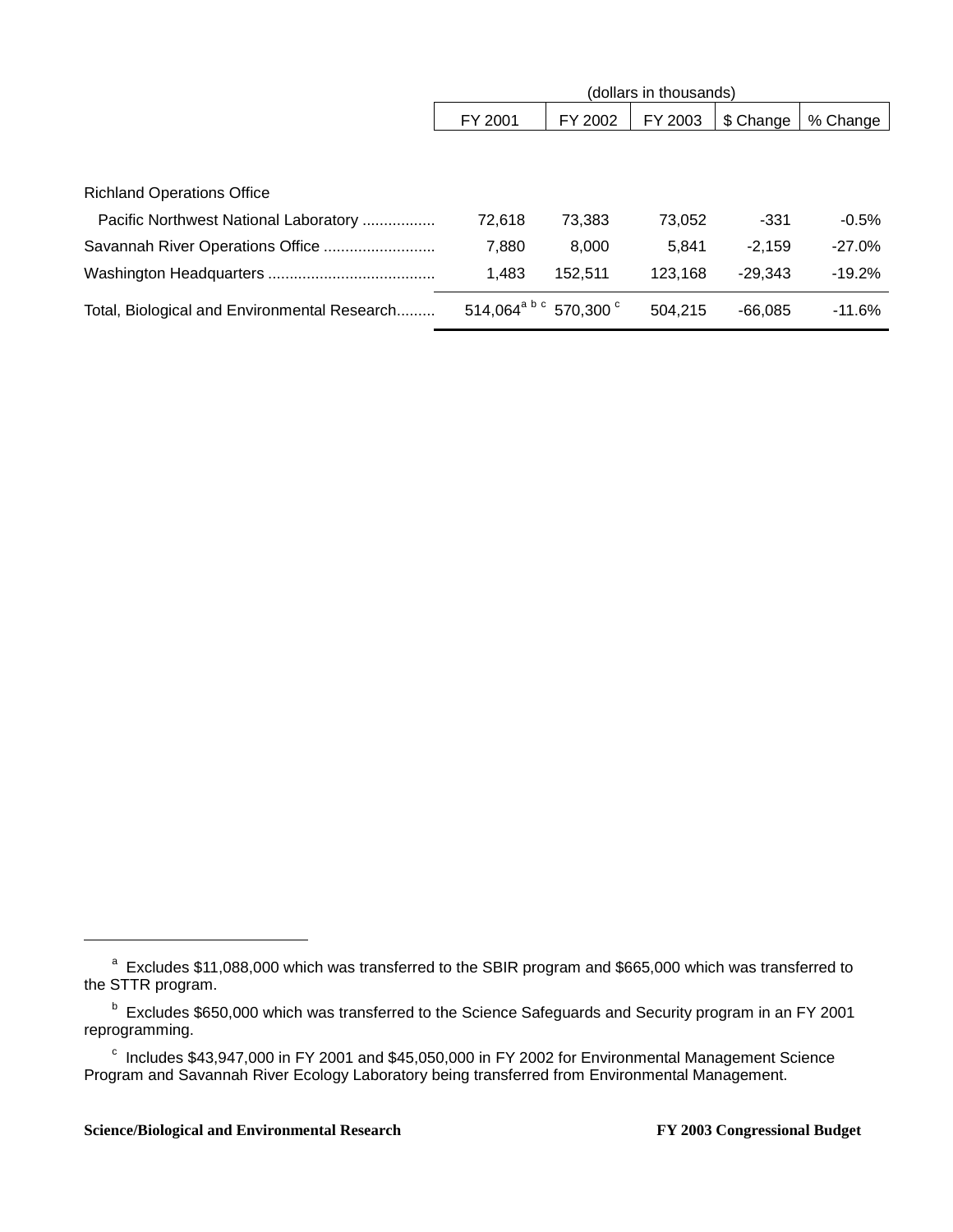## **Site Description**

### **Ames Laboratory**

Ames Laboratory is a Multiprogram Laboratory located on 10 acres in Ames, Iowa. At Ames, BER supports research into new biological imaging techniques such as the study of gene expression in real time and fluorescence spectroscopy to study environmental carcinogens.

## **Argonne National Laboratory**

Argonne National Laboratory (ANL) in Argonne, Illinois, is a Multiprogram Laboratory located on a 1,700 acre site in suburban Chicago. ANL has a satellite site located in Idaho Falls, Idaho. At ANL, BER supports the operation of a high-throughput national user facility for protein crystallography at the Advanced Photon Source. In support of climate change research, ANL coordinates the operation and development of the Southern Great Plains, Tropical Western Pacific, and North Slope of Alaska ARM sites. The principal scientist for the Atmospheric Chemistry program is at ANL, providing broad scientific integration to the program. Research is conducted to understand the molecular control of genes and gene pathways in microbes. ANL, in conjunction with ORNL and PNNL and six universities, cohosts the terrestrial carbon sequestration research center, CSiTE.

### **Brookhaven National Laboratory**

Brookhaven National Laboratory (BNL) is a Multiprogram Laboratory located on a 5,200 acre site in Upton, New York. BER supports the operation of beam lines for protein crystallography at the National Synchrotron Light Source for use by the national biological research community, research in biological structural determination, and research into new instrumentation for detecting x-rays and neutrons. Research is also conducted on the molecular mechanisms of cell responses to low doses of radiation.

The radiotracer chemistry, radiopharmaceutical technology, and magnetic resonance imaging research and development programs support applications of novel techniques for imaging brain function in normal and diseased states, and to study the biochemical basis of disease.

Global change activities at BNL include the operation of the ARM External Data resource that provides ARM investigators with data from non-ARM sources, including satellite and ground-based systems. BNL scientists form an important part of the science team in the Atmospheric Sciences program, providing special expertise in atmospheric field campaigns and aerosol research. BNL scientists play a leadership role in the development of, and experimentation at, the Free-Air Carbon Dioxide Enhancement (FACE) facility at the Duke Forest used to understand how plants respond to elevated carbon dioxide concentrations in the atmosphere.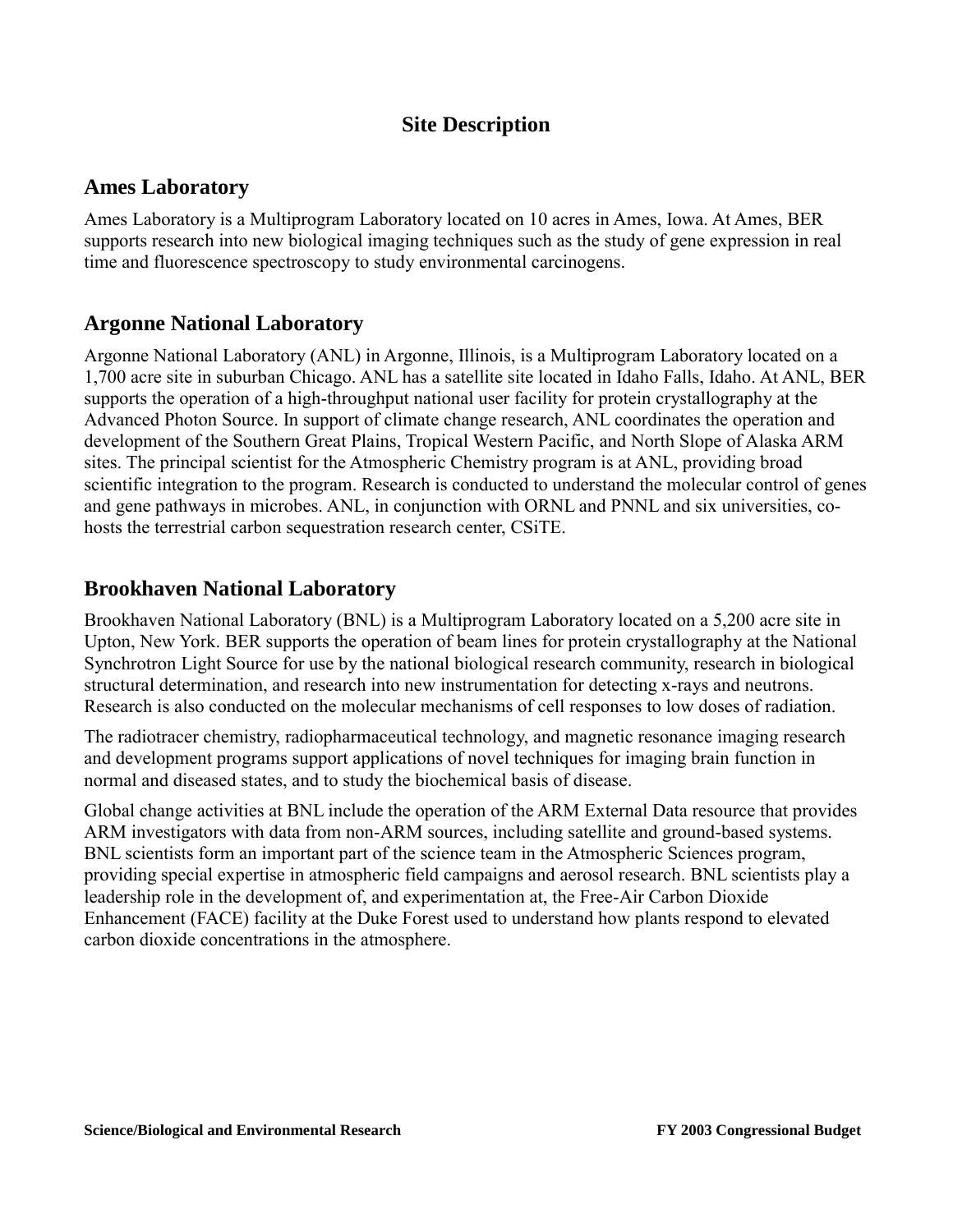## **Idaho National Engineering and Environmental Laboratory**

Idaho National Engineering and Environmental Laboratory (INEEL) is a Multiprogram Laboratory located on 572,000 acres in Idaho Falls, Idaho. Using unique DOE capabilities such as advanced software for controlling neutron beams and calculating dose, BER supports research into boron chemistry, radiation dosimetry, analytical chemistry of boron in tissues, and engineering of new systems for application of this treatment technique to tumors, including brain tumors. Research is also supported into the analytical chemistry of complex environmental and biological systems using the technique of mass spectrometry.

## **Lawrence Berkeley National Laboratory**

Lawrence Berkeley National Laboratory (LBNL) is a Multiprogram Laboratory located in Berkeley, California. The Laboratory is on a 200 acre site adjacent to the Berkeley campus of the University of California. LBNL is one of the major national laboratory partners that comprise the Joint Genome Institute (JGI) whose principal goals are high-throughput DNA sequencing techniques and studies on the biological functions associated with newly sequenced human DNA. A significant component of the JGI's sequencing goal is the development and integration of instrumentation, automation, biological resources, and data management and analysis tools into a state-of-the-art DNA sequencing assembly line that is highly efficient and cost effective. The laboratory also conducts research on the molecular mechanisms of cell responses to low doses of radiation and on the use of model organisms to understand and characterize the human genome.

LBNL operates beam lines for determination of protein structure at the Advanced Light Source for use by the national biological research community, research into new detectors for x-rays, and research into the structure of proteins, including membrane proteins.

The nuclear medicine program supports research into novel radiopharmaceuticals for medical research and studies of novel instrumentation for imaging of living systems for medical diagnosis.

LBNL supports the Natural and Accelerated Bioremediation Research (NABIR) program and the geophysical and biophysical research capabilities for NABIR field sites. BER supports research at LBNL into new technologies for the detailed characterization of complex environmental contamination. LBNL also develops scalable implementation technologies that allow widely used climate models to run effectively and efficiently on massively parallel processing supercomputers. The carbon cycle field experiment at the ARM Southern Great Plains site is maintained and operated by LBNL.

## **Lawrence Livermore National Laboratory**

Lawrence Livermore National Laboratory (LLNL) is a Multiprogram Laboratory located on an 821 acre site in Livermore, California. LLNL is one of the major national laboratory partners that comprise the Joint Genome Institute (JGI) whose principal goals are high-throughput DNA sequencing and studies on the biological functions associated with newly sequenced human DNA. A significant component of the JGI's sequencing goal, is the development and integration of instrumentation, automation, biological resources, and data management and analysis tools into a state-of-the-art DNA sequencing assembly line that is highly efficient and cost effective. LLNL also conducts research on the molecular mechanisms of cell responses to low doses of radiation, and on the use of model organisms to understand and characterize the human genome.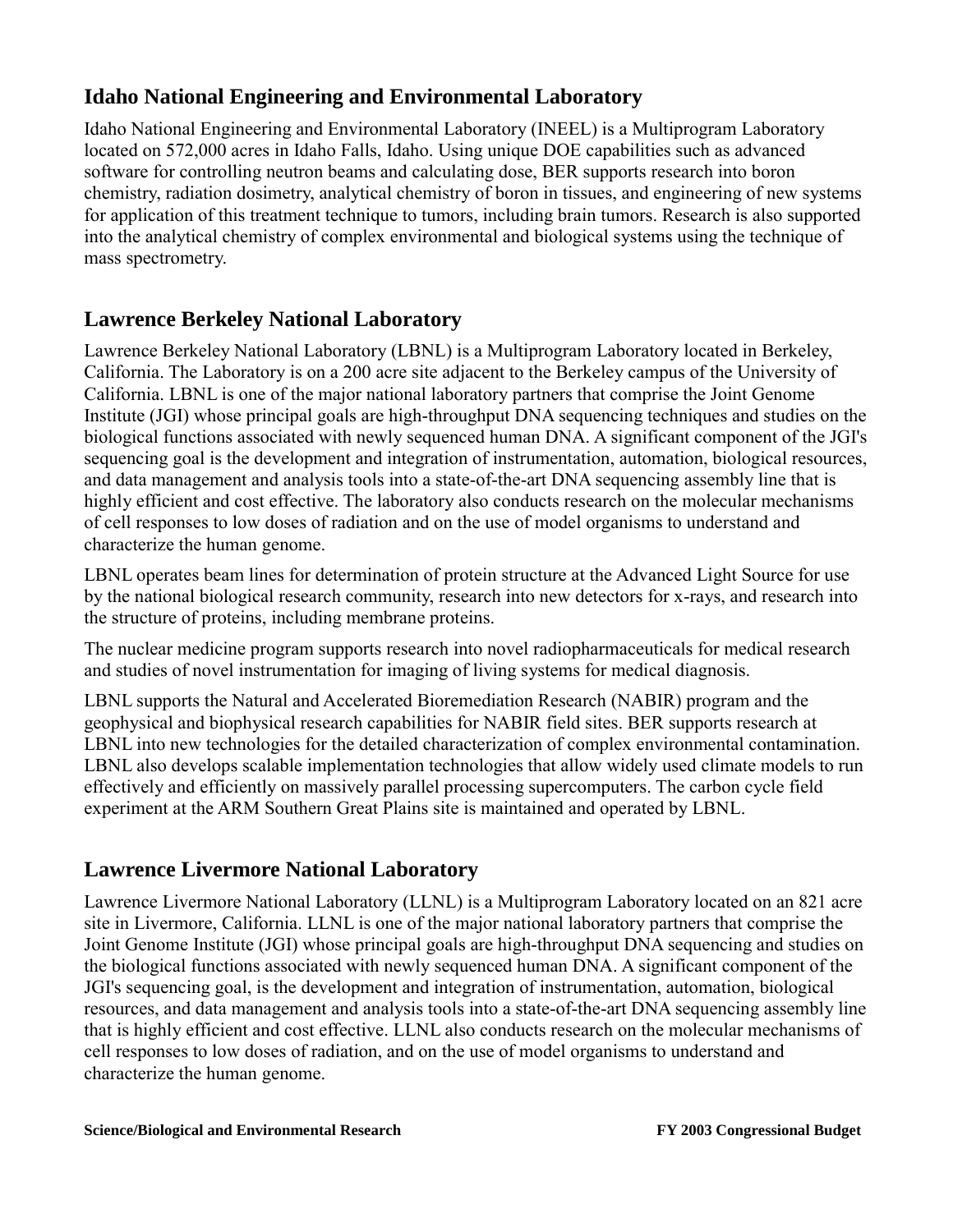Through the program for Climate Model Diagnostics and Intercomparison, LLNL provides the international leadership to understand and improve climate models. Virtually every climate modeling center in the world participates in this unique program.

## **Los Alamos National Laboratory**

Los Alamos National Laboratory (LANL) is a Multiprogram Laboratory located on a 27,000 acre site in Los Alamos, New Mexico. LANL is one of the major national laboratory partners that comprise the Joint Genome Institute (JGI) whose principal goals are high-throughput DNA sequencing and studies on the biological functions associated with newly sequenced human DNA. A significant component of the JGI's sequencing goal is the development and integration of instrumentation, automation, biological resources, and data management and analysis tools into a state-of-the-art DNA sequencing assembly line that is highly efficient and cost effective. One of LANL's roles in the JGI involves the production of high quality "finished" DNA sequence. LANL also conducts research on the molecular mechanisms of cell responses to low doses of radiation and on research to understand the molecular control of genes and gene pathways in microbes. Activities in structural biology include the operation of an experimental station for protein crystallography at the Los Alamos Neutron Science Center for use by the national biological research community and research into new techniques for determination of the structure of proteins.

LANL provides the site manager for the Tropical Western Pacific ARM site. LANL also has a crucial role in the development, optimization, and validation of coupled atmospheric and oceanic general circulation models using massively parallel computers.

LANL also conducts research into advanced medical imaging technologies for studying brain function and research into new techniques for rapid characterization and sorting of mixtures of cells and cell fragments.

## **Oak Ridge Institute for Science and Education**

Oak Ridge Institute for Science and Education (ORISE) is located on a 150 acre site in Oak Ridge, Tennessee. ORISE coordinates several research fellowship programs for BER. ORISE also coordinates activities associated with the peer review of most of the research proposals submitted to BER.

ORISE conducts research into modeling radiation dosages for novel clinical diagnostic and therapeutic procedures.

## **Oak Ridge National Laboratory**

Oak Ridge National Laboratory (ORNL) is a Multiprogram Laboratory located on a 24,000 acre site in Oak Ridge, Tennessee. ORNL has a leadership role in research focused on the ecological aspects of global environmental change. The Throughput Displacement Experiment at the Walker Branch Watershed is a unique resource for long term ecological experiments. ORNL is the home of the newest FACE experiment supported by BER. ORNL also houses the ARM archive, providing data to ARM scientists and to the general scientific community. ORNL scientists provide improvement in formulations and numerical methods necessary to improve climate models. ORNL scientists make important contributions to the NABIR program, providing special leadership in microbiology applied in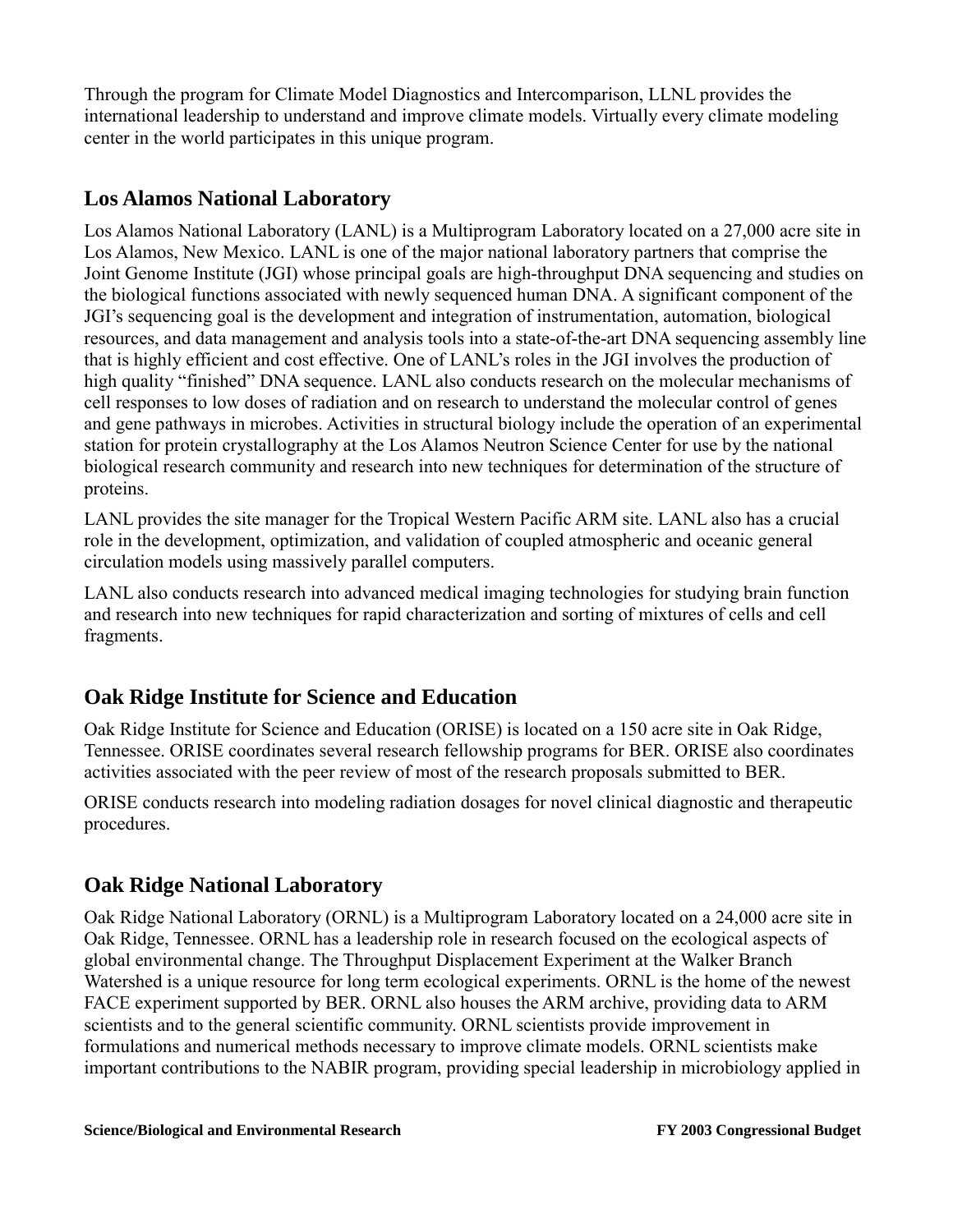the field. ORNL also manages the NABIR Field Research Center, a field site for developing and testing bioremediation approaches to remediate metal and radionuclide contaminants in subsurface environments.

ORNL conducts research on widely used data analysis tools and information resources that can be automated to provide information on the biological function of newly discovered genes identified in high-throughput DNA sequencing projects. The laboratory also uses mice as model organisms to understand and characterize the human genome.

ORNL conducts research into the application of radioactively labeled monoclonal antibodies in medical diagnosis and therapy, particularly of cancer, as well as research into new instrumentation for the analytical chemistry of complex environmental contamination using new types of biosensors.

ORNL recently has upgraded the High Flux Isotope Reactor (HFIR) to include a cold neutron source that will have high impact on the field of structural biology. BER is developing a station for Small Angle Neutron Scattering at HFIR to serve the structural biology community.

ORNL, in conjunction with ANL and PNNL and six universities, co-hosts a terrestrial carbon sequestration research center, CSiTE.

## **Pacific Northwest National Laboratory**

Pacific Northwest National Laboratory (PNNL) is a Multiprogram Laboratory located on 640 acres at the Department's Hanford site in Richland, Washington. PNNL is home to the William R. Wiley Environmental Molecular Sciences Laboratory (EMSL). PNNL scientists, including EMSL scientists, play important roles in both supporting the NABIR program and in performing research for NABIR.

PNNL operates the unique ultrahigh field mass spectrometry and nuclear magnetic resonance spectrometry instruments at the Environmental Molecular Sciences Laboratory for use by the national biological research community.

PNNL provides the lead scientist for the Environmental Meteorology Program, the G-1 research aircraft, and expertise in field campaigns. PNNL provides the planning and interface for the Climate Change Prediction Program with other climate modeling programs. The ARM program office is located at PNNL, as is the ARM chief scientist and the project manager for the ARM engineering activity; this provides invaluable logistical, technical, and scientific expertise for the program.

PNNL conducts research into new instrumentation for microscopic imaging of biological systems and for characterization of complex radioactive contaminants by highly automated instruments.

PNNL conducts research on the molecular mechanisms of cell responses to low doses of radiation and on the development of high throughput approaches for characterizing all of the proteins (the proteome) being expressed by cells under specific environmental conditions.

PNNL, in conjunction with ANL and ORNL and six universities, co-hosts a terrestrial carbon sequestration research center, CSiTE.

PNNL also conducts research on the integrated assessment of global climate change.

In March 2001 the University of Maryland and Pacific Northwest National Laboratory created a Joint Global Change Research Institute in College Park, Maryland. The Institute investigates the scientific, social, and economic implications of climate change, both nationally and globally. BER funding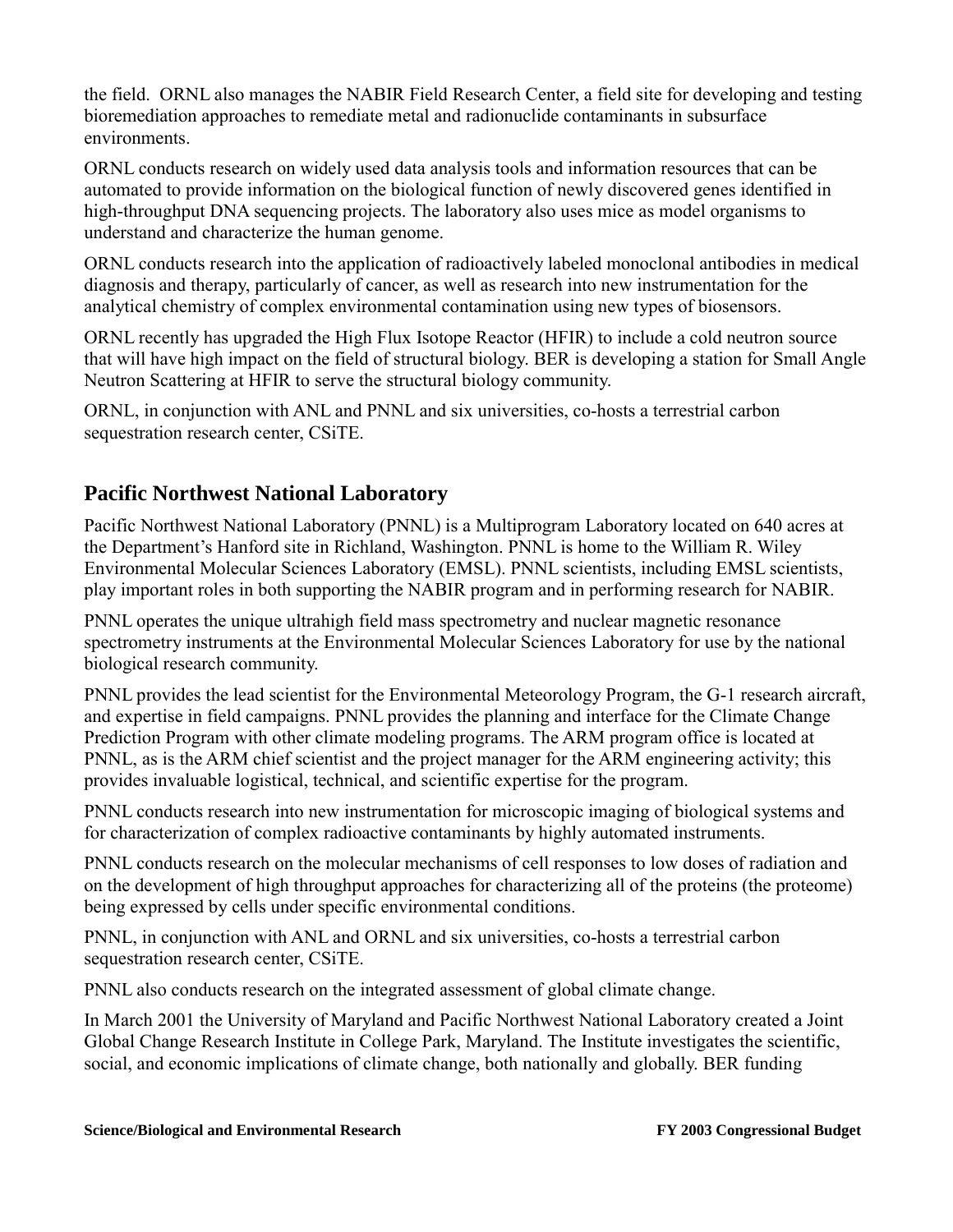supports research grants to the university and research projects to PNNL that have been successfully peer reviewed in open competition.

## **Sandia National Laboratory**

Sandia National Laboratory (SNL) is a Multiprogram Laboratory, with a total of 3,700 acres, located in Albuquerque, New Mexico, with sites in Livermore, California and Tonopah, Nevada. SNL provides the site manager for the North Slope of Alaska ARM site. The chief scientist for the ARM-UAV program is at SNL, and SNL takes the lead role in coordinating and executing ARM-UAV missions. The laboratory conducts advanced research and technology development in robotics, smart medical instruments, microelectronic fabrication, and computational modeling of biological systems.

To support environmental cleanup, SNL conducts research into novel sensors for analytical chemistry of contaminated environments.

## **Savannah River Site**

The Savannah River Site complex covers 198,344 acres, or 310 square miles encompassing parts of Aiken, Barnwell and Allendale counties in South Carolina bordering the Savannah River. At the Savannah River Site, BER supports the Savannah River Ecology Laboratory (SREL), a research unit of the University of Georgia operating at the site for over forty years. The SREL conducts research aimed at reducing the cost of environmental cleanup and remediation while ensuring biodiversity to the restored environment.

BER supports the Savannah River Ecology Laboratory through a cooperative agreement with the University of Georgia. The ecological research activity is aimed at reducing the cost of cleanup and remediation while ensuring biodiversity to the restored environment.

## **Stanford Linear Accelerator Center**

Stanford Linear Accelerator Center (SLAC) is a program-dedicated laboratory (High Energy Physics) located on 426 acres in Menlo Park, California, and is the home of the Stanford Synchrotron Radiation Laboratory (SSRL). The Stanford Synchrotron Radiation Laboratory was built in 1974 to utilize the intense x-ray beams from the SPEAR storage ring that was built for particle physics by the SLAC laboratory. Over the years, the SSRL grew to be one of the main innovators in the production and use of synchrotron radiation with the development of wigglers and undulators that form the basis of all third generation synchrotron sources. The facility is now comprised of 25 experimental stations and is used each year by over 700 researchers from industry, government laboratories and universities. Through the Stanford Linear Accelerator Center, BER (in coordination with the National Institutes of Health) is funding the operation of nine Stanford Synchrotron Radiation Laboratory beam lines for structural biology. This program involves synchrotron radiation-based research and technology developments in structural molecular biology that focus on protein crystallography, x-ray small angle scattering diffraction, and x-ray absorption spectroscopy for determining the structures of complex proteins of many biological consequences.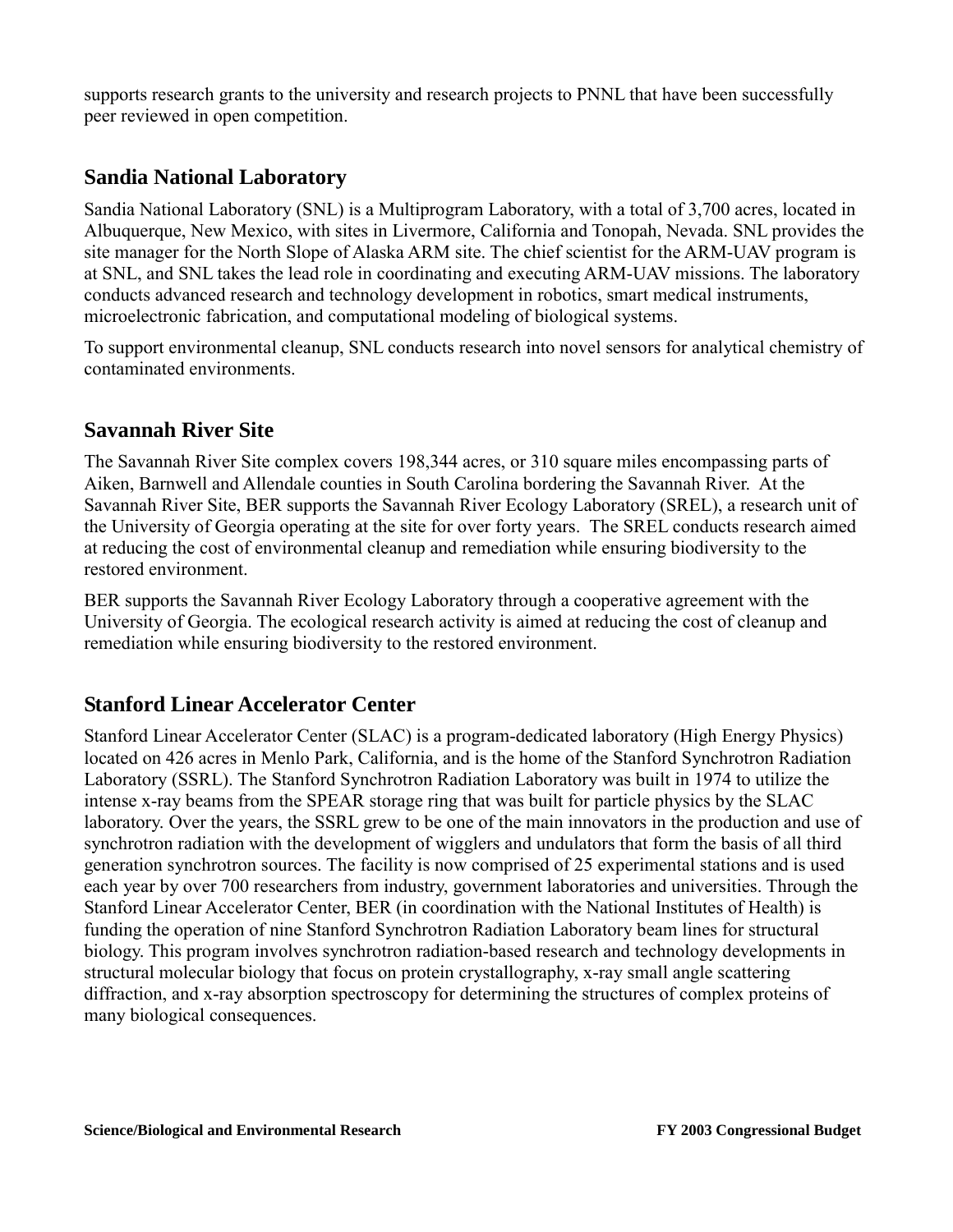## **Thomas Jefferson National Accelerator Facility**

The Thomas Jefferson National Accelerator Facility (TJNAF) is a basic research laboratory located on a 200 acre site in Newport News, Virginia. BER supports the development of advanced imaging instrumentation at TJNAF that will ultimately be used in the next generation medical imaging systems.

## **All Other Sites**

The BER program funds research at nearly 340 institutions, including colleges/universities, private industry, and other federal and private research institutions located in 43 states. Also included are funds for research awaiting distribution pending completion of peer review procedures.

BER supports a broad range of peer-reviewed research at America's universities, including institutions that traditionally serve minority communities. BER research opportunities are announced through public solicitations in the Federal Register for research applications from universities and the private sector.

BER's Life Sciences research is conducted at a large number of universities in all aspects of the program. Research is conducted in support of high-throughput human DNA sequencing at the JGI, on the sequencing of entire microbial genomes with value to the DOE mission, to understand the molecular control of genes and gene pathways in microbes, on the use of model organisms to understand and characterize the human genome, and on the molecular mechanisms of cell responses to low doses of radiation.

In structural biology, universities provide new imaging detectors for x-rays, research in computational structural biology directed at the understanding of protein folding, and research into new techniques such as x-ray microscopy.

Peer-reviewed projects are supported in each element of the Climate Change Research subprogram, with very active science teams, in particular, in the Atmospheric Chemistry Program and the ARM programs. Academic investigators are essential to the Integrated Assessment portfolio.

In the NABIR program, academic and private sector investigators are performing research in areas that include mechanistic studies of bioremediation of actinide and transition metal contamination, the structure of microbial communities in the presence of uranium and other such contaminants, gene function in microorganisms with degradative properties, geochemical and enzymatic processes in microbial reduction of metals, and the use of tracers to monitor and predict metabolic degradative activity.

In the nuclear medicine program, universities conduct research into new types of radiopharmaceuticals, particularly those based on application of concepts from genomics and structural biology. BER places emphasis on radiopharmaceuticals that will be of use in advanced imaging techniques such as positron emission tomography. The research supports new instrumentation for medical imaging. The BER Measurement Science program supports research into novel types of biosensors for medical imaging and application in analytical chemistry of contaminated environments.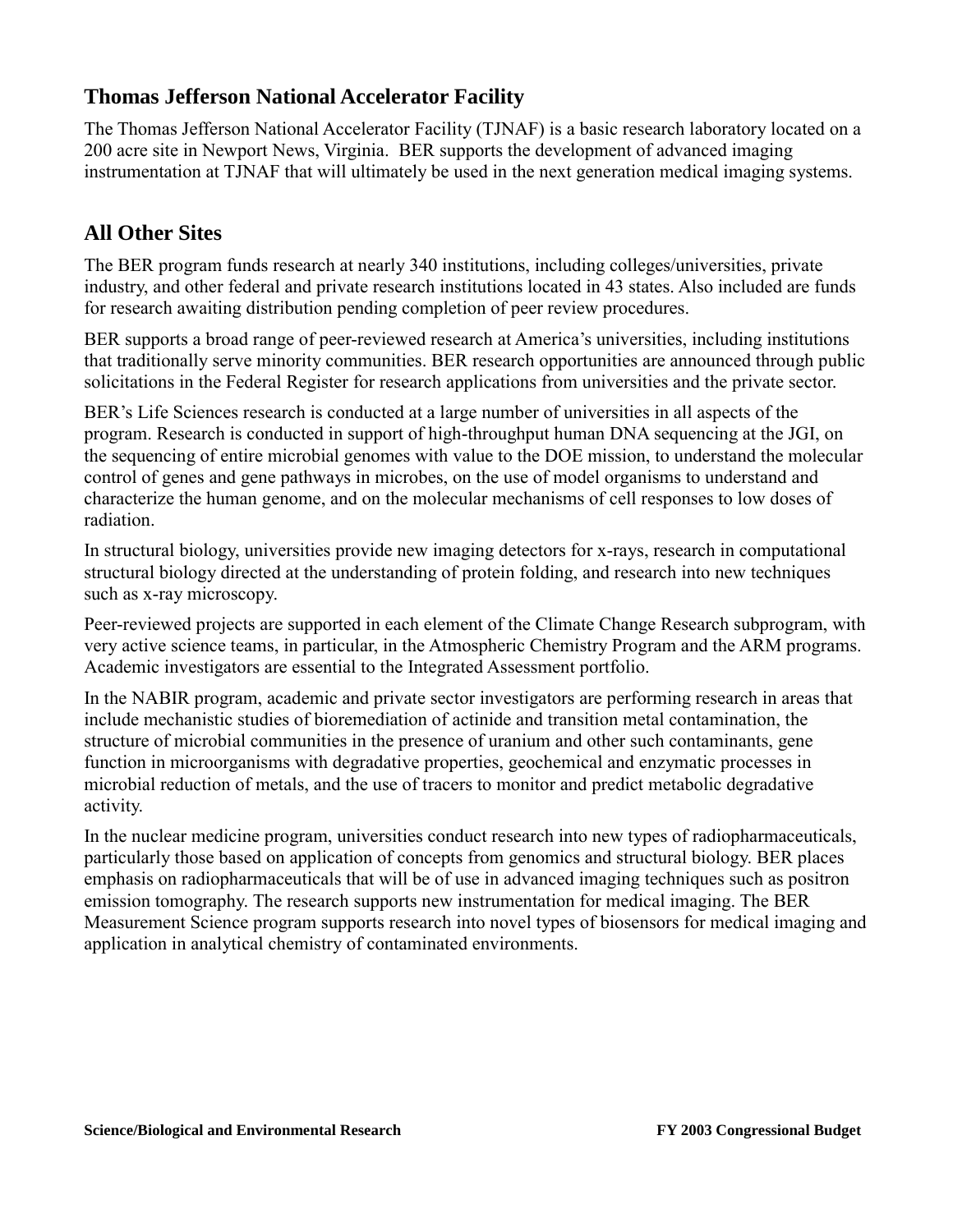# **Life Sciences**

## **Mission Supporting Goals and Objectives**

The goal of the Life Sciences subprogram is to deliver knowledge in structural biology, genomics, and the health effects of low dose radiation. Human, animal, and microbial DNA sequencing will be used to understand the genetic and environmental basis of normal and abnormal function. Scientific tools will be developed to understand gene function and protein structure needed for biotechnology solutions for clean energy, carbon sequestration, environmental cleanup, and bioterrorism detection and defeat. Low dose radiation research will provide knowledge for rigorous, cost-effective standards to protect the health of cleanup workers and the public and for science-based decisions on DOE site cleanup operations.

BER's Life Sciences research is focused on developing, making available, and using unique DOE resources and facilities to understand and mitigate potential health effects of energy development, energy use, and waste cleanup, and develop novel biotechnology solutions for energy, environmental, and national security applications. BER supports research in five areas: structural and computational biology, low dose radiation, microbial biology, human genome, and biological research.

- BER develops and supports user facilities for the Nation's structural biologists; combines computer science, structural biology, and genome research for analyses and predictions of gene function from the individual gene to the genomic level; and develops new technologies and methodologies to understand the dynamic processes of protein-protein interactions that are unique to living organisms.
- BER supports research on low dose and low dose-rate radiation and addresses both the scientific issues and results with scientists, regulators, and the public to provide a better scientific basis for achieving acceptable levels of human health protection from low levels of ionizing radiation.
- BER takes advantage of the remarkable diversity of microbes found in the environment and our ability to identify and to understand how biological functions follow from the DNA sequence to the behavior of an entire organism. This information can help in the development of unique solutions in energy production, waste cleanup, and carbon management.
- BER is an integral part of the International Human Genome Project that has made publicly available a highly accurate sequence of the human DNA sequence. The BER Human Genome program also develops resources, tools, and technologies needed to analyze and interpret DNA sequence data from entire organisms, determines the function of the genes identified from DNA sequencing, and studies the ethical, legal, and social implications (ELSI) of information and data resulting from the genome project.
- Finally, BER's research program is developing the capability to predict how single cells and multicellular organisms respond to biological and environmental cues and to use this predictive capability to address DOE needs in energy, the environment, and for national security. This challenge starts with the remarkable progress being made in all other parts of the Life Sciences subprogram, from DNA sequencing to structural biology, and requires the development of new technologies, analytical methods, and modeling capabilities.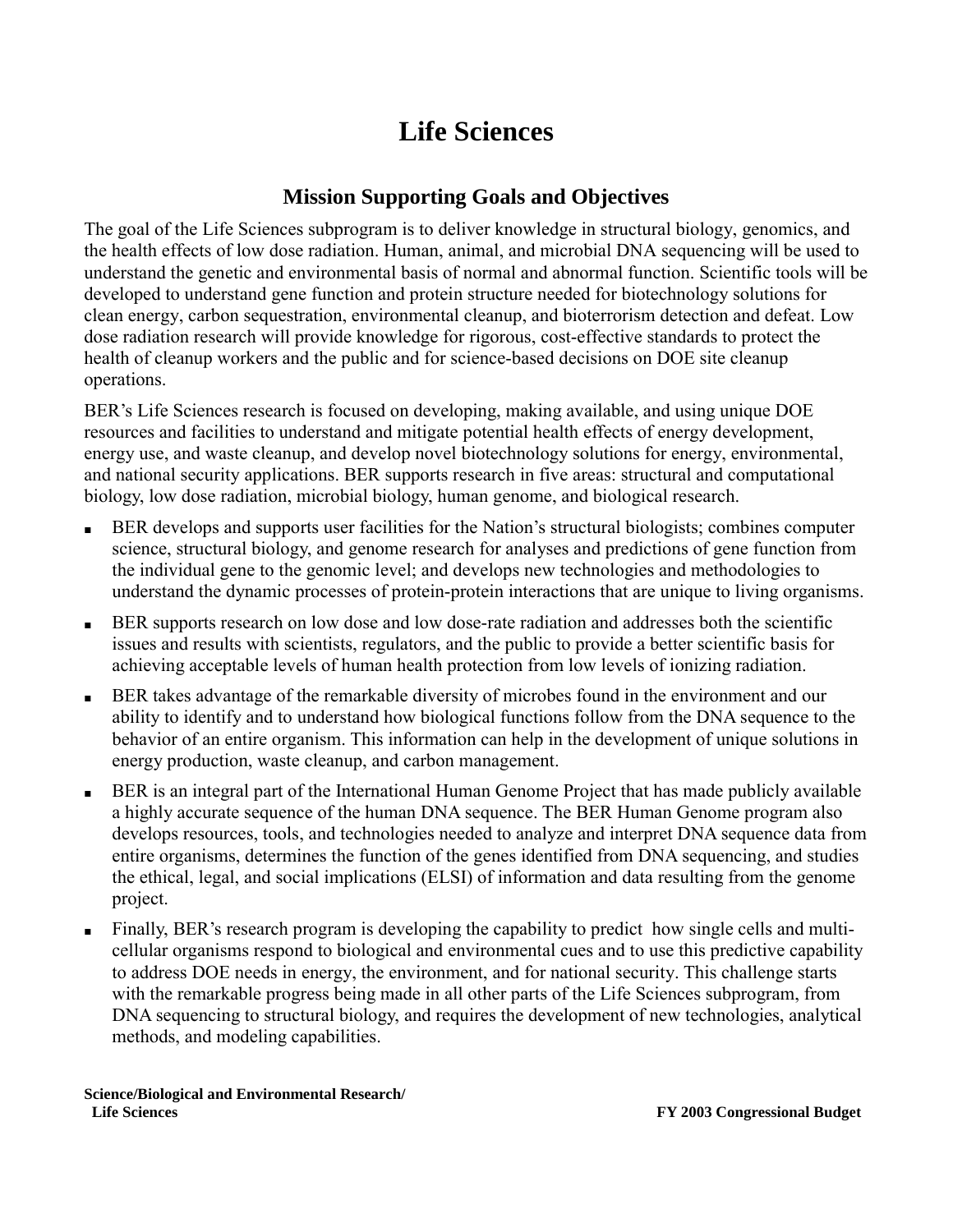The Life Sciences subprogram's support of microbial genome research also contributes to the BER clean energy and carbon sequestration research programs. Knowing the genomic sequence of microbes that are involved in carbon sequestration or that produce methane and hydrogen, is enabling the identification of the key genetic and protein components of the organisms that regulate these processes. Understanding more fully how the enzymes and organisms operate will enable scientists to evaluate their potential use to remove excess carbon dioxide from the atmosphere or to produce methane or hydrogen from either fossil fuels or other carbonaceous sources, including biomass or even some waste products. Recently discovered extremophile organisms could be used to engineer biological entities that could ingest a feedstock like methane, produce hydrogen, and sequester the carbon dioxide by-product.

|                                | (dollars in thousands) |         |         |           |          |  |  |
|--------------------------------|------------------------|---------|---------|-----------|----------|--|--|
|                                | FY 2001                | FY 2002 | FY 2003 | \$ Change | % Change |  |  |
|                                | 35,975                 | 27.927  | 27,847  | -80       | $-0.3%$  |  |  |
| Molecular and Cellular Biology | 49,387                 | 58.272  | 73,264  | $+14.992$ | $+25.7%$ |  |  |
|                                | 85.491                 | 87.858  | 90.185  | $+2.327$  | $+2.6%$  |  |  |
|                                | 17.616                 | 13,640  | 14.251  | $+611$    | $+4.5%$  |  |  |
|                                | 0                      | 4.876   | 5.331   | $+455$    | $+9.3%$  |  |  |
|                                | 188.469                | 192,573 | 210,878 | $+18.305$ | $+9.5%$  |  |  |

#### **Funding Schedule**

## **Detailed Program Justification**

|                                         | (dollars in thousands) |                                   |        |
|-----------------------------------------|------------------------|-----------------------------------|--------|
|                                         |                        | $FY 2001$   $FY 2002$   $FY 2003$ |        |
| <b>Structural Biology</b>               |                        | 35,975 27,927                     | 27,847 |
| <b>Basic Research</b><br>$\blacksquare$ | 12,012                 | 12,627                            | 12,547 |

BER will continue to invest in structural biology research. In biology, most proteins do not act independently in living systems. In carrying out their functions within cells, proteins form complexes with other proteins (molecular machines) and interact with a variety of structural and regulatory molecules on which proteins carry out their functions. The role of structure in determining protein interactions with diverse molecules in a cell is still poorly understood. Understanding how molecular machines carry out their biological functions requires that we observe dynamic changes in protein structure and study protein modifications, translocation, and subcellular concentrations.

Starting with DNA sequencing information, research is supported to predict or identify the proteins that are involved in the recognition or repair of radiation-induced DNA damage or in the bioremediation of metals and radionuclides that could lead to reduced clean up costs; and to determine the high-resolution three-dimensional structures of those proteins. To fully understand

**Science/Biological and Environmental Research/ Life Sciences FY 2003 Congressional Budget**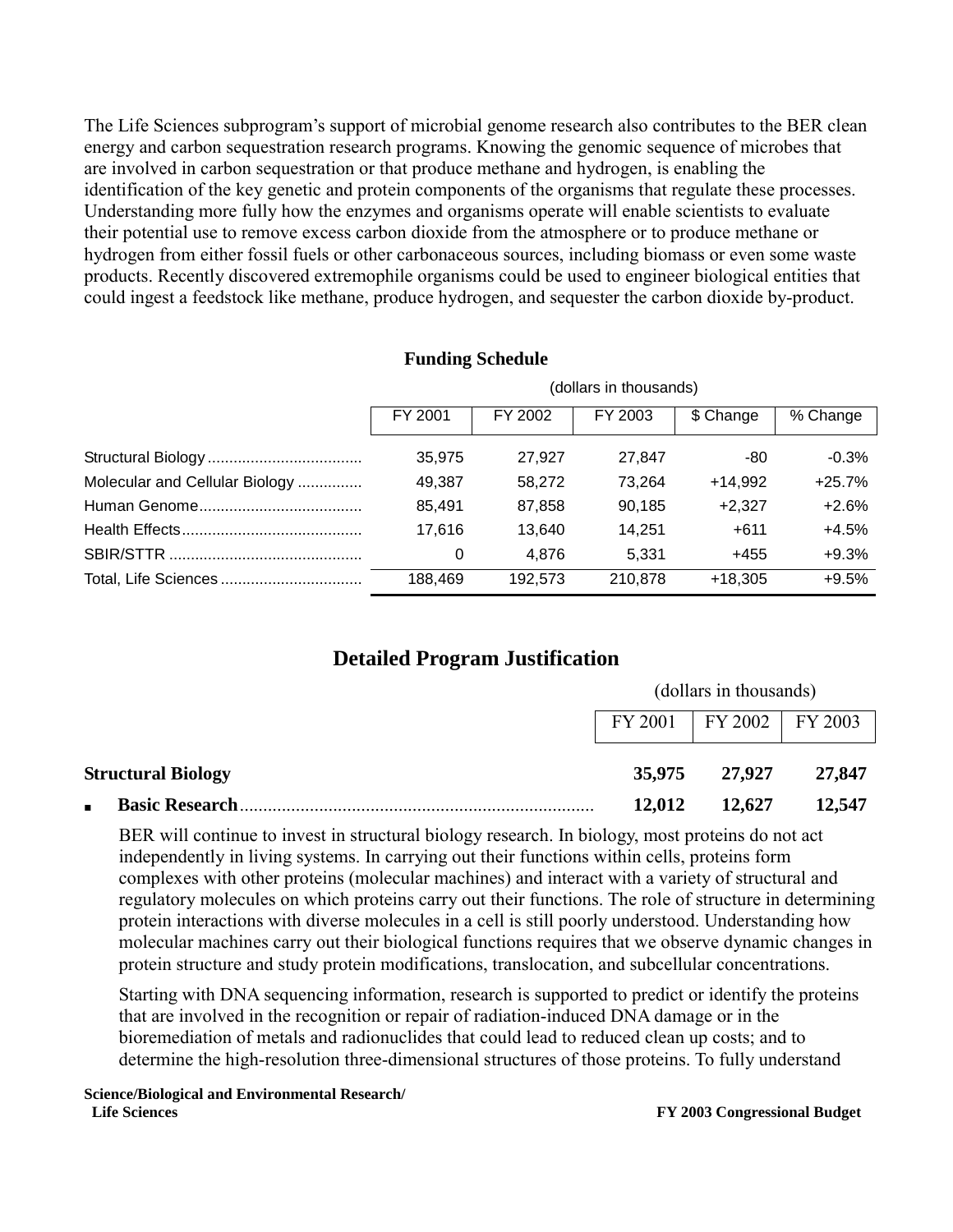| <sup>v</sup> Y 2001 | FY 2002    | FY 2003 |
|---------------------|------------|---------|
|                     | __<br>____ |         |

the mechanisms underlying the behavior of the molecular machines that carry out these functions, research is conducted and computer simulation models are developed: (1) on the dynamic changes in protein structure associated with protein modification and with protein-protein and proteinnucleic acid interactions that occur in these molecular machines; (2) to develop instrumentation that enables imagery of molecular machines in real-time at high levels of resolution; and (3) to precisely measure their intracellular compartmentalization and translocations.

DOE investment in structural biology research is having a large impact on basic research investments being made by other agencies. DOE investments in structural biology user facilities at synchrotron light sources and at the Environmental Molecular Sciences Laboratory (EMSL) and in development of key technologies for speeding the determination of protein structure have enabled the National Institute of General Medical Sciences at the National Institutes of Health (NIH) to make a large investment (over \$25,000,000 per year from FY 2001 to FY 2005) in pilot projects for NIH's Protein Structure Initiative to develop high throughput methods for determining protein structure. Six of the seven initial pilot projects, funded by NIH, include partners from DOE Laboratories and nearly all are centered around DOE user facilities.

**Performance will be measured** by the development of experimental and computational models that can successfully predict which proteins interact with protein complexes involved in DNA damage recognition and repair or bioremediation of metals and radionuclides from analysis of DNA sequence.

■ **Infrastructure Development** ..................................................... **23,963 15,300 15,300**

BER supports and develops beamlines and instrumentation for the Nation's structural biologists. It coordinates with the NIH and the NSF development and operation of experimental stations at DOE synchrotrons (Advanced Photon Source, Advanced Light Source, Stanford Synchrotron Radiation Laboratory and National Synchrotron Light Source) and neutron beam sources (the Los Alamos Neutron Science Center (LANSCE) and High Flux Isotope Reactor at ORNL). BER also supports access to mass spectrometry and nuclear magnetic resonance spectrometry user facilities at the EMSL that are used for both proteomic and structural biology research. University scientists are the principal users of these facilities.

**Performance will be measured** by having more than 2,500 highly satisfied users of the structural biology instruments at the DOE national user facilities.

By the end of FY 2003, BER's new (funded in FY 2001) DNA Repair Protein Complex Beamline at the Advanced Light Source at Lawrence Berkeley National Laboratory will be operational and available for users. This beamline will have novel features that include the ability to conduct both high-resolution (2 Angstrom) and low-resolution (2000 Angstrom) studies on important biomolecules using the same beamline. It will meet a rapidly growing need in the structural biology user community to provide unique information on functionally important conformational changes of multiprotein complexes and on factors that regulate the assembly of those complexes.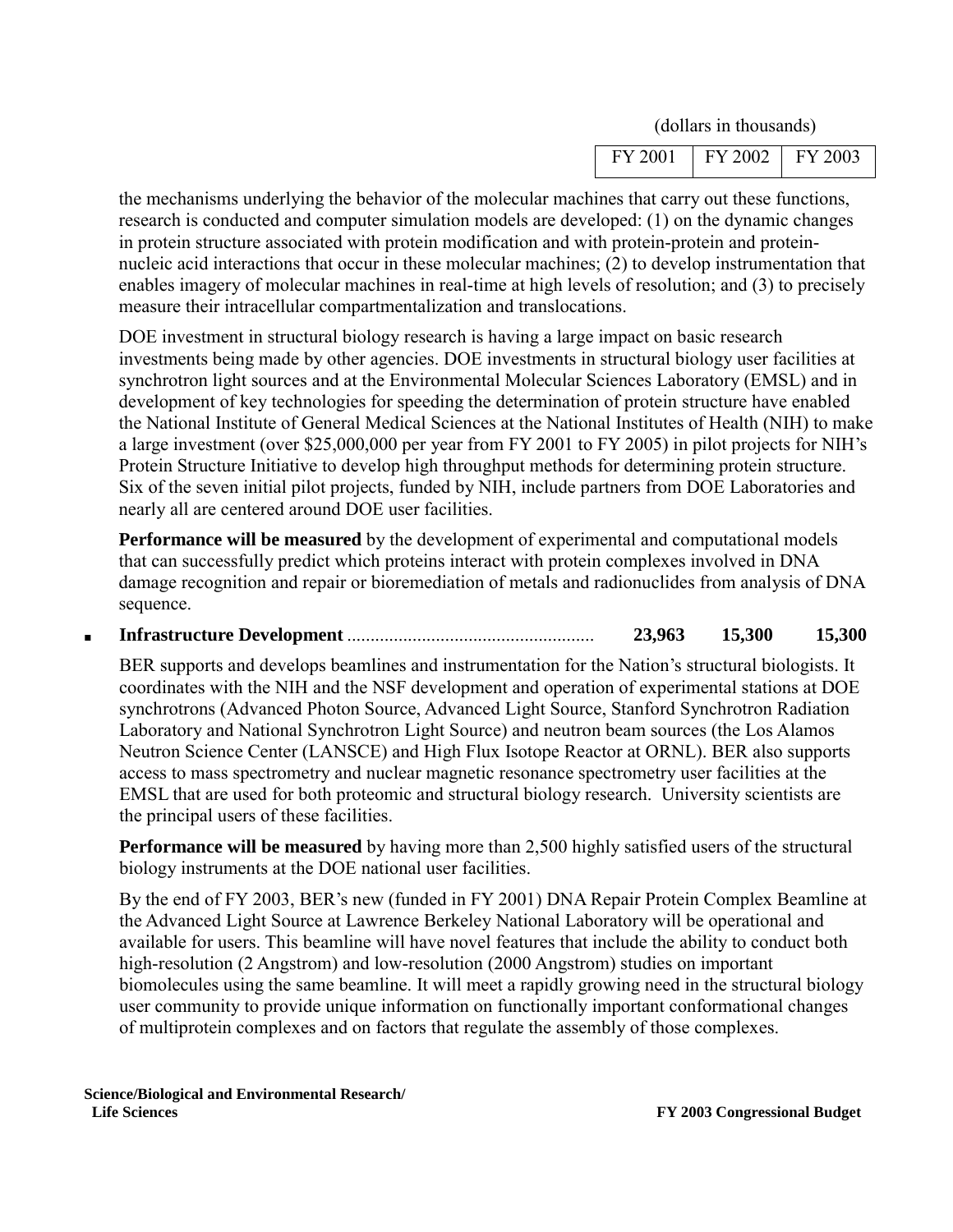|  | FY 2003 | $FY$ 2002 | FY 2001 |
|--|---------|-----------|---------|
|--|---------|-----------|---------|

BER also operates the neutron protein crystallography station at the Los Alamos Neutron Science Center (LANSCE) and will complete a new station for small angle neutron scattering at the High Flux Isotope Reactor (HFIR) at ORNL.

**Performance will be measured** by having ten external user groups use the LANSCE protein crystallography station and by beginning the commissioning of the Biological Small Angle Neutron Scattering Station at the Oak Ridge National Laboratory High Flux Isotope Reactor by the end of FY 2003.

BER also supports, with NSF and NIH, the Protein Data Bank for three-dimensional protein structures, a resource of growing importance that serves the NIH's high throughput structural genomics initiative as well as the Nation's life sciences research programs.

Unique facilities being developed at BER's Environmental Molecular Sciences Laboratory (EMSL) are now being made available to the structural biology user community.

**Performance will be measured** by the number of users resulting from the use of advanced mass spectrometry and nuclear magnetic resonance instrumentation at the Environmental Molecular Sciences Laboratory (EMSL) for structural biology and proteomics research.

| 49,387 | 58,272 | 73,264 |
|--------|--------|--------|
| 13,345 | 10.868 | 10,928 |

- *Microbial genomics research addresses DOE mission needs* The program continues to sequence microbes that will be used to impact several DOE missions including: microbes for energy production (methane or hydrogen producing microbes), as alternative fuel sources (methane production or energy from biomass), for carbon sequestration, for helping to clean up the environment, and that are related to potential biothreat agents. The underlying scientific justification remains a central principle of the BER genome programs – complete genomic sequences yield answers to fundamental questions in biology. Knowing the complete DNA sequence of a microbe provides important keys to the biological capabilities of that organism and is the first step in developing strategies to more efficiently detect, counteract, use, or reengineer that microbe to address DOE needs.
- *Scientific needs of the DOE microbial genome program* Now that the DNA sequence of more than 50 microbes with potential uses in energy, waste cleanup, and carbon sequestration have been determined, the program is beginning to further interpret and use that DNA sequence information. In FY 2003, the microbial genome program will continue to focus on 5 scientific challenges:
	- *Functional analysis* It is presently difficult to predict biological function of novel genes from genomic sequence data. The program is developing better experimental and computational methods to identify these novel genes and predict the functions of the proteins they encode.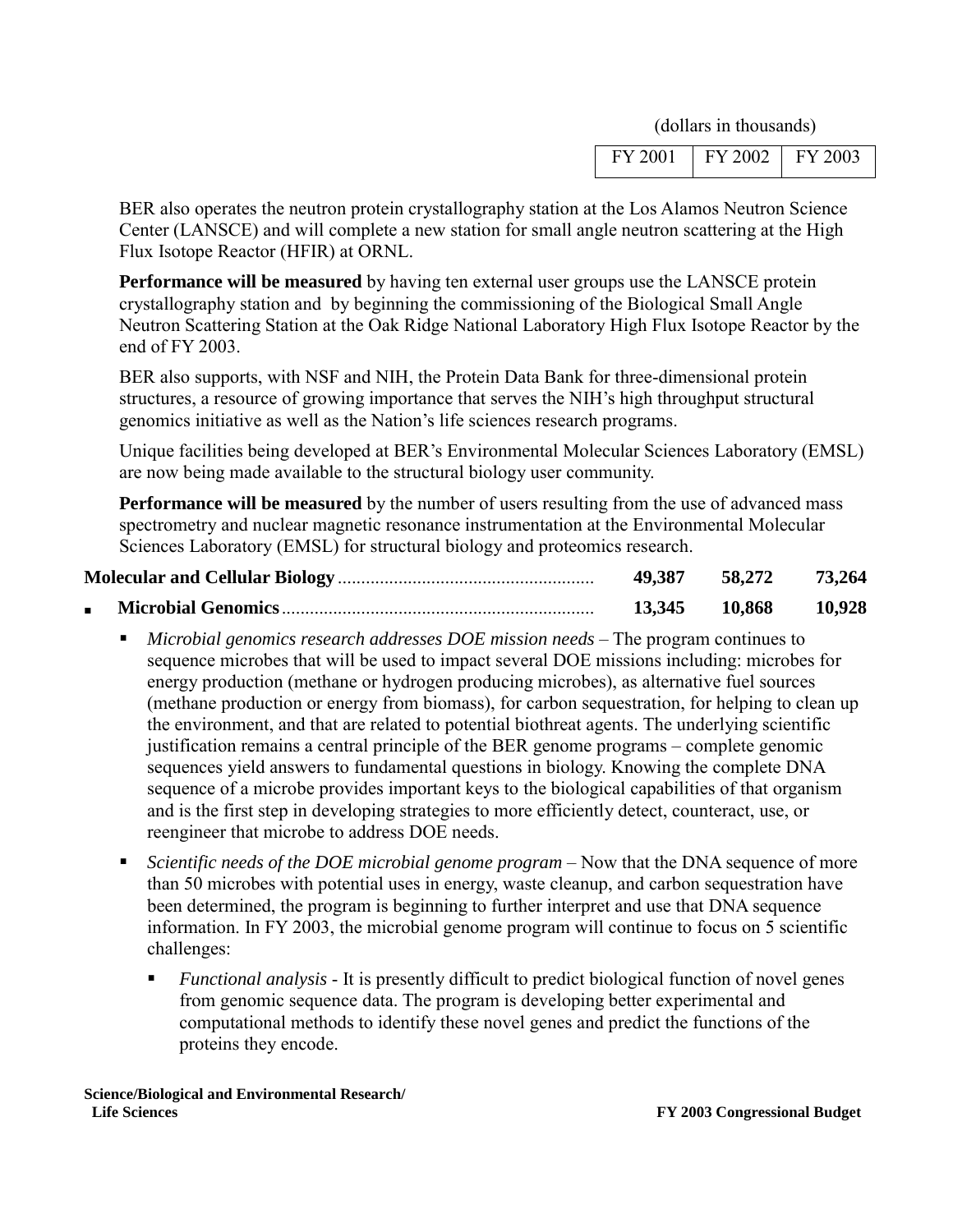| FY 2001   FY 2002   FY 2003 |  |
|-----------------------------|--|
|                             |  |

- *Bioinformatics* More than a third of the nearly 100 publicly available genomic sequences of archaea and bacteria are a result of DOE Microbial Genome program funding. Novel computational tools are being developed to increase the value of microbial genomic information, such as identifying distant relationships of genes, understanding microbial evolution, predicting gene function, identifying and modeling gene expression networks, and extracting longer stretches of useable DNA sequence from raw sequence data.
- *Microbial Genomic Plasticity* Current microbial DNA sequence data strongly suggests that entire blocks of genes have been transferred between microbes during evolution. Research is being conducted to assess the frequency, mechanisms, and circumstances of lateral gene exchanges among microbes. This understanding is important for interpreting sequence data and for designing novel strategies for using microbes to address DOE mission needs.
- *Novel Approaches to Microbial Genomic Sequencing* Research is being conducted on new methods to accelerate sequence comparisons without resequencing the entire genome of the related organism from scratch. Emphasis is being placed on novel uses of proven technologies with a particular emphasis on the identification of specific DNA sequence features that are associated with phenotypic differences between the microbes being compared.
- *Consortia and Hard-to-Culture Microbes* **–** Most microbes in the environment neither live in isolation from other microbes or can be readily grown in the laboratory. Research is focused on the organization, membership, or functioning of consortia of microbes, especially those involved in environmental processes of interest to DOE or that use potential biothreat agents, and on the development of technologies that enable genomic analyses of these consortia without the need for isolating individual microbes.

**Performance will be measured** by drafting genomic sequence of more than 30 microorganisms of high DOE relevance and scientific research; improving the computational tools for predicting gene function; and by the development of methods for sequencing unculturable microbes and microbial consortia.

■ **Carbon Sequestration Research** .............................................. **7,127 7,107 7,138** Microbes play a substantial role in the global cycling of carbon through the environment. The main emphasis of the program in FY 2003 is to leverage this new genomic DNA sequence information to characterize key biochemical pathways or genetic regulatory networks in these microbes. Analysis of biochemical pathways has previously focused on single genes or small numbers of genes at one time. Research in this program will focus, as described above, on the development and use of new, high-throughput technologies to determine the function of new genes discovered from microbial DNA sequencing. The information on the DNA sequence, key reaction pathways, and genetic regulatory networks will be used to develop strategies to use microbes and other organisms capable of carbon sequestration more efficiently or to even reengineer these organisms to enhance their capacity to sequester excess atmospheric carbon.

**Science/Biological and Environmental Research/ Life Sciences FY 2003 Congressional Budget**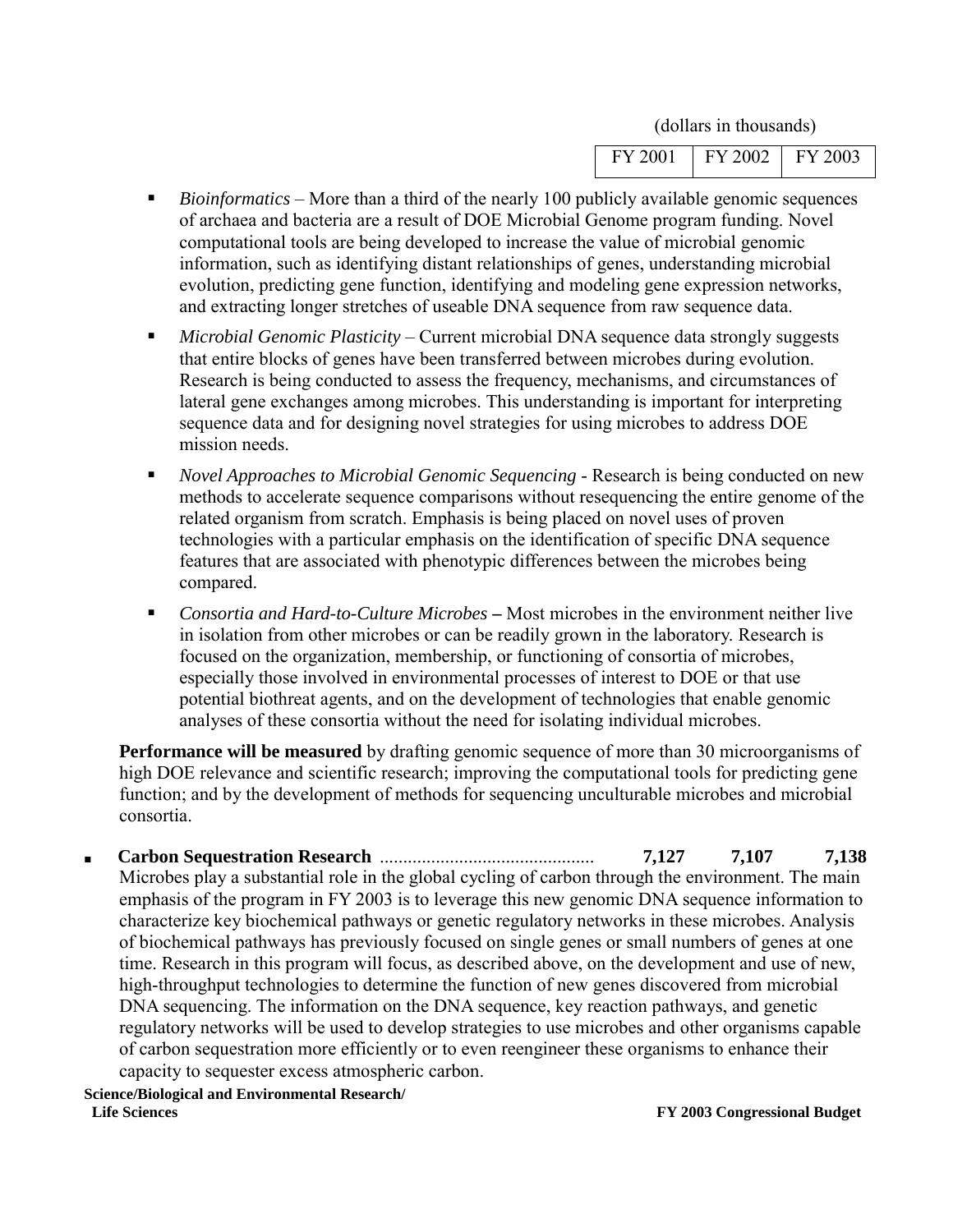| FY 2001 | FY 2002 | FY 2003 |
|---------|---------|---------|
|         |         |         |

**Performance will be measured** by the completion of a draft 3x DNA sequence of a member of the genus *Populus* (trees like poplar, aspen, etc.). These rapidly growing trees not only offer an opportunity for carbon sequestration, but also for bioremediation and energy from biomass. In addition, *Thalassiosira*, a diatom important in oceanic sequestration will also be draft sequenced.

■ **Genomes to Life** ......................................................................... **9,361 21,514 36,675** Research on microbes that address DOE energy, environmental, and national security needs continues to expand in FY 2003 as a research program on the leading edge of biology. The research will offer new biotechnology solutions to challenges related to DOE's missions in, for example, new clean energy sources, climate stabilization through carbon sequestration, toxic waste cleanup, and biothreat reduction.

Microbes and plants are responsible for the initial production of essentially all carbon-based energy that we use, whether from oil, coal or biomass, and for the subsequent removal of the energyrelated carbon from the atmosphere. Microbes and microbial communities also make up about 60% of the biomass on Earth and have the potential to make a substantial impact on energy production, sequestration of carbon from the atmosphere, and the cleanup of hazardous waste. A deeper, genetically based understanding of these organisms, culminating in computational models of their function that can be used to predict and even modify their functions or efficiencies, promises a revolution in energy production, use, and environmental impact. This research program is part of an interagency program to understand life's basic processes to meet National goals in many areas including health, agriculture, and energy.

The availability of complete genome sequences for all manner of life on Earth has opened a new era and new opportunities in biology. Research on the biological processes involved in the carbon cycle will lead to new biological strategies for storing and monitoring carbon. Understanding metabolic pathways and their regulatory networks will allow us to more effectively use or create designer microbes or plants that produce and convert biomass for fuel, power, and products. Harnessing metabolic or regulatory pathways in hydrogen-producing microbes could provide an alternative and ultimately clean energy source. This new understanding will also enable development of better detection and prevention strategies for potential biothreat agents.

We are just beginning to appreciate the potential applications of microorganisms. For all intents and purposes, ours is a microbial world filled with microscopic creatures that we take for granted and almost never even know are there. Microorganisms are Earth's recyclers, participating in the recycling of most biological materials on Earth. In the process they produce and, together with plants, take up greenhouse gases. Microbes in particular have evolved on Earth for some 3.8 billion years and, as suggested by their diversity and range of adaptation, have long ago solved many problems for which DOE is seeking solutions. It has been estimated that more than 99% of Earth's genetic and metabolic diversity, and, importantly, Earth's useable potential, reside in the microbial universe of bacteria, fungi, archaea, and minute protozoa and micro algae that collectively comprise the planktonic communities in the oceans and the majority of life in soil.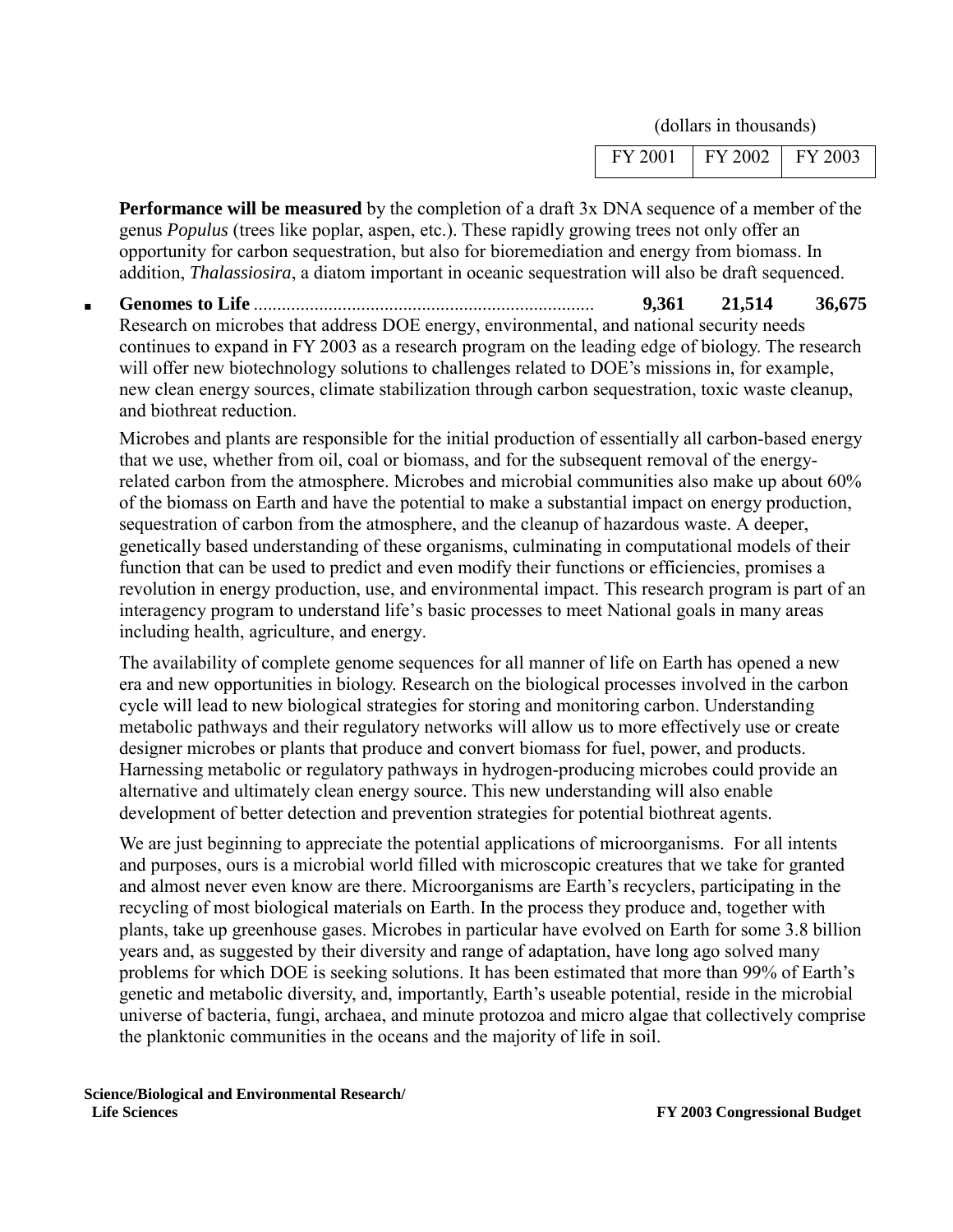| $FY 2001$   $FY 2002$   $FY 2003$ |  |
|-----------------------------------|--|
|-----------------------------------|--|

Underlying all potential applications of biotechnology to clean energy, mitigation of greenhouse gas effects on climate change, and environmental cleanup is the need for a solid understanding of the biochemistry and genetics of plants and microorganisms. We are only now beginning to appreciate the complexity of metabolic and regulatory signaling pathways in the simplest of bacteria that might be harnessed for clean energy and carbon management. Two simple examples: If, in the long-term, we are to enhance the productivity of forests, biomass crops and agricultural systems, it is imperative to understand why, for example, Rubisco--a mediator of photosynthesis and the single most abundant enzyme complex on Earth--is seemingly so energetically inefficient. This research program may show us that Rubisco can be engineered to carry out carbon fixation more efficiently, if its genetic regulatory circuits can be "rewired" or, perhaps, that there are more efficient forms of this enzyme still waiting to be discovered and used. Similarly, it may help to develop a more efficient hydrogen-based energy economy through an understanding of how oxygen poisons a key group of enzymes, hydrogenases, capable of producing hydrogen in the absence of air. This program will help us answer these types of questions.

The capture and sequestration of huge, gigaton volumes of carbon dioxide  $(CO_2)$  on a global scale from power generation and heavy industry is central to the success of any future strategy to control atmospheric greenhouse gases. This research program contributes to this challenge through its systems approach to understand biological systems at both the molecular and environmental (microbial community) levels that can point to possible applications of this new knowledge. With an appropriate geologic energy source, subsurface microbial communities under thermodynamically favorable conditions might be manipulated to convert sequestered  $CO<sub>2</sub>$  into biomass, and ultimately extractable methane. This program will also seek to understand the need to understand microbiological and biogeochemical mechanisms important to long-term geologic storage and leakage of stored  $CO<sub>2</sub>$ .

Bioprocesses are often more energy efficient than current industrial processes. A key challenge, therefore, is to take advantage of and apply nature's efficiency to large-scale processing, a result that would help transform the energy economy. Bioconversion uses microorganisms such as bacteria and fungi or cell-free enzyme systems to capture energy or to transform organic or inorganic materials to useful products including fuel, food, fiber, and commodity and special chemicals. Heading the list of possibilities is the direct biological production of hydrogen and, perhaps in a simultaneous process, reducing the carbon density of coal, oil, and gas. Bioconversion also promises innovative approaches to clean energy and for mitigating greenhouse gas emissions by directly capturing emissions from industry and power generation. This program will provide the necessary knowledge base and the biotechnology tools to explore these possibilities.

Proteins rarely work alone. They assemble in larger multi-protein complexes often referred to as molecular machines. Understanding these molecular machines is a major goal of the research. Similarly, microbes of potential importance for DOE's energy and cleanup missions rarely work alone in nature. Microbes are often found as part of complex, and poorly understood consortia of many different types of microbes.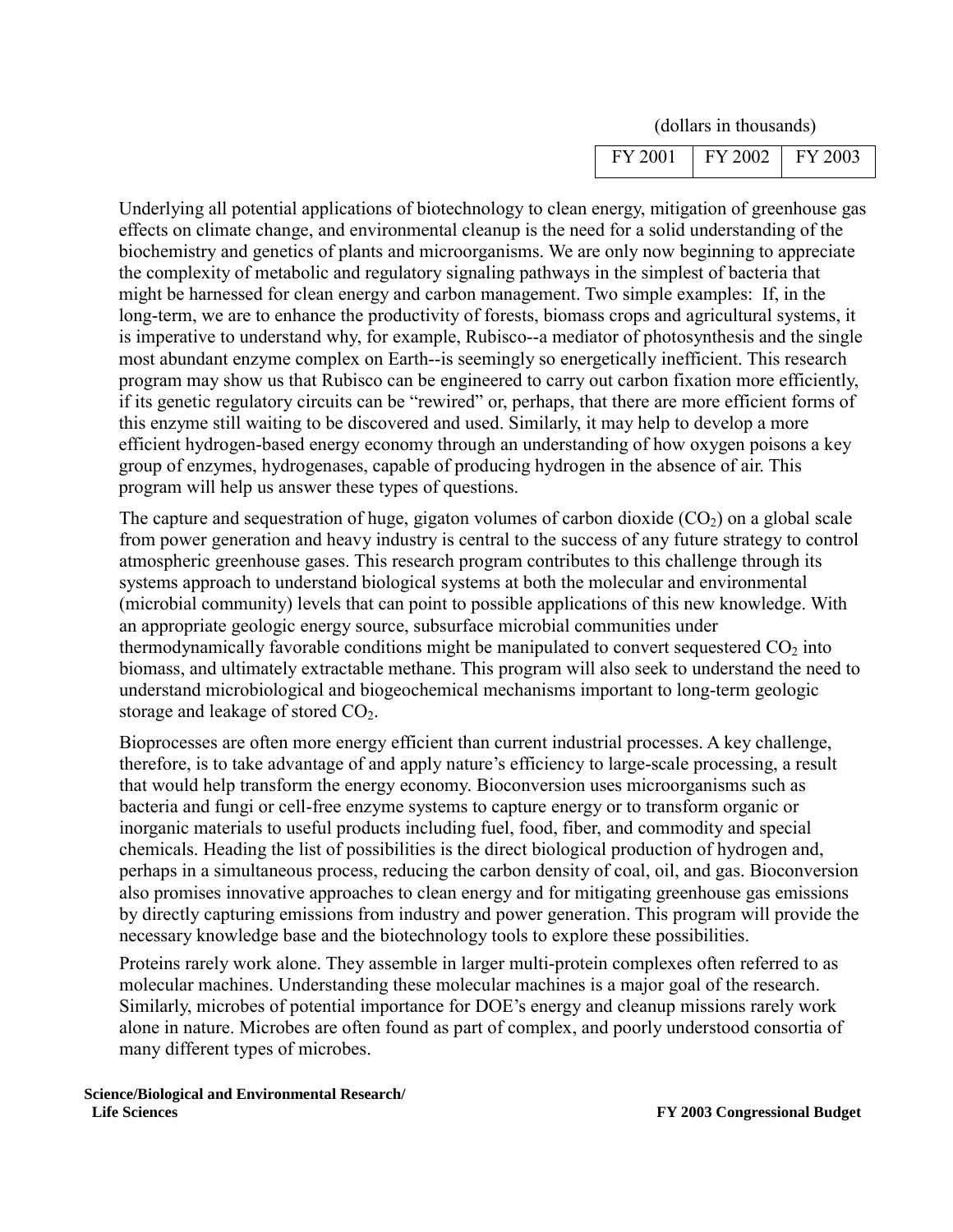| $\mid$ FY 2001   FY 2002   FY 2003 |  |  |
|------------------------------------|--|--|
|                                    |  |  |

The research will:

- Identify life's molecular machines, the multiprotein complexes that carry out the functions of living systems. Emphasis will focus on molecular machines from organisms of potential importance to DOE missions (e.g., energy production, environmental remediation, and carbon sequestration, and biothreat reduction).
- Characterize the gene regulatory networks and processes that control the molecular machines of interest.
- Characterize the functional repertoire of complex microbial communities in their natural environments and use the integrated genomics, biochemical, structural, and physiological information to address DOE missions in energy, waste cleanup, and biothreat reduction.
- Develop computational capabilities needed to model the complexity of biological systems.

The overriding goal of this long-term research program is to understand biology well enough to be able to predict the behavior and responses of biological systems – from cells to organisms so that they can best be used to address DOE mission needs in energy, the environment, and national security.

Computation and modeling of biological processes and systems is key to the success of this effort given the complexity of biological systems. Greatly improved computational strategies, tools and resources are needed and will be developed in partnership with the Advanced Scientific Computing Research program. One goal is to bring terascale computing into Genomes to Life as a model for all biologists.

The broad goals of this research are shared with other agencies, such as the National Institutes of Health and the National Science Foundation, and private sector companies and will require coordination exceeding that of the Human Genome Project. The program will focus on scientific challenges that can be uniquely addressed by DOE and its National Laboratories in partnership with scientists at universities and will focus on high throughput genomic-scale activities (e.g., DNA sequencing, complex computational analysis, and genomic protein-expression experimentation and analysis) that are out of reach of individual investigators or even small teams.

The increase in funding will accelerate development of the research infrastructure needed to conduct the complex, multidisciplinary research. Funds will be used to develop peer-reviewed, virtual, distributed research centers comprised of teams of National Laboratory, university, and private sector scientists who, together will develop, use, and distribute research resources for the program.

#### **Performance will be measured by**:

- The funding of new, large multidisciplinary research teams comprised of scientists from National Laboratories and universities and by the successful partnering with research programs in other federal agencies.
- In conjunction with ASCR, develop new computational tools for the analysis and simulation of biological processes.

**Science/Biological and Environmental Research/ Life Sciences FY 2003 Congressional Budget**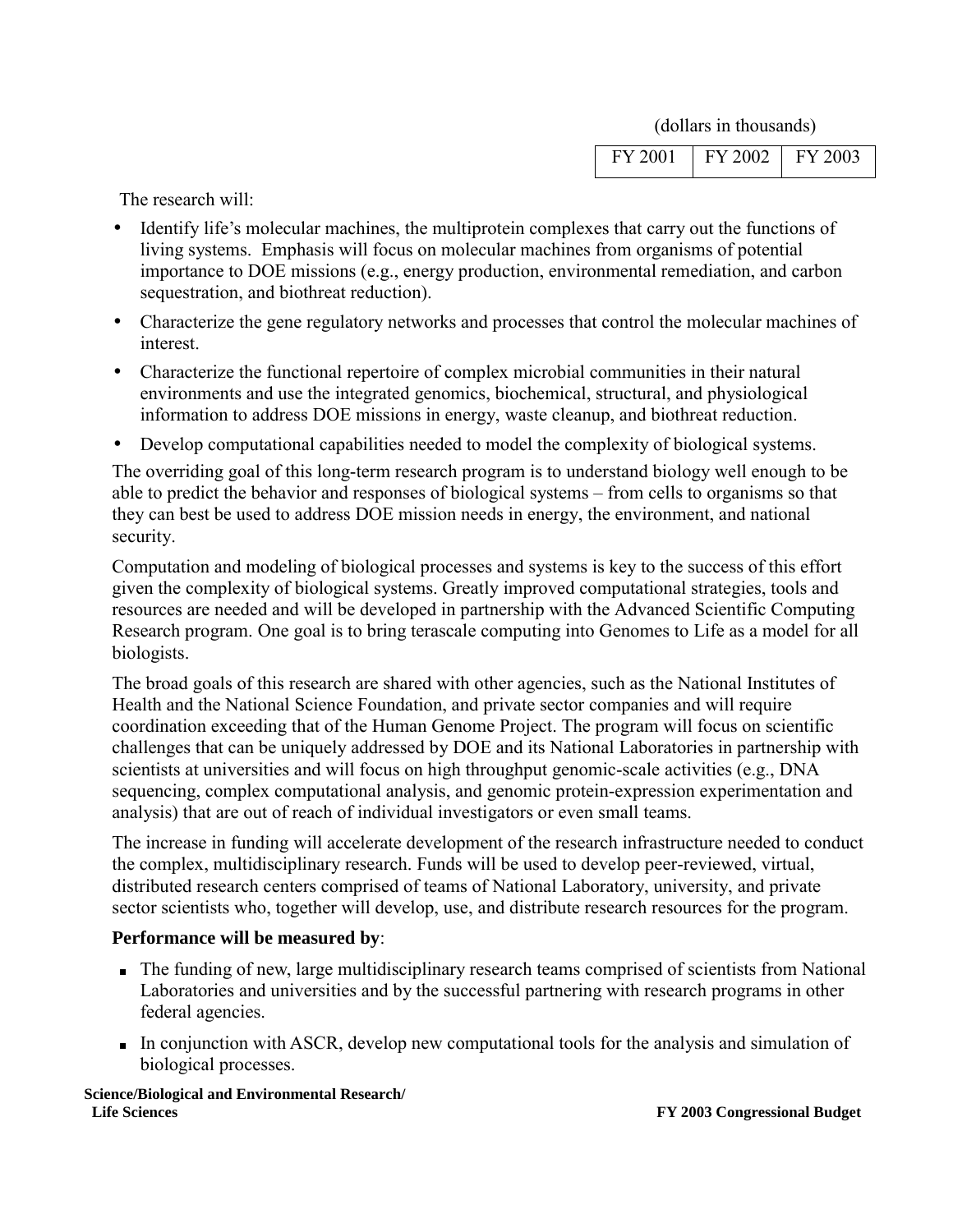| FY 2001   FY 2002   FY 2003 |  |
|-----------------------------|--|
|-----------------------------|--|

- For 3-5 of the over 70 microbial genomes sequenced by DOE, begin the difficult, comprehensive integration of genomic, biochemical, structural and physiological information on DOE relevant functionalities (e.g., bioremediation, carbon sequestration and/or biomass to fuel). Develop working conceptual and numerical models to describe these functionalities.
- Sequence one or more consortia of microorganisms that will provide information on how microbes function and interact in the environment, such as at DOE legacy waste sites.

#### ■ **Human Frontiers Science** .......................................................... **1,000 1,000 1,000**

BER will continue to fund the Human Frontiers Science program, an international program of collaborative research to understand brain function and biological function at the molecular level supported by the U.S. government through the DOE, the National Institutes of Health, the National Science Foundation, and the National Aeronautics and Space Administration. This program continues to get high marks from the international scientific community about the quality of the science it supports, the multidisciplinary and collaborative nature of the research and its productivity. In FY 2002, DOE expects to explore the possibility of other agencies with stronger interests in brain function continuing the program allowing DOE to refocus its efforts on more mission relevant science. FY 2003 funding will complete DOE activities.

■ **Low Dose Radiation Research** .................................................. **18,362 17,783 17,523**

The goal of the Low Dose Radiation Research program is to support research that will help determine health risks from exposures to low levels of ionizing radiation, information that is critical to adequately, and appropriately, protect people and to make the most effective use of our national resources.

In FY 2003, BER will continue to emphasize the use of new tools such as microbeam irradiators developed in the program in prior years, the characterization of individual susceptibility to radiation, and the forging of closer, more productive linkages between experimentalists and risk modelers, a relationship that lies at the critical interface between experimental science, risk analysis, and development of better risk management policies. In particular, research will focus on:

- *Bystander effect* the response of cells that are not directly traversed by radiation but respond with gene induction and/or production of potential genetic and carcinogenic changes. It is important to know if bystander effects can be induced by exposure to low LET (linear energy transfer) radiation delivered at low total doses or dose-rates. This bystander effect potentially "amplifies" the biological effects (and the effective radiation dose) of a low dose exposure by effectively increasing the number of cells that experience adverse effects to a number greater than the number of cells directly exposed to radiation.
- *Genomic instability* is the loss of genetic stability, a key event in the development of cancer, induced by radiation and expressed as genetic damage that occurs many cell divisions after the insult is administered*.* Current evidence suggests that DNA repair and processing of radiation damage can lead to instability in the progeny of irradiated cells and that susceptibility to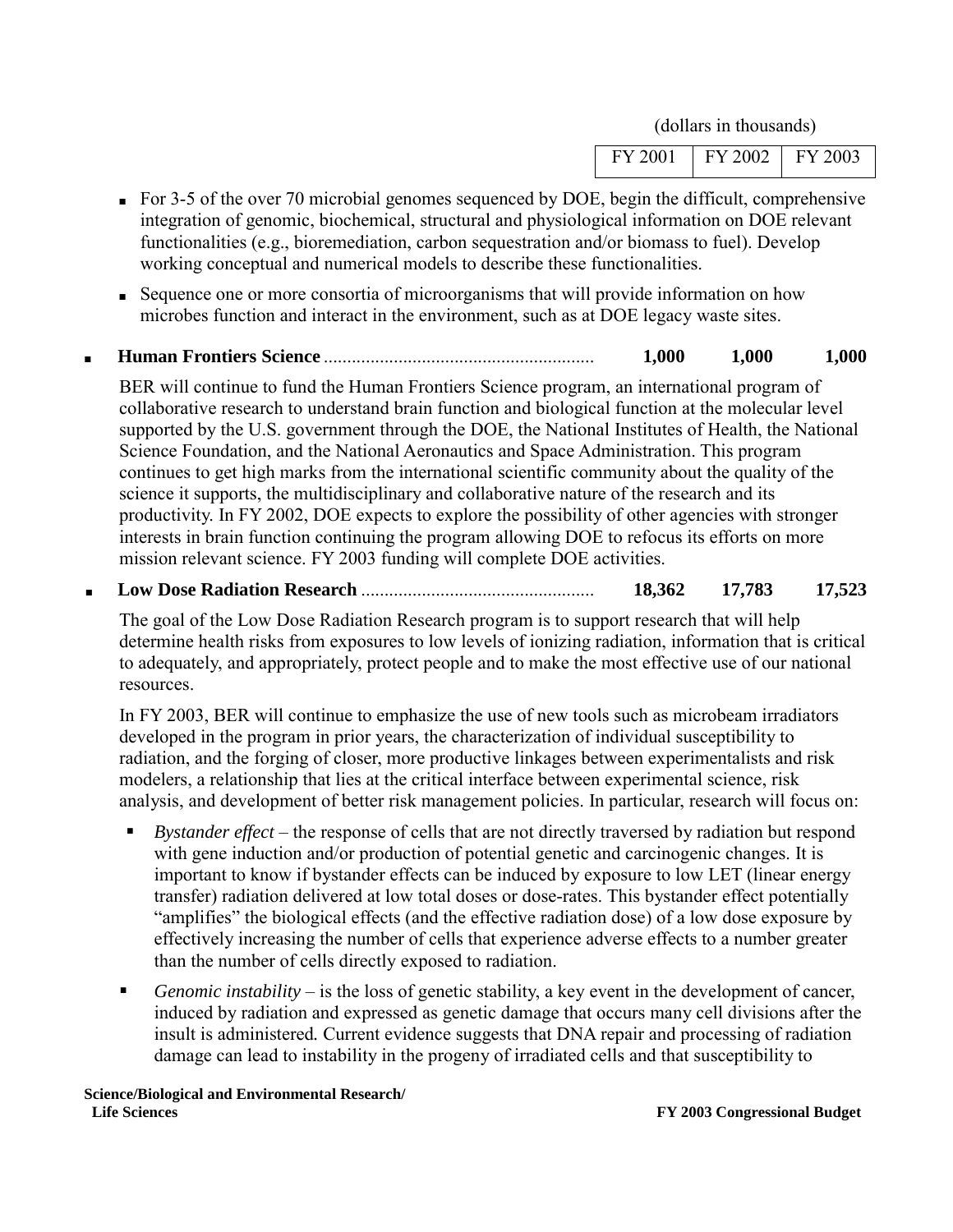| FY 2001 | FY 2002<br>$\sim$ $\sim$ | 2003<br>FV |  |
|---------|--------------------------|------------|--|
|         |                          |            |  |

instability is under genetic control but there is virtually no information on the underlying mechanisms. Its role in radiation-induced cancer remains to be determined experimentally. It is also important to determine if genomic instability occurs at low total doses (<10 rads) or low dose rates.

- *Adaptive response* is the ability of a low dose of radiation to induce cellular changes that reduce the level of subsequent radiation-induced or spontaneous damage*.* If low doses of radiation regularly and predictably induce a protective response in cells to subsequent low doses of radiation or to spontaneous damage, this could have a substantial impact on estimates of adverse health risk from low dose radiation. The generality and the extent of this apparent adaptive response needs to be quantified.
- *Endogenous versus low dose radiation induced damage* A key element of the program will continue to investigate the similarities and differences between endogenous oxidative damage and damage induced by low levels of ionizing radiation as well as an understanding of the health risks from both. This information was not previously attainable because critical resources and technologies were not available. Today, technologies and resources such as those developed as part of the human genome program and at the National Laboratories have the potential to detect and characterize small differences in damage induced by normal oxidative processes and low doses of radiation.
- *Genetic factors that affect individual susceptibility to low dose radiation* Research is also focused on determining whether genetic differences make some individuals more sensitive to radiation-induced damage since these differences could result in individuals or sub-populations that are at increased risk for radiation-induced cancer.
- *Mechanistic and risk models* Novel research is supported that involves innovative collaborations between experimentalists and modelers to model the mechanisms of key radiation-induced biological responses and to describe or identify strategies for developing biologically-based risk models that incorporate information on mechanisms of radiationinduced biological responses.

Information developed in this program will provide a better scientific basis for making decisions with regard to remediating contaminated DOE sites and for determining acceptable levels of human health protection, both for cleanup workers and the public, in a more cost-effective manner. University scientists, competing for funds in response to requests for applications, conduct a substantial fraction of the research in this program.

**Performance will be measured:** By the end of FY 2003, results from the Low Dose Radiation Research program will be incorporated into the National Academy of Sciences Biological Effects of Ionizing Radiation (BEIR) VII report that will serve as a basis for future policy decisions on low dose radiation.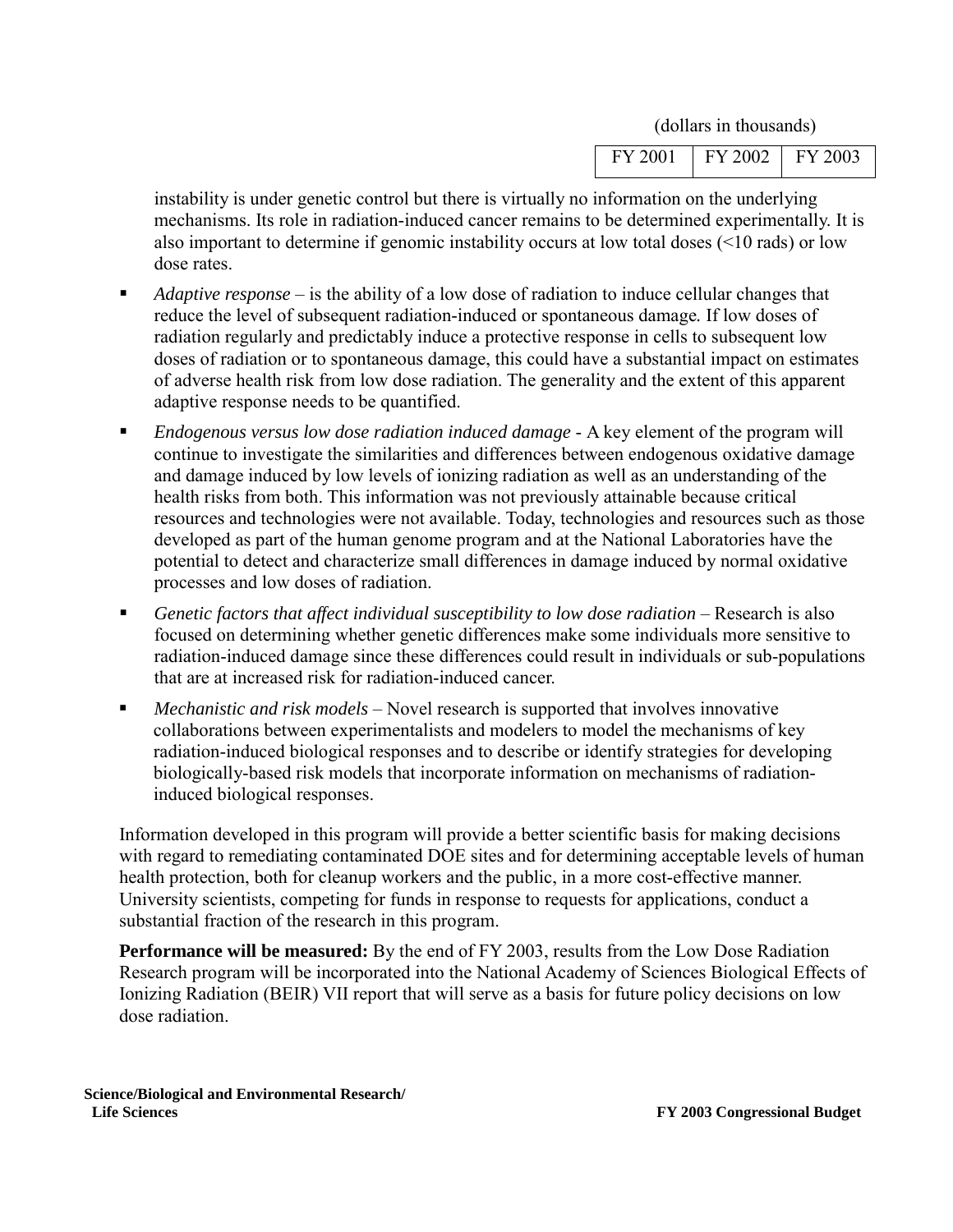|                |                                                                                              |         | (dollars in thousands) |              |
|----------------|----------------------------------------------------------------------------------------------|---------|------------------------|--------------|
|                |                                                                                              | FY 2001 | FY 2002                | FY 2003      |
|                |                                                                                              |         |                        |              |
| $\blacksquare$ |                                                                                              | 192     | O                      | $\mathbf{0}$ |
|                | Congressional direction in FY 2001 for a Study of Avian Populations at the Nevada Test Site. |         |                        |              |
|                |                                                                                              | 85,491  | 87,858                 | 90,185       |
| $\blacksquare$ |                                                                                              | 61,822  | 57,200                 | 57,200       |

With the completion of the high quality DNA sequences of human chromosomes 16 and 19 in FY 2002 (DOE's share of the effort to sequence the human genome), the Joint Genome Institute (JGI) will continue to use its sequencing capacity to address the challenges of understanding the human genome, to address DOE mission needs and as a resource for our Nation's scientists. Past investments in DNA sequencing technology have continued to push costs down and throughput up making high-throughput DNA sequencing an even better scientific investment and a more effective research tool than ever for gene identification, finding gene regulatory elements, elucidating gene function, understanding evolutionary processes, developing the tools needed to predict cellular response to environmental stress, and performing the genetic manipulations needed to improve or alter gene function. In FY 2003 the JGI will focus on four main scientific areas:

- Microbial and Fungal Genomics
- Human Susceptibility
- Understanding the Regulatory Functions of DNA
- JGI as a National Resource

MICROBIAL AND FUNGAL GENOMICS – The JGI anticipates using 20% of its production DNA sequencing throughput on microbial and fungal genomics as well as a similar level of effort on functional genomics. The JGI will continue its efforts to understand the genomes and proteomes of microbial and fungal genomes important to DOE for:

- Carbon Sequestration organisms that remove carbon from the environment
- Energy Sources organisms that display novel photosynthetic or energy producing characteristics
- Bioremediation organisms that act to clean up the environment
- Environmental Analysis understanding how communities of microbes relevant to DOE missions interact to alter and detoxify their environment.
- Bioterrorism organisms that could be used as or closely related to biothreat agents.

HUMAN SUSCEPTIBILITY - With the completion of the human DNA sequence we are now poised to understand how genes and the environment interact. This is especially important for understanding the role our genetic makeup plays in defining how we as individuals respond to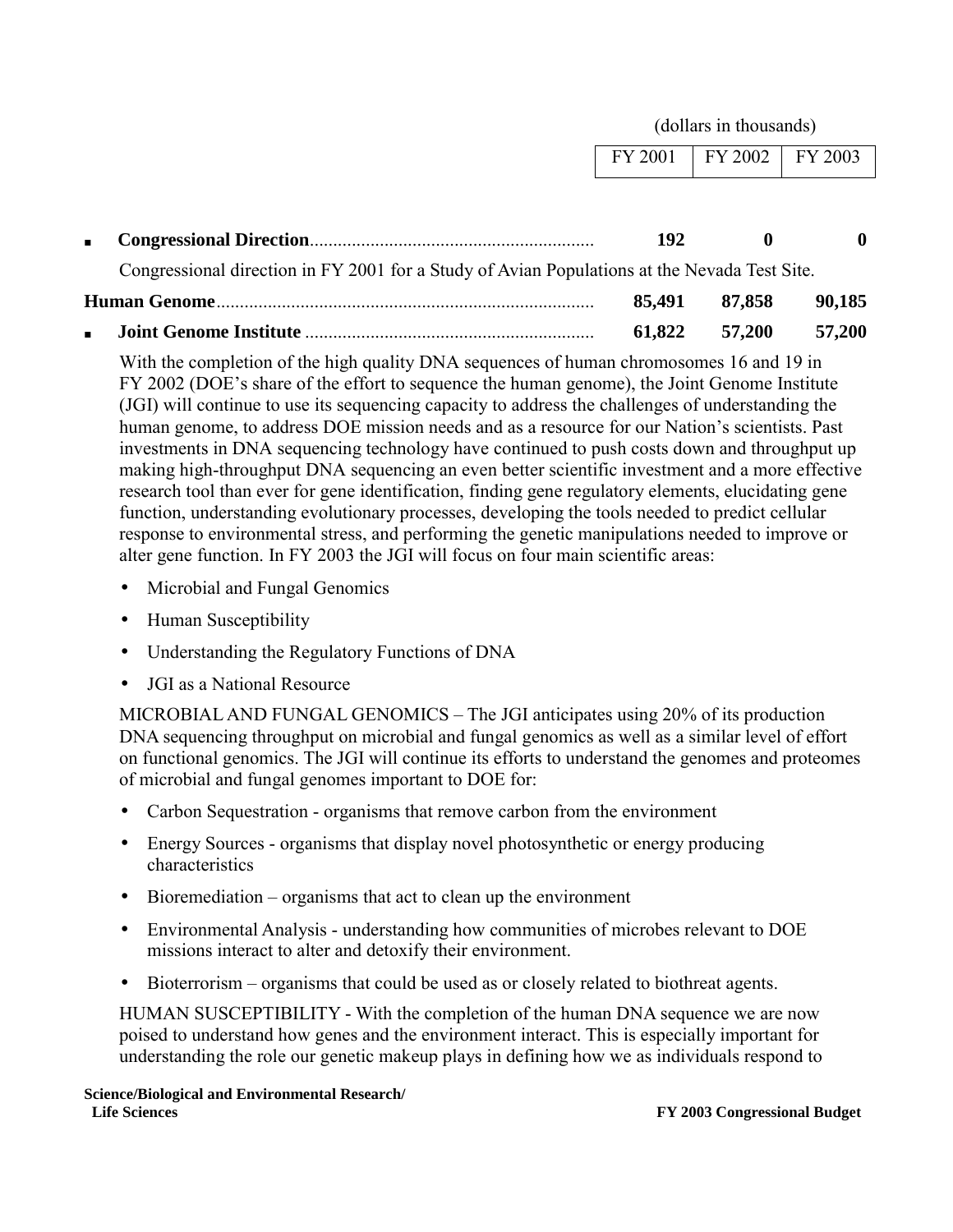| FY 2001 | FY 2002<br>__ | FY 2003 |
|---------|---------------|---------|
|         |               |         |

environmental stress in its many forms. This ties into many DOE programs, including the Low Dose Radiation Research program. The JGI will systematically analyze the human genome to first identify and then determine DNA sequence variation in the estimated  $\sim$  5,000 human susceptibility genes. This will require an estimated 30% of the JGI production DNA sequencing capacity and the majority of its functional genomics resources. This information will be key to the Low Dose Radiation Research program with its complementary goal of understanding and characterizing genetic factors that contribute to individual sensitivity to energy-related insults.

UNDERSTANDING THE REGULATORY FUNCTIONS OF DNA - As a continuation of its responsibility to help understand the functioning of the human genome and as a key part of research on microbes for DOE energy and environmental needs, the JGI will focus on understanding the regulatory functions of DNA, such as gene regulation, characterization of DNA binding proteins and the full elucidation of gene promoters, enhancers and other regulatory mechanisms. Approximately 30% of the JGI's production DNA sequencing capacity will be required to meet this goal in addition to a proportion of its functional genomics resources. Model genomes currently under consideration for DNA sequencing and functional analysis to meet this goal include the *Ciona intestinalis*, chicken, and *Xenopus tropicalis*.

JGI AS A NATIONAL RESOURCE - A proportion, 20%, of the JGI's production DNA sequencing facility will be dedicated to the sequencing of a number of genomes or regions of interest as defined by the broader scientific community. This has proved to be a very productive and successful venture as demonstrated by previous "microbe months" in which large numbers of microbes were sequenced for JGI's scientific collaborators in a focused effort. The JGI will continue to seek guidance from its scientific advisors and to ensure that its efforts are of maximal benefit to DOE programs. Included in the JGI's DNA sequencing as a national resource is the completion of selected microbial and fungal genomes and a variety of projects in collaboration with and through grants from other agencies, such as the USDA.

**Performance will be measured by** (1) producing, with no increased funding, a total of approximately 8 billion base pairs of DNA sequence in FY 2003, a 100% increase in the number projected for FY 2001, and (2) establishing at least 30 diverse collaborations for high throughput DNA sequencing with scientists outside the JGI and with programs at other federal agencies.

#### ■ **Tools for DNA Sequencing and Sequence Analysis**................. **21,242 28,179 30,280**

BER continues to develop the tools and resources needed by the scientific, medical, and private sector communities to fully exploit the information contained in the first complete human DNA sequence. Unimaginable amounts of DNA sequencing, at dramatically increased speed and reduced cost, will be required in the future for medical and commercial purposes and to understand the information in the DNA sequence that has already been determined. BER continues to support research to further improve the reagents used in DNA sequencing and analysis; to decrease the costs of sequencing; to increase the speed of DNA sequencing; and new computational tools for genome-wide data analysis. Novel sequencing strategies such as microchannel capillary electrophoresis offer great promise for the every day sequencing needs of the future.

**Science/Biological and Environmental Research/ Life Sciences FY 2003 Congressional Budget**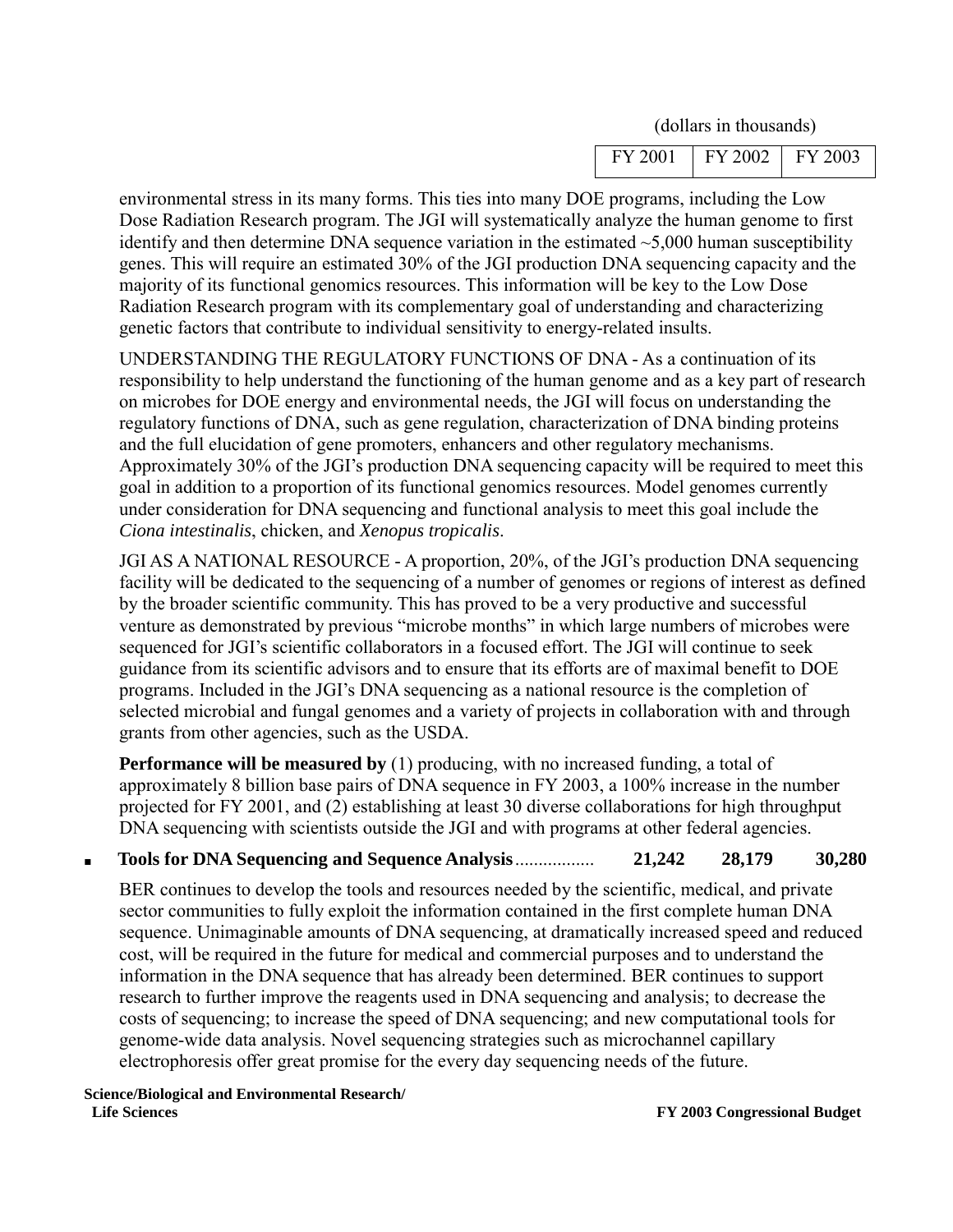| $\mid$ FY 2001 $\mid$ FY 2002 $\mid$ FY 2003 |  |
|----------------------------------------------|--|
|----------------------------------------------|--|

Use of sequence information to understand human biology and disease will also require new strategies and tools capable of high-throughput, genome-wide experimental and analytic approaches. In FY 2003, BER will continue to increase efforts to develop high-throughput approaches for analyzing gene regulation and function.

■ **Ethical, Legal, and Societal Issues (ELSI)**............................... **2,427 2,479 2,705**

The DOE and NIH human genome programs agreed at the outset to dedicate a fraction of their human genome program funding to understanding the ELSI issues associated with the genome program. DOE's ELSI research program represents 3 percent of the DOE human genome program. The DOE ELSI program supports research focused on issues of: (1) the use and collection of genetic information in the workplace especially as it relates to genetic privacy; (2) the storage of genetic information and tissue samples especially as it relates to privacy and intellectual property; (3) genetics and ELSI education; and (4) the ELSI implications of advances in the scientific understanding of complex or multi-genic characteristics and conditions.

A table follows displaying both DOE and NIH genome funding.

|                       | (dollars in millions) |         |                        |         |         |
|-----------------------|-----------------------|---------|------------------------|---------|---------|
|                       | <b>Prior Years</b>    | FY 2001 | FY 2002                |         | FY 2003 |
|                       | 779.0                 | 85.5    | 87.9                   |         | 90.2    |
|                       | 1,859.2               | 382.4   | $426.7^a$              |         | TBD     |
|                       | 2,638.2               | 467.9   | 514.6                  |         | TBD     |
|                       |                       |         | (dollars in thousands) |         |         |
|                       |                       |         | FY 2001                | FY 2002 | FY 2003 |
| <b>Health Effects</b> |                       |         | 17,616                 | 13,640  | 14,251  |
| $\blacksquare$        |                       |         | 14,417                 | 13,640  | 14,251  |

U.S. Human Genome Project Funding

*Scientific needs for functional genomics research* - Functional genomics research capitalizes on our understanding and the manipulability of the genomes of model organisms, including Fugu (puffer fish), Ciona (sea squirt), and mouse, to speed understanding of human genome organization, regulation, and function. This research is a key link between human genomic sequencing, which provides a complete parts list for the human genome, and the development of information (a high-

 $\overline{a}$ 

<sup>&</sup>lt;sup>a</sup> Estimate from NIH.

**Science/Biological and Environmental Research/ Life Sciences FY 2003 Congressional Budget**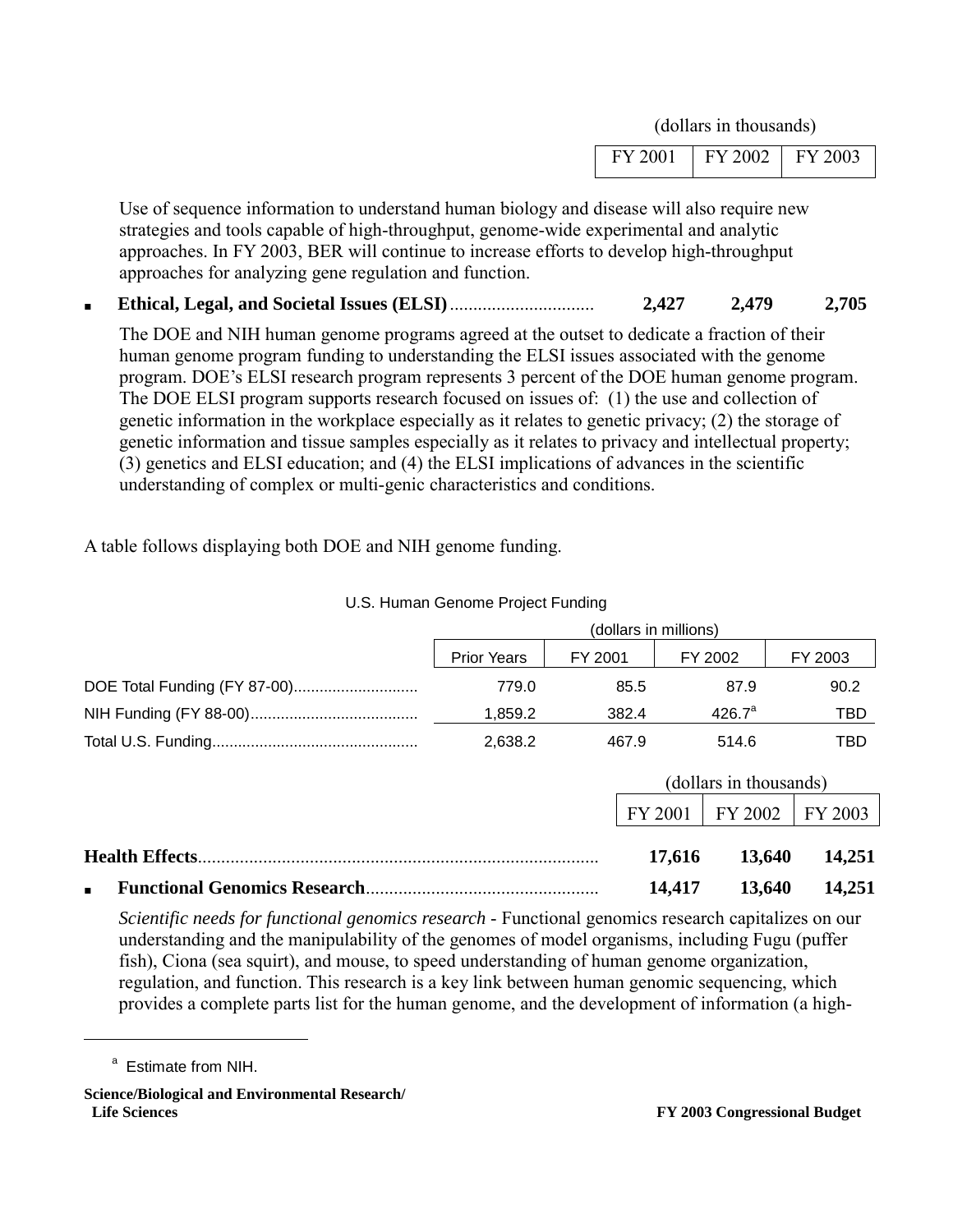|         | (dollars in thousands) |  |
|---------|------------------------|--|
| FY 2001 | FY 2002 FY 2003        |  |

tech owner's manual) that is useful in understanding normal human development and disease processes. The mouse continues to be a major focus of our efforts. It is an integral part of our functional genomics research effort. BER creates and genetically characterizes new mutant strains of mice that serve as important models of human genetic diseases and for understanding gene function. It also develops high-throughput tools and strategies to characterize these mutant strains of mice. This mouse genetics research provides tools useful to the entire scientific community for decoding the functionality of the human genome as human DNA sequence becomes available. Research to develop new strategies for using model organisms such as the mouse, Fugu, and *Ciona*  to understand the function of human genes continues in FY 2003.

■ **Technology Development Research** ........................................... **3,199 0 0** Technology development research is absorbed within the individual Life Sciences subprogram elements. ........................................................................................ **SBIR/STTR** increased with Life Sciences program increase .............. **0 4,876 5,331** In FY 2001 \$4,329,000 and \$260,000 were transferred to the SBIR and STTR programs, respectively. FY 2002 and FY 2003 amounts are estimated requirements for the continuation of these programs.

| <b>Total, Life Sciences</b> | 188,469 | 192,573 | 210.878 |
|-----------------------------|---------|---------|---------|
|                             |         |         |         |

## **Explanation of Funding Changes from FY 2002 to FY 2003**

|                                                                                                                                                                                                                                                                                                                                                                                                                                                                                                     | FY 2003 vs. |
|-----------------------------------------------------------------------------------------------------------------------------------------------------------------------------------------------------------------------------------------------------------------------------------------------------------------------------------------------------------------------------------------------------------------------------------------------------------------------------------------------------|-------------|
|                                                                                                                                                                                                                                                                                                                                                                                                                                                                                                     | FY 2002     |
|                                                                                                                                                                                                                                                                                                                                                                                                                                                                                                     | $(\$000)$   |
| <b>Structural Biology</b>                                                                                                                                                                                                                                                                                                                                                                                                                                                                           |             |
|                                                                                                                                                                                                                                                                                                                                                                                                                                                                                                     | -80         |
| <b>Molecular and Cellular Biology</b>                                                                                                                                                                                                                                                                                                                                                                                                                                                               |             |
| Increase for Genomes to Life research on microbes that work to address DOE<br>needs focused on understanding cellular processes and multicellular systems to a<br>level where predictive simulation models can be developed to guide the use or<br>development of microbial systems to solve DOE mission needs for energy use and<br>production, waste cleanup, carbon sequestration, and biothreat reduction; and<br>maintain microbial genomics and carbon sequestration research at near FY 2002 |             |
|                                                                                                                                                                                                                                                                                                                                                                                                                                                                                                     | $+15,252$   |
| $\blacksquare$                                                                                                                                                                                                                                                                                                                                                                                                                                                                                      | $-260$      |
|                                                                                                                                                                                                                                                                                                                                                                                                                                                                                                     | $+14,992$   |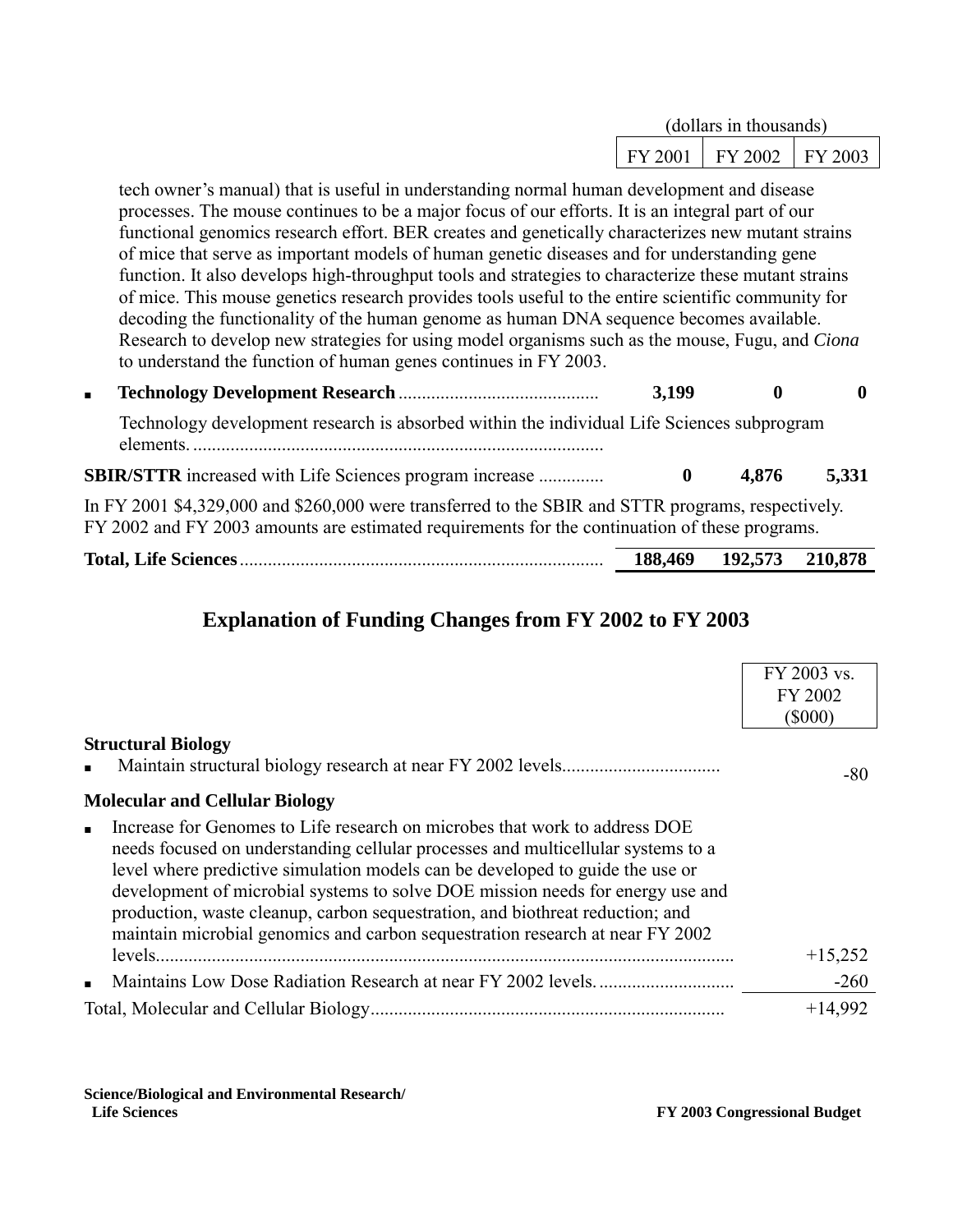|                                                                                                                                                                               | FY 2003 vs. |
|-------------------------------------------------------------------------------------------------------------------------------------------------------------------------------|-------------|
|                                                                                                                                                                               | FY 2002     |
|                                                                                                                                                                               | $(\$000)$   |
| <b>Human Genome</b>                                                                                                                                                           |             |
| High throughput sequencing to characterize the function and regulation of genes<br>$\blacksquare$<br>on human chromosomes 5, 16, 19 (the chromosomes worked on by DOE) and to | $+2,101$    |
| Ethical, Legal, and Societal Issues program maintains funding at approximately<br>$\blacksquare$                                                                              | $+226$      |
|                                                                                                                                                                               | $+2,327$    |
| <b>Health Effects</b>                                                                                                                                                         |             |
| Increase for research that develops strategies and tools to understand human gene<br>$\blacksquare$                                                                           | $+611$      |
| <b>SBIR/STTR</b>                                                                                                                                                              |             |
| Increase in SBIR/STTR due to increase in research funding for the Life Sciences                                                                                               | $+455$      |
|                                                                                                                                                                               | $+18,305$   |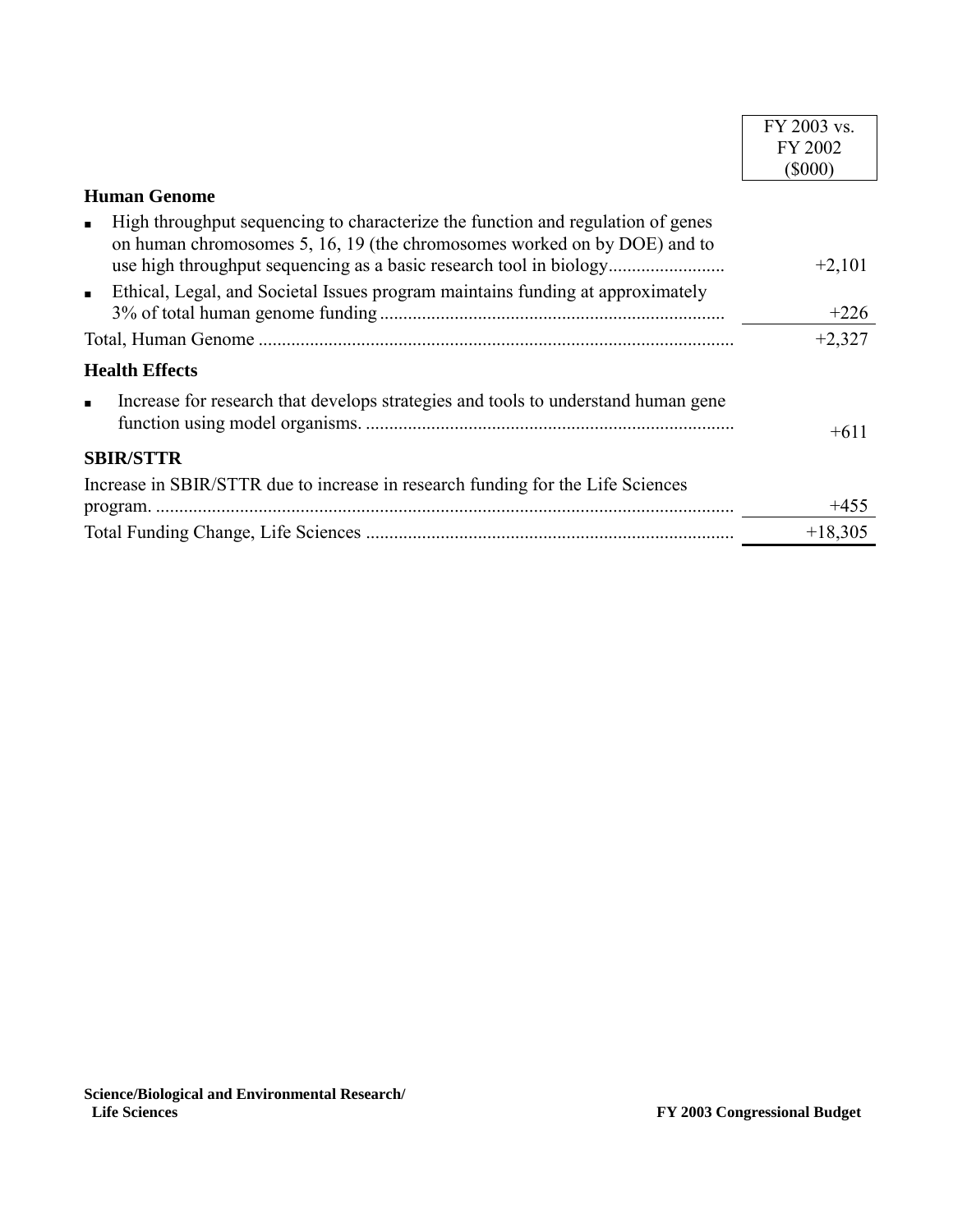# **Climate Change Research**

### **Mission Supporting Goals and Objectives**

The goal of the Climate Change Research subprogram (previously the Environmental Processes subprogram) is to deliver relevant scientific knowledge that will enable scientifically-based predictions and assessments of the potential effects of greenhouse gas and aerosols emissions on climate and the environment. Research will reduce and resolve key uncertainties and provide the scientific foundation needed to predict, assess, and mitigate adverse effects of energy production and use on the environment through research in climate modeling and simulation, climate processes, carbon cycle and carbon sequestration, atmospheric chemistry, and ecological science.

The Climate Change Research subprogram supports four contributing areas of research: Climate and Hydrology; Atmospheric Chemistry and Carbon Cycle; Ecological Processes; and Human Interactions. The research is focused on understanding the physical, chemical, and biological processes affecting the Earth's atmosphere, land, and oceans and how these processes may be affected, either directly or indirectly, by energy production and use, primarily the emission of carbon dioxide from fossil fuel combustion. BER has designed and planned the research program to provide the data that will enable objective assessments of the potential for, and consequences of, global warming. The BER Climate Change Research subprogram (excluding the carbon sequestration element) represents DOE's contribution to the interagency U.S. Global Change Research Program proposed by President Bush in 1989 and codified by Congress in the Global Change Research Act of 1990 (P.L. 101-606). The National Institute for Global Environmental Change (NIGEC) is integrated throughout the subprogram (FY 2003 Request is \$8,763,000).

A major emphasis of the Climate Change Research subprogram is on understanding the radiation balance from the surface of the Earth to the top of the atmosphere and how changes in this balance due to increases in the concentration of greenhouse gases in the atmosphere may alter the climate. Much of the research is focused on improving the quantitative models necessary to predict possible climate change at global and regional scales. Research in the Atmospheric Radiation Measurement (ARM) program will continue to focus on resolving the greatest scientific uncertainty in climate change prediction – the role of clouds and solar radiation. ARM seeks to develop a better quantitative understanding of how atmospheric properties, including the extent and type of cloud cover and changes in aerosols and greenhouse gas concentrations affect the solar and infrared radiation balance that drives the climate system. BER's Climate Modeling program develops advanced, fully coupled climate models and uses massively parallel supercomputers to simulate and predict climate and climate change, including evaluating uncertainties in climate models due to changes in atmospheric levels of greenhouse gases on decade-to-century time scales.

The Atmospheric Science program is focused on acquiring the data to understand the atmospheric processes that control the transport, transformation, and fate of energy-related chemicals and particulate matter emitted to the atmosphere. BER is emphasizing research on processes relating to new air quality standards for tropospheric ozone and particulate matter and relationships between air quality and climate change.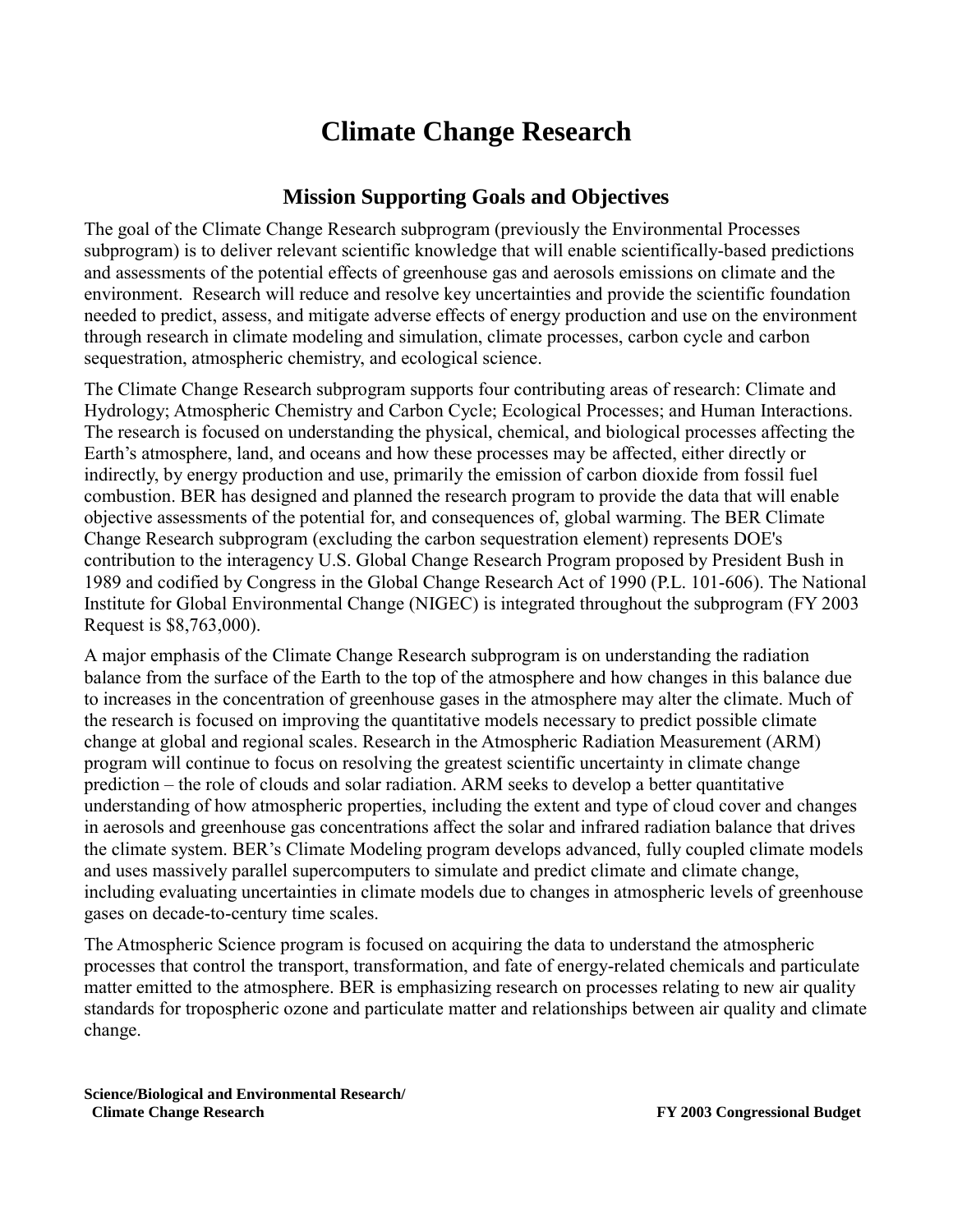Research on the carbon cycle explores the movement of carbon on a global scale starting from natural and anthropogenic emissions to ultimate sinks in the terrestrial biosphere and the oceans. Experimental and modeling efforts primarily address the net exchange of carbon between major types of terrestrial ecosystems and the atmosphere. This research includes DOE's contribution to the Climate Change Research Initiative, an interagency effort on specific areas of climate change research in which substantial progress in understanding and modeling is expected over the next five years.

The BER carbon sequestration research funds basic research that seeks to exploit the biosphere's natural processes to enhance the sequestration of atmospheric carbon dioxide in terrestrial and marine ecosystems. It also seeks the understanding needed to assess the potential environmental implications of purposeful enhancement and/or disposal of carbon in the terrestrial biosphere and at the surface or deep ocean. The carbon sequestration activities include research to identify and understand the environmental and biological factors or processes that limit carbon sequestration in these systems and to develop approaches for overcoming such limitations to enhance sequestration. The research includes studies on the role of ocean and terrestrial microorganisms in carbon sequestration.

The Ecological Processes research is focused on experimental and modeling studies to understand and simulate the effects of climate and atmospheric changes on the biological structure and functioning of terrestrial ecosystems. The research also seeks to identify the potential feedback effect of ecosystem responses on climate and atmospheric composition. The research emphasizes major field studies of intact ecosystems using experimental manipulations of, for example, carbon dioxide and ozone concentrations and precipitation, and using data from these experiments to develop, test, and improve models for simulating and predicting ecosystem responses.

The Human Interactions research is focused on improving methods and models that can be used to assess the economic and societal costs and benefits of both human-induced climate change and possible response options or strategies for mitigating or adapting to climate change. It also includes support to archive and analyze global change data and make it available for use by the broader global change research community.

### **Funding Schedule**

|                                  | (dollars in thousands) |         |         |           |          |
|----------------------------------|------------------------|---------|---------|-----------|----------|
|                                  | FY 2001                | FY 2002 | FY 2003 | \$ Change | % Change |
| Climate and Hydrology            | 71,205                 | 70.490  | 74.669  | $+4.179$  | $+5.9%$  |
| Atmospheric Chemistry and Carbon | 35,193                 | 34.666  | 37,764  | $+3.098$  | $+8.9%$  |
| Ecological Processes             | 11,352                 | 12,383  | 13,888  | $+1.505$  | $+12.2%$ |
|                                  | 7,928                  | 8.054   | 8.084   | $+30$     | $+0.4%$  |
|                                  | 0                      | 3.329   | 3.554   | $+225$    | $+6.8%$  |
| Total, Climate Change Research   | 125,678                | 128,922 | 137.959 | $+9.037$  | $+7.0%$  |

**Science/Biological and Environmental Research/ Climate Change Research EXECUTE: EXECUTE: FX** 2003 Congressional Budget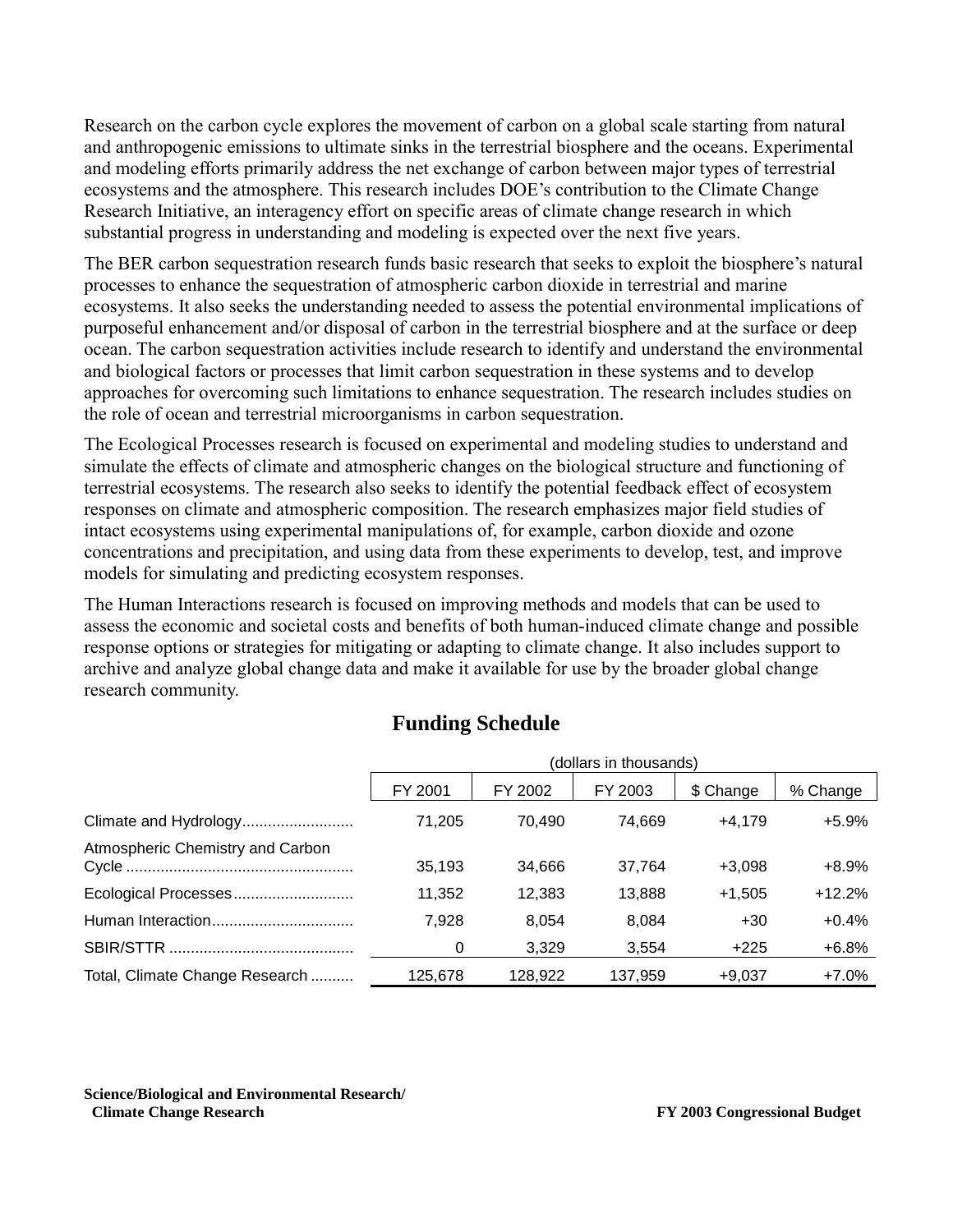## **Detailed Program Justification**

|        | (dollars in thousands)      |               |  |
|--------|-----------------------------|---------------|--|
|        | FY 2001   FY 2002   FY 2003 |               |  |
| 71.205 |                             | 70.490 74.669 |  |
|        | 27,301 27,064 27,181        |               |  |

Model based climate prediction provides the most scientifically valid way of predicting the impact of human activities on climate for decades to centuries in the future. BER will continue to develop, improve, evaluate, and apply the best coupled atmosphere-ocean general circulation models (GCMs) that simulate climate variability and climate change over these time scales. The goal is to achieve statistically accurate forecasts of future climate over regions as small as river basins using ensembles of model simulations. The ensembles will accurately incorporate the dynamic and thermodynamic feedback processes that influence climate, including clouds, aerosols, and greenhouse gas forcing. Current predictions are limited by the inadequacy of computational resources and uncertainties in the model representations of key small-scale physical processes, especially those involving clouds, evaporation, precipitation, and surface energy exchange. BER will address both the computational and scientific shortcomings through an integrated effort. Support will continue to be provided to acquire the high-end computational resources needed to complete ensembles of climate simulations using present and future models. BER will emphasize research to develop and employ information technologies that can quickly and efficiently work with large and distributed data sets of both observations and model predictions to produce quantitative information suitable for the study of regional climate changes. BER will continue to fund the multiinstitutional research consortia established in FY 2001 to further the development of comprehensive coupled GCMs for climate prediction that are of higher resolution and contain accurate and verified representations of clouds and other important processes.

**Performance will be measured:** By the end of FY 2003, the program will increase the realism of the parallel coupled climate model by increasing the spatial resolution of the atmospheric model to 1.4 degrees and the ocean and sea ice model to approximately 0.7 degrees, which will be a higher resolution than any fully coupled climate model currently available to assess climate change. The capacity to produce multiple, long-term climate change scenarios for climate change research and assessment purposes will be enhanced by improvements in computing software and the development of improved algorithms needed to effectively exploit the new computing technology.

In FY 2003, BER will continue the partnership with the Advanced Scientific Computing Research program. This includes applying the computing resources for climate simulation and continuing climate model development and application through the use of collaboratory technologies. Additionally, BER will increase the emphasis on data assimilation methods so as to quickly make use of the high quality observational data streams provided by ARM, satellite and other USGCRP climate data programs to evaluate model performance.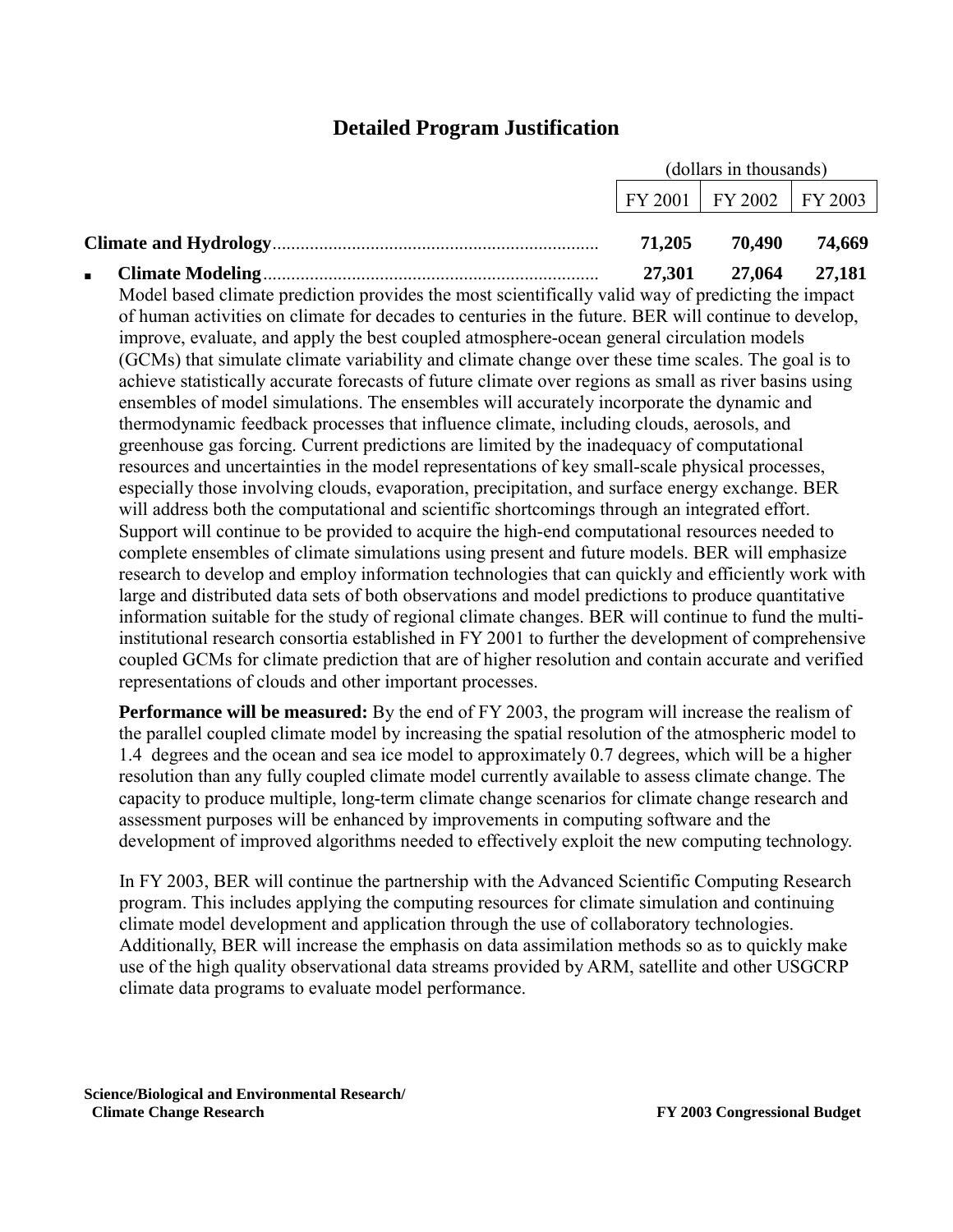| (dollars in thousands) |         |         |  |
|------------------------|---------|---------|--|
| FY 2001                | FY 2002 | FY 2003 |  |

NIGEC will continue the support of research to evaluate the reliability of using isotopic signatures of trace gases in ice cores for interpreting climate variation and change in the past and the relationship between greenhouse gas concentrations and climate change (FY 2003 Request is \$2,191,000).

■ **Atmospheric Radiation Measurement (ARM) Research** ........ **13,812 13,310 13,310** The principal goal of the ARM scientific enterprise is to develop an improved understanding of the radiative transfer processes in the atmosphere and to formulate better parameterizations of these processes in climate prediction models, referred to as General Circulation Models (GCMs). ARM research supports about 50 principal investigators involved in studies of cloud physics and the interactions of solar and infrared radiation with water vapor and aerosols (including black soot). University scientists form the core of the ARM science team that networks with the broader academic community as well as with the scientists at the DOE National Laboratories and with federal scientists at NASA, NOAA, and DOD. ARM scientists pursue research as individuals and as members of teams and contribute both to the production of ARM data, e.g., as designers of cuttingedge remote sensing instrumentation, as well as consumers of the data produced at the three ARM sites. To facilitate the knowledge transfer from the ARM program to the premier modeling centers, the ARM program supports scientific "Fellows" at the NSF's National Center for Atmospheric Research, the NOAA's National Center for Environmental Prediction, and the European Center for Medium-Range Weather Forecasting in the U.K.

**Performance will be measured:** By the end of FY 2003, the program will deliver a more realistic representation of clouds for incorporation in atmospheric general circulation models. The improved representation of clouds will result in a 10% reduction in the uncertainty in calculations of the atmospheric energy budget and improve the accuracy and precision of climate models used to simulate and predict the effects on climate of atmospheric increases in energy-related greenhouse gases and aerosols.

#### ■ **Atmospheric Radiation Measurement (ARM) Infrastructure**.. **27,371 27,371 31,441**

The Atmospheric Radiation Measurement (ARM) infrastructure program develops, supports, and maintains the three ARM sites and associated instrumentation. BER will continue to operate over two hundred instruments (e.g., multifilter shadowband radiometers for aerosol measurements, Raman Lidar for aerosol and cloud measurements, radar wind profiler systems, radar cloud measurement systems, sky imaging systems, arrays of pyranometers, pygeometers, and pyrheliometers for atmospheric and solar radiation measurements, and standard meteorological measurement systems for characterization of the atmosphere) at the Southern Great Plains site and will continue operations at the Tropical Western Pacific station and at the North Slope site in Alaska. The ARM program will continue to provide data to the scientific community through the ARM Archive.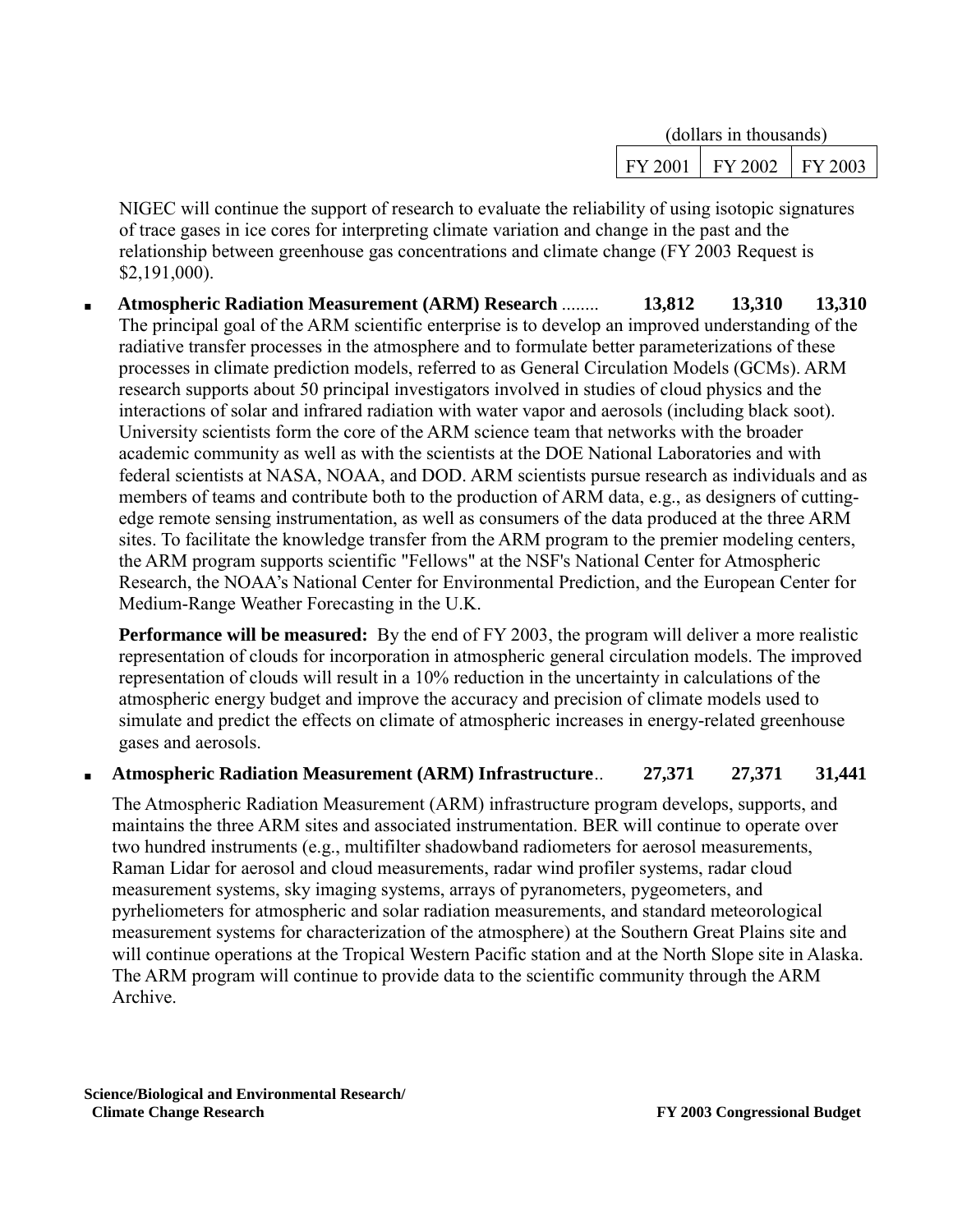| (dollars in thousands) |         |         |  |
|------------------------|---------|---------|--|
| FY 2001                | FY 2002 | FY 2003 |  |

The ARM data streams will continue to be enhanced periodically by additional measurements at the ARM sites during intensive field campaigns referred to as Intensive Operation Periods (IOP). Ranging from two weeks to two months, the campaigns bring together teams of scientists testing cutting edge remote sensing instruments and coordinate measurements with airborne and satellite observations. The ARM sites have become major testbeds of research in atmospheric processes serving as scientific user facilities for hundreds of scientists from universities and government laboratories. For example, both DOD and NASA have used the ARM sites to "ground truth" their satellite instruments.

The increased funding will provide new instrumentation at the three ARM sites to measure the major components of the water cycle (including atmospheric water vapor, precipitation, evaporation, transpiration, soil water, and water runoff from land surfaces) and to measure energy-related aerosols and their radiative properties. The water cycle measurements will improve the climate models' parameterization of the coupling of radiation, cloud processes, and the land surface processes to reduce the current high uncertainty in predictions of precipitation patterns. The new knowledge gained from the water cycle study and aerosol measurements is important for climate studies. Additional staff and equipment will be provided to the ORNL ARM Data Archive to quality assure and distribute the data. The investment will increase the ARM users from about 680 to 800.

**Performance will be measured** by achieving a downtime of less than five percent for the principal ARM instruments and by the successful conduct of five IOPs across the three ARM sites.

■ **Atmospheric Radiation Measurement (ARM)/Unmanned Aerial Vehicles (UAV)**................................................................... **2,721 2,745 2,737**

The UAV program will conduct one major field campaign in conjunction with the ARM program to provide high altitude measurements of cloud properties and radiation budget.

### **Atmospheric Chemistry and Carbon Cycle**...................................... **35,193 34,666 37,764**

■ **Atmospheric Science** .................................................................... **14,582 12,510 12,571**

The Atmospheric Science projects acquire data to understand the atmospheric processes that control the transport, transformation, and fate of energy-related chemicals and particulate matter. Emphasis is placed on processes relating to new air quality standards for tropospheric ozone and particulate matter and relationships between air quality and climate change. Field and laboratory studies will continue to be conducted in both atmospheric chemistry and environmental meteorology and acquired data will be used to develop and validate predictive models of atmospheric processes. The research will include studies of chemical and physical processes affecting air pollutants such as sulfur and nitrogen oxides, tropospheric ozone, gas-to-particle conversion processes, and the deposition and resuspension of associated aerosols. It also includes studies to improve understanding of the meteorological processes that control the dispersion of energy-related chemicals and particulates in the atmosphere. Much of this effort involves multi-agency collaboration, and university scientists play key roles. New information will document both the contribution of energy production to regional haze in the U.S. and the relationship between urban and regional air pollution

**Science/Biological and Environmental Research/ Climate Change Research EXEC 2003** Congressional Budget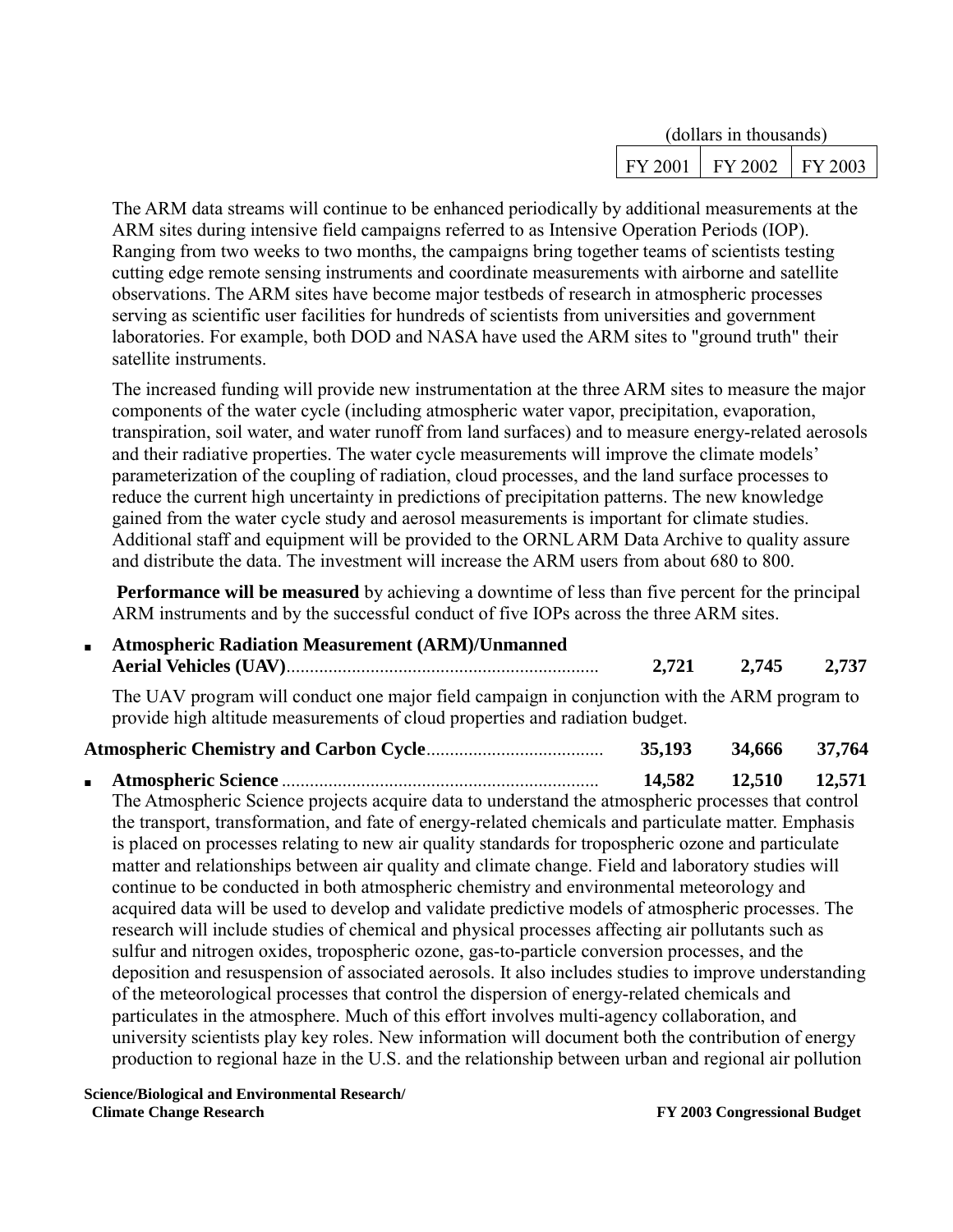| (dollars in thousands) |         |         |  |
|------------------------|---------|---------|--|
| FY 2001                | FY 2002 | FY 2003 |  |

processes and continental, intercontinental, and global scale phenomena. The information is essential for assessing the effects of energy production on air quality and will contribute to the evaluation of science-based options for minimizing the impact of energy production on visibility.

In FY 2003 BER will continue the Tropospheric Aerosol Program (TAP) to quantify the impacts of energy-related aerosols on climate, air quality, and human health. TAP will be closely coupled with other components of DOE's global change research, especially the Atmospheric Radiation Measurement (ARM) program. TAP will also be broadly coordinated with the air quality and global change research communities, including collaborations with the EPA, NASA, and NOAA and with the DOE Office of Fossil Energy's Airborne Fine Particulate Matter (PM) Research program. Regional patterns of aerosol distribution will be related to sources and sinks and the information will feed the models that simulate the impacts of aerosols on air quality and climate.

In FY 2003 the Atmospheric Sciences subprogram will, in general, focus on the evaluation of preliminary findings from field measurement campaigns in both atmospheric chemistry and environmental meteorology.

**Performance will be measured** by the extent, over five years, to which scientific results are incorporated into models to predict and assess air quality and radiative forcing of other energyrelated greenhouse gases (such as ozone) and aerosols.

NIGEC will support research to quantify the effects of natural processes on atmospheric composition, including the exchange of energy-related trace gases between the atmosphere and the terrestrial biosphere (FY 2003 Request is \$2,191,000).

■ **Terrestrial Carbon Processes and Ocean Sciences**.................... **10,557 13,635 13,716**

BER will continue supporting the AmeriFlux program, which is a network of approximately 25 research sites where the net exchange of  $CO<sub>2</sub>$ , energy, and water between the atmosphere and major terrestrial ecosystems in North America. These measurements are linked to field measurement campaigns across North America that will test how well point measurements represent larger areas and allow the estimation of carbon sources and sinks on a regional basis. This research supports the interagency Carbon Cycle Science Plan. The fluxes of other greenhouse gases, e.g., methane and nitrous oxide, will also be measured at several AmeriFlux sites.

BER will also continue research to refine and test carbon cycle models (based on mechanistic representations and simple carbon accounting). The models will be used to estimate potential carbon sequestration in response to changes in environmental factors, including climate.

**Performance will be measured:** By the end of FY 2003, the program will deliver quantitative estimates of net annual carbon sequestration in terrestrial ecosystems at five of the AmeriFlux network sites. The program will also deliver regional-scale estimates of the terrestrial carbon budget for three regions in North America such as the deciduous forest region of the eastern U.S.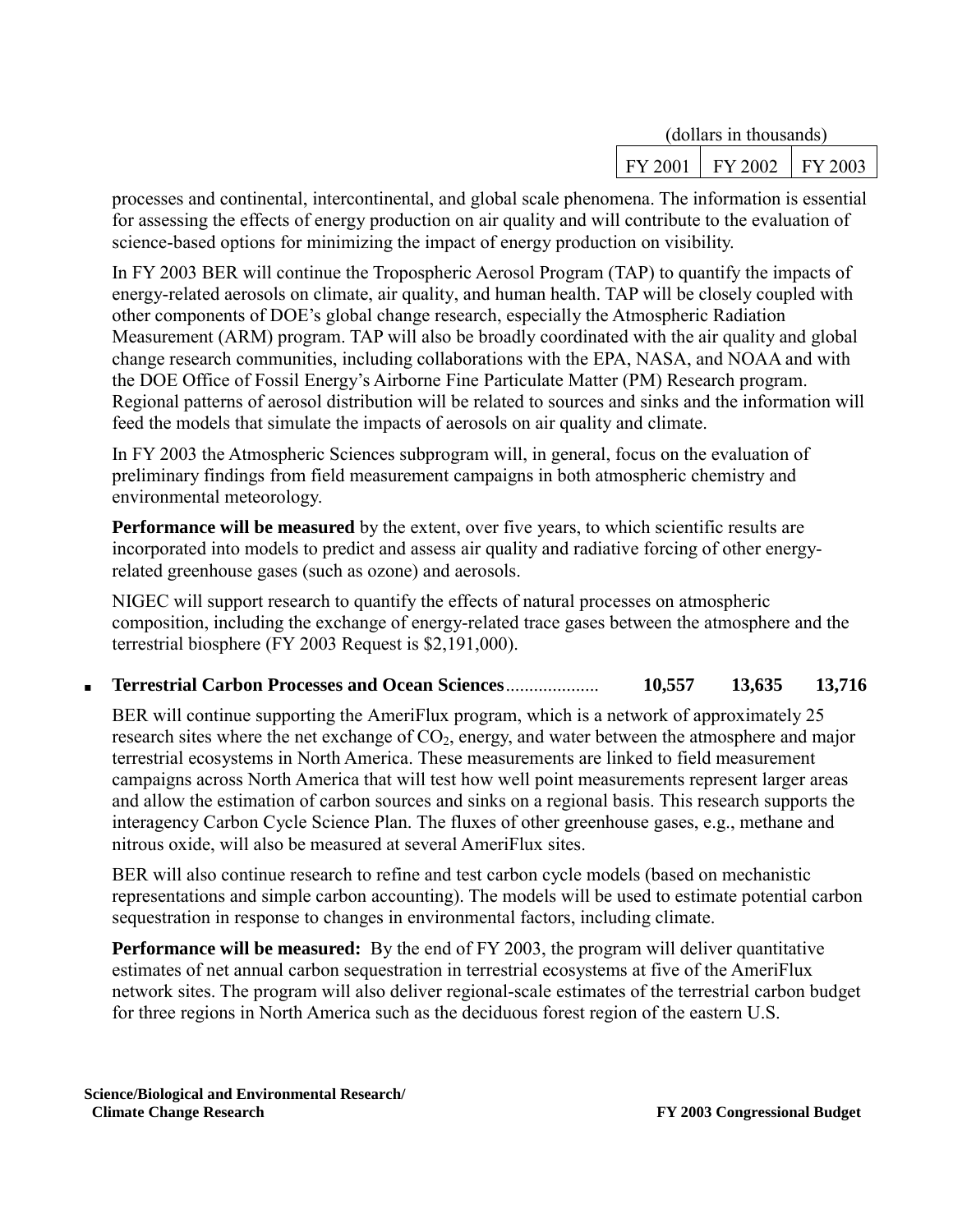| (dollars in thousands) |         |         |  |
|------------------------|---------|---------|--|
| FY 2001                | FY 2002 | FY 2003 |  |

The focus of the ocean science element is on using microbiology tools to determine the linkages between the carbon and nitrogen cycles involving marine microbes. This research is conducted through partnerships between institutions with a tradition of research in oceanography (such as Skidaway Institute of Oceanography, U. of Washington, U. of Delaware, Rutgers University, U. of South Florida, Princeton University), and institutions traditionally serving minority students (such as Lincoln U., Howard U., Savannah State U., U. of Puerto Rico, and San Francisco State).

#### ■ **Climate Change Research Initiative**........................................... **0 0 2,920**

In FY 2003, the Administration will institute a new Climate Change Research Initiative (CCRI). The set of cross agency programs with a strong focus on outcomes and deliverables. The CCRI will focus on specific areas of research, including climate variation and change, carbon cycle, water cycle, atmospheric composition, and regional impacts. DOE, in conjunction with other USGCRP agencies, e.g., NASA, NOAA, NSF, etc., will contribute to one specific research area. The deliverables will be targeted at information useful to policy-makers, such as more reliable predictions of what the future climate would be under different greenhouse forcing scenarios and how much climate and land use changes will affect natural sources and sinks of carbon. DOE will participate in one of the specific research areas: understanding the North American Carbon Cycle (with NOAA, NSF, and USDA), which is identified as a priority need in the interagency Carbon Cycle Science Plan.

BER activities on the carbon cycle explore the movement of carbon on a global scale starting from natural and anthropogenic emissions to ultimate sinks in the terrestrial biosphere and the oceans. The AmeriFlux sites are essential to quantifying the net exchange of carbon between the atmosphere and major terrestrial ecosystems in North America and hence are essential to documenting the magnitude and variation in the North American carbon sink and how it is affected by interannual changes in climate. Experimental and modeling efforts primarily address the net exchange of carbon between major types of terrestrial ecosystems and the atmosphere.

BER will expand the facilities in the successful AmeriFlux program by including intensive measurements of additional parameters (e.g., above and belowground carbon stocks in roots, soil organic matter, aboveground tree trunks, stems leaves, litter, etc., and mortality of vegetation) and processes (e.g., photosynthesis, plant and microbial respiration rates, decomposition rate, carbonic acid weathering rate (which consumes  $CO<sub>2</sub>$ ), and vegetation growth rate) at the existing 25 AmeriFlux sites across North America and extensive measurements that transcend larger areas surrounding these sites, thereby allowing the estimation of carbon sources and sinks at landscape and regional scales. This information will provide a sound scientific basis for extrapolating carbon flux measurements at AmeriFlux sites to regional and continental scales and hence, improve estimates of both the magnitude of the North American carbon sink and the major terrestrial ecosystems that account for the sink. Fluxes of other greenhouse gases, including methane, nitrous oxide, and water vapor will also be measured at several AmeriFlux sites. The investment will increase the number of users from about 125 to 200.

**Science/Biological and Environmental Research/ Climate Change Research EXEC 2003** Congressional Budget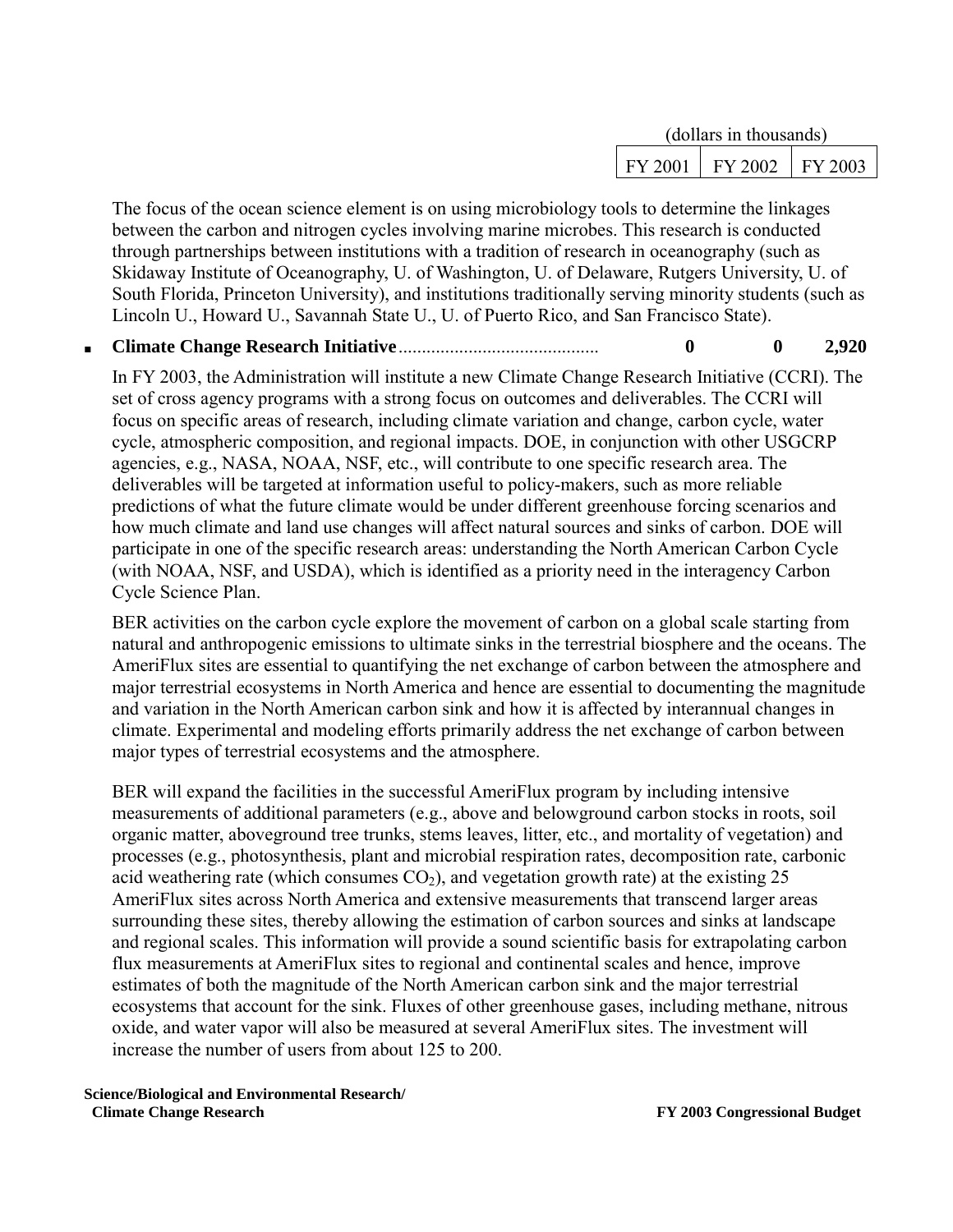|  |       | $FY 2001$   $FY 2002$   $FY 2003$ |  |
|--|-------|-----------------------------------|--|
|  | 1.725 |                                   |  |

Congressional direction in FY 2001 for the National Energy Laboratory in Hawaii and the Western States Visibility Study at New Mexico Tech.

■ **Carbon Sequestration Research** ................................................. **8,329 8,521 8,557**

BER will continue support for one carbon sequestration research consortium, led by ORNL, PNNL, and ANL, and involving six collaboratory universities, that focuses on terrestrial sequestration (\$3,000,000). The consortium develops the information to enhance the natural sequestration of carbon in terrestrial soils and vegetation. BER will also continue the support of research at universities and DOE laboratories on ocean carbon sequestration (\$2,000,000). The focus of the research on terrestrial and ocean sequestration will continue to be on cellular and biogeochemical processes that control the rate and magnitude of carbon sequestration in terrestrial and oceanic systems, including the identification of pathways and processes that could be modified to enhance the net flow of carbon from the atmosphere to terrestrial plants and soils, and to the ocean surface and, ultimately, to the deep ocean. Also, BER will support the research needed to assess the environmental implications of enhancing carbon sequestration and storage in the ocean and in terrestrial systems. BER research on carbon sequestration in terrestrial ecosystems will improve the scientific understanding of mechanisms of sequestration and how to alter them to enhance sequestration. The Carbon Sequestration in Terrestrial Ecosystems (CSiTE) activity will conduct research that specifically examines those plant and soil processes that capture and retain carbon in chemical and physical forms that are resistant to decay. The data will inform new models for estimating carbon sequestration in terrestrial ecosystems. New technologies will be successfully developed by the BER-supported ocean carbon sequestration research to facilitate the export of carbon to the deep ocean and for re-mineralization of organic carbon at depth. Such technologies are vital to assessing accurately the potential of enhancing ocean carbon sequestration. Initial *in situ* experiments will be designed to determine the feasibility and potential environmental impacts of deep ocean injection of carbon dioxide  $(CO<sub>2</sub>)$ . Associated research will include determination of chemical reactions at depth, stability of products, and effects of those products on marine organisms.

**Performance will be measured** by applying an ecosystem framework to estimate annual rates of actual carbon gain by vegetation and soil, and enhanced sequestration will be estimated relative to baseline carbon quantities established for the range of ecosystems investigated by the CSiTE.

In FY 2003 university scientists will continue research on the effects of iron fertilization on plankton communities in the ocean and begin field experiments. The ocean surrounding Antarctica is the largest high-nutrient, low-chlorophyll region in the world. The joint DOE-NSF Southern Ocean Iron Enrichment Experiment (SoFEX) will help scientists understand the potential to enhance ocean carbon sequestration through iron enrichment.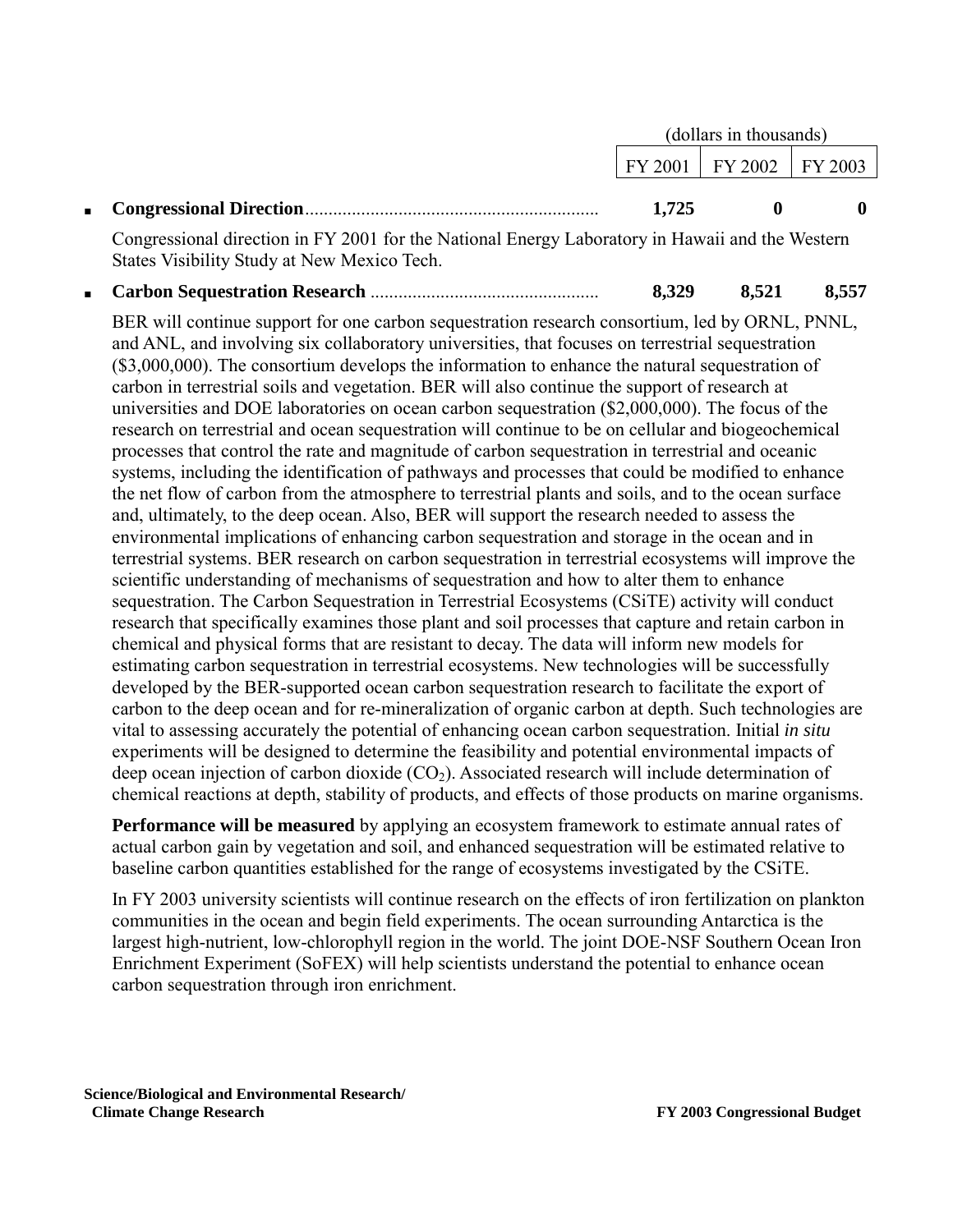| (dollars in thousands) |         |         |  |
|------------------------|---------|---------|--|
| FY 2001                | FY 2002 | FY 2003 |  |

**Performance will be measured by** the analysis and publication of results from the Southern Ocean Iron Fertilization Experiment (SOFeX) which will study the export of particulate organic carbon below the mixed layer in high and low silicate waters following the experimental addition of iron to a large area of the surface ocean, delivering data necessary to understand and assess the efficacy of using iron fertilization to enhance carbon sequestration in the ocean.

### **Ecological Processes**........................................................................... **11,352 12,383 13,888**

BER will continue the six Free-Air Carbon Dioxide Enrichment (FACE) experiments at Maricopa, Arizona; Cedar Creek Natural History Area, Minnesota; Duke University, Durham, North Carolina; Rhinelander, Wisconsin; Mercury, Nevada; and Oak Ridge, Tennessee (ORNL) to improve understanding of the direct effects of elevated carbon dioxide and other atmospheric changes on the structure and functioning of various types of terrestrial ecosystems, including coniferous and deciduous forests, grasslands, and desert. Increasing emphasis will be on evidence of differential responses of plant species that may impact plant competition, succession, and productivity in terrestrial ecosystems. Research will explore changes, over time, in the elevated productivity of terrestrial plants exposed to elevated atmospheric carbon dioxide  $(CO<sub>2</sub>)$  concentrations.

The long-term experimental investigation at the Walker Branch Watershed in Tennessee will continue to improve the understanding of the direct and indirect effects of alterations in the annual average precipitation on the functioning and structure of a southeastern deciduous forest ecosystem.

Both the FACE network and the Walker Branch Watershed represent scientific user facilities that have attracted scientists from both the academic community and government laboratories who use the facilities to develop new instrument methodologies and test scientific hypotheses related to ecosystem responses, including carbon sequestration, to climate and atmospheric changes.

Currently, the number of users conducting research at FACE facilities is affected by increased operational costs (e.g., cost of gases, electricity, security, and maintenance, replacement, and upgrade of instruments and other infrastructure at these facilities). The FY 2003 investment will provide the operational resources needed to effectively and efficiently maintain planned operation of the FACE facilities, thereby ensuring the facilities are maintained and operated in a way that benefits and attracts users and supports their needs. This investment in FACE facility operations will allow an increase in the number of users from about 200 in FY 2002 to 300 in FY 2003.

**Performance will be measured** by completion of a synthesis of data collected during 8-9 years of a unique experimental manipulation of precipitation received by a large-statured forest on the Oak Ridge reservation in a published book. This will include using the data collected in the experiment to evaluate (test) up to 15 ecosystem models for use in assessing forest responses to alterations in precipitation resulting from climate change.

NIGEC will support experimental studies to document how climate warming and increasing  $CO<sub>2</sub>$  levels in the atmosphere affect biophysical processes in terrestrial ecosystems (FY 2003 Request is \$2,629,000).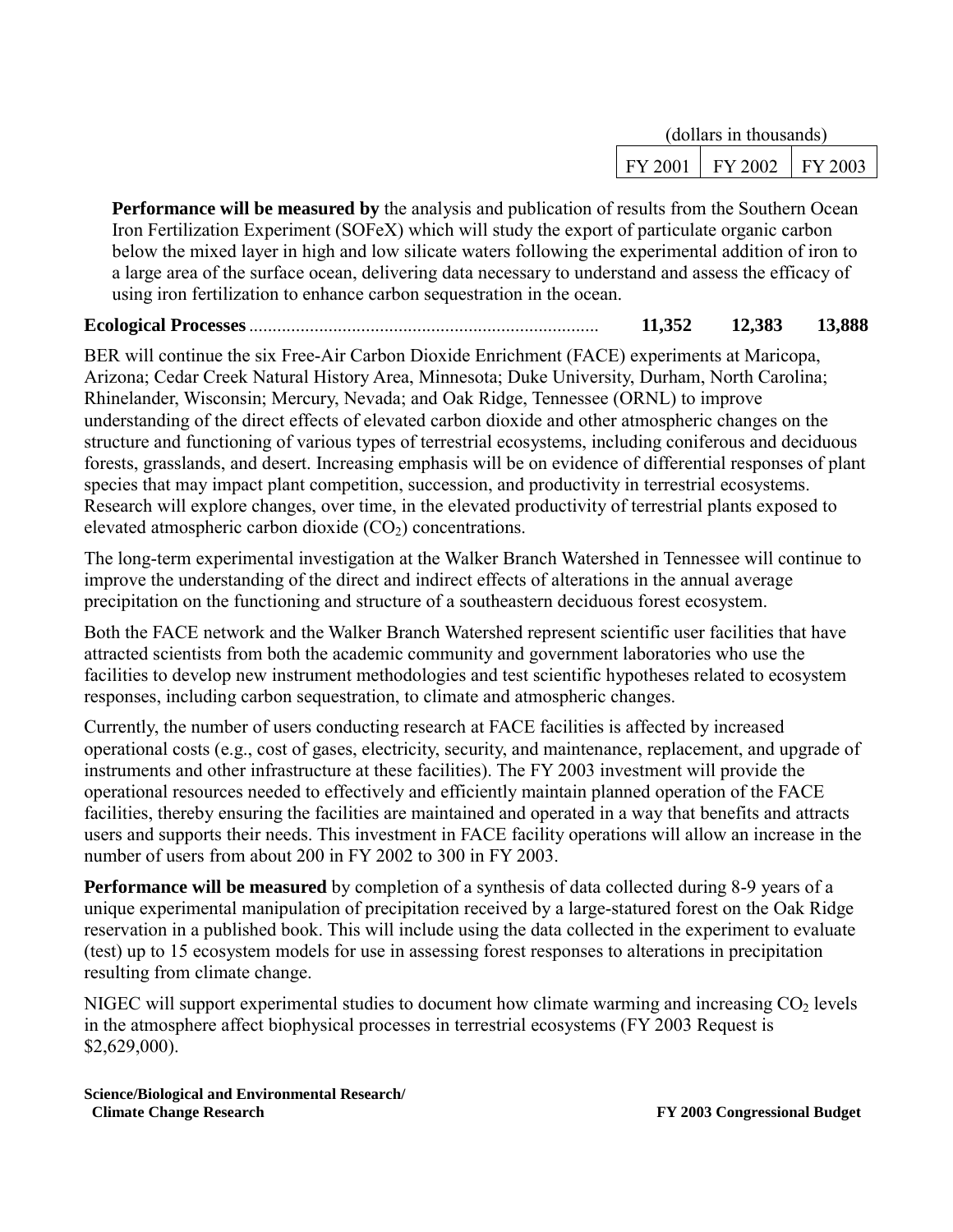|                                             |       | (dollars in thousands)            |       |
|---------------------------------------------|-------|-----------------------------------|-------|
|                                             |       | $FY 2001$   $FY 2002$   $FY 2003$ |       |
|                                             | 7.928 | 8.054                             | 8.084 |
| <b>Human Interactions</b><br>$\blacksquare$ | 7.928 | 8.054                             | 8.084 |

The Integrated Assessment program, with a strong academic involvement, will continue to support research that will lead to better estimates of the costs and benefits of possible actions to mitigate global climate change. The new emphasis will be to improve the integrated assessment models to include other greenhouse gases as well as carbon dioxide, carbon sequestration, and international trading of emission permits. The models will better represent the efficiency gains and losses of alternate emission reduction plans, including market adjustments to inter-regional differences among relative energy prices, regulations, and production possibilities in the international arena. Integrated assessment models will be modified to include carbon sequestration as an alternative mitigation option. This representation will include both options to enhance natural carbon storage in the terrestrial biosphere, as well as engineering options, such as the capture of carbon dioxide and storage in geologic formations.

The research will include integrating a new land and ocean carbon sub-model in a large integrated assessment model. The submodel includes a detailed representation of direct human influence (mainly agriculture and forestry) on the terrestrial biosphere. In addition to providing a more accurate representation of the global carbon cycle, the change will ensure consistent accounting of carbon-sink projects and the carbon uptake that occurs as a result of other land-use change and the effects of climate change and carbon fertilization. A second integrated assessment model will be used to simulate the effect of 1) climate on crop yields and 2) the amount of crop and pasture land necessary to provide a) a sufficient diet in developing countries under climate change and b) the likely increase in dietary requirements as developing countries become richer.

NIGEC will support research to develop and test new methods involving the use of large regional databases and coupled climate-impact-economic models to conduct integrated assessments of the effects of climate change on regionally important resources in the U.S. (FY 2003 Request is \$1,752,000).

The Information and Integration element stores, evaluates, and quality-assures a broad range of global environmental change data, and disseminates these to the broad research community. BER will continue the Quality Systems Science Center for the tri-lateral (Mexico, United States, and Canada) NARSTO (formally known as the North American Strategy for Tropospheric Ozone), a public partnership for atmospheric research in support of air quality management. The Center serves a diverse set of users, including academic and laboratory scientists and policy makers across North America.

The Global Change Education program supports DOE-related research in global environmental change for both undergraduate and graduate students, through the DOE Summer Undergraduate Research Experience (SURE), the DOE Graduate Research Environmental Fellowships (GREF), and collaboration with the NSF Significant Opportunities in Atmospheric Research and Science (SOARS) program.

**Science/Biological and Environmental Research/ Climate Change Research EXEC 2003** Congressional Budget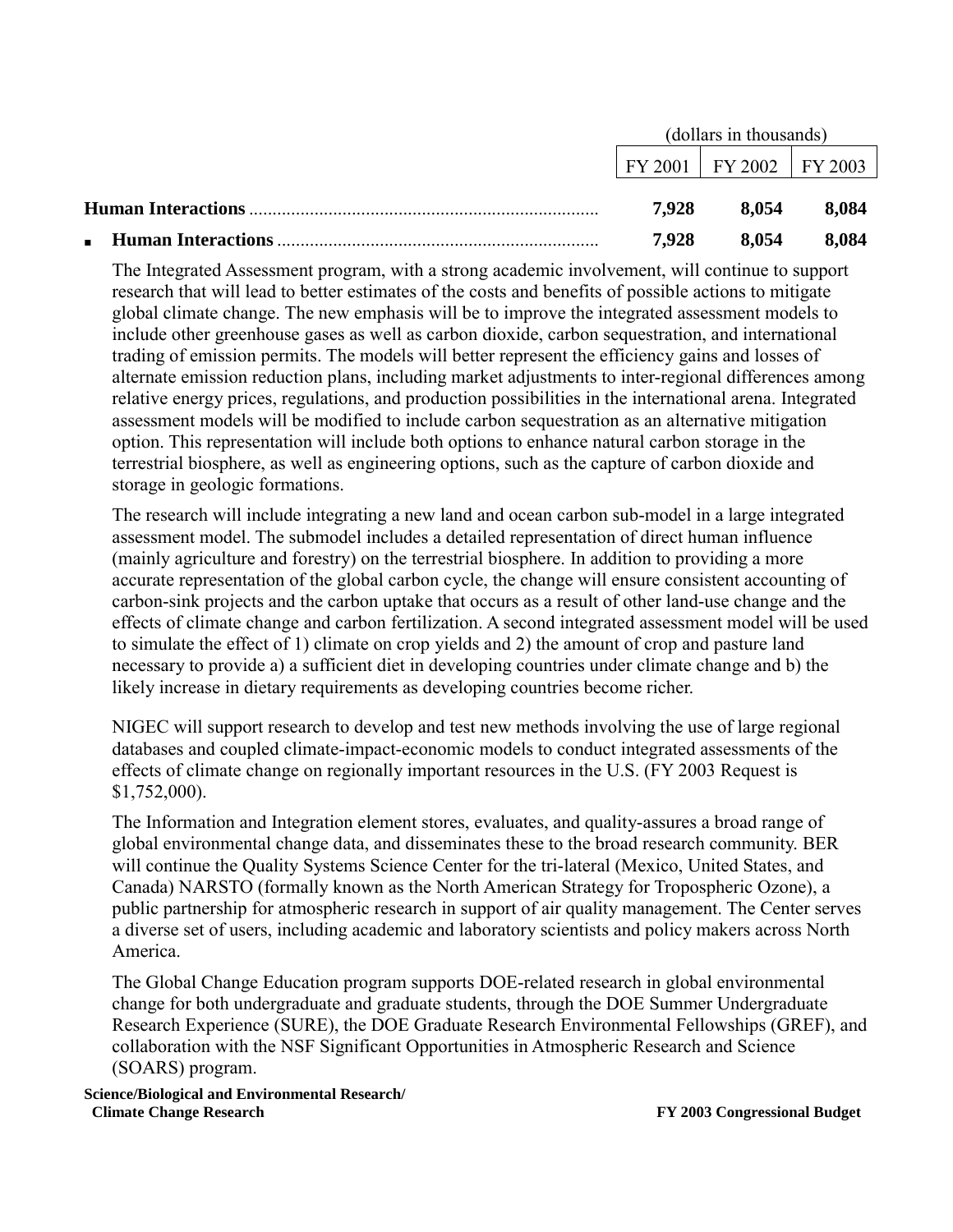|                                                                                                                                                                                                      | (dollars in thousands) |         |         |
|------------------------------------------------------------------------------------------------------------------------------------------------------------------------------------------------------|------------------------|---------|---------|
|                                                                                                                                                                                                      | FY 2001                | FY 2002 | FY 2003 |
| <b>Performance will be measured</b> by sustaining the number, quality, and diversity of students enrolled<br>in the program and by end-of-summer evaluations by students and their mentors.          |                        |         |         |
| <b>SBIR/STTR</b>                                                                                                                                                                                     | 0                      | 3,329   | 3,554   |
| In FY 2001 \$3,160,000 and \$188,000 were transferred to the SBIR and STTR programs, respectively.<br>FY 2002 and FY 2003 amounts are estimated requirements for the continuation of these programs. |                        |         |         |

| 125,678 128,922 137,959 |  |
|-------------------------|--|
|                         |  |

|                |                                                                                                                                                                                                                                              | FY 2003 vs.<br>FY 2002<br>$(\$000)$ |
|----------------|----------------------------------------------------------------------------------------------------------------------------------------------------------------------------------------------------------------------------------------------|-------------------------------------|
|                | <b>Climate and Hydrology</b>                                                                                                                                                                                                                 |                                     |
|                |                                                                                                                                                                                                                                              | $+117$                              |
| $\blacksquare$ | The ARM increase in funding will support new instrumentation and ARM site<br>staff for additional user support at the ARM sites and ARM data archive to allow<br>the replacement and maintenance of ARM instruments and needed user support  |                                     |
|                | for scientists who use the ARM data or the ARM sites for field research                                                                                                                                                                      | $+4,070$                            |
|                |                                                                                                                                                                                                                                              | $-8$                                |
|                |                                                                                                                                                                                                                                              | $+4,179$                            |
|                | <b>Atmospheric Chemistry and Hydrology</b>                                                                                                                                                                                                   |                                     |
| $\blacksquare$ |                                                                                                                                                                                                                                              | $+61$                               |
| п              | Terrestrial Carbon Process and Ocean Sciences continued at near FY 2002 levels.                                                                                                                                                              | $+81$                               |
| $\blacksquare$ | BER will participate in the Climate Change Research Initiative research area to<br>understand the North American carbon cycle by expanding the AmeriFlux<br>network of research sites to allow regional extrapolation of net carbon exchange |                                     |
|                | measurements.                                                                                                                                                                                                                                | $+2,920$                            |
|                | Carbon Sequestration Research Consortia continued at near FY 2002 level                                                                                                                                                                      | $+36$                               |
|                |                                                                                                                                                                                                                                              | $+3,098$                            |

## **Explanation of Funding Changes from FY 2002 to FY 2003**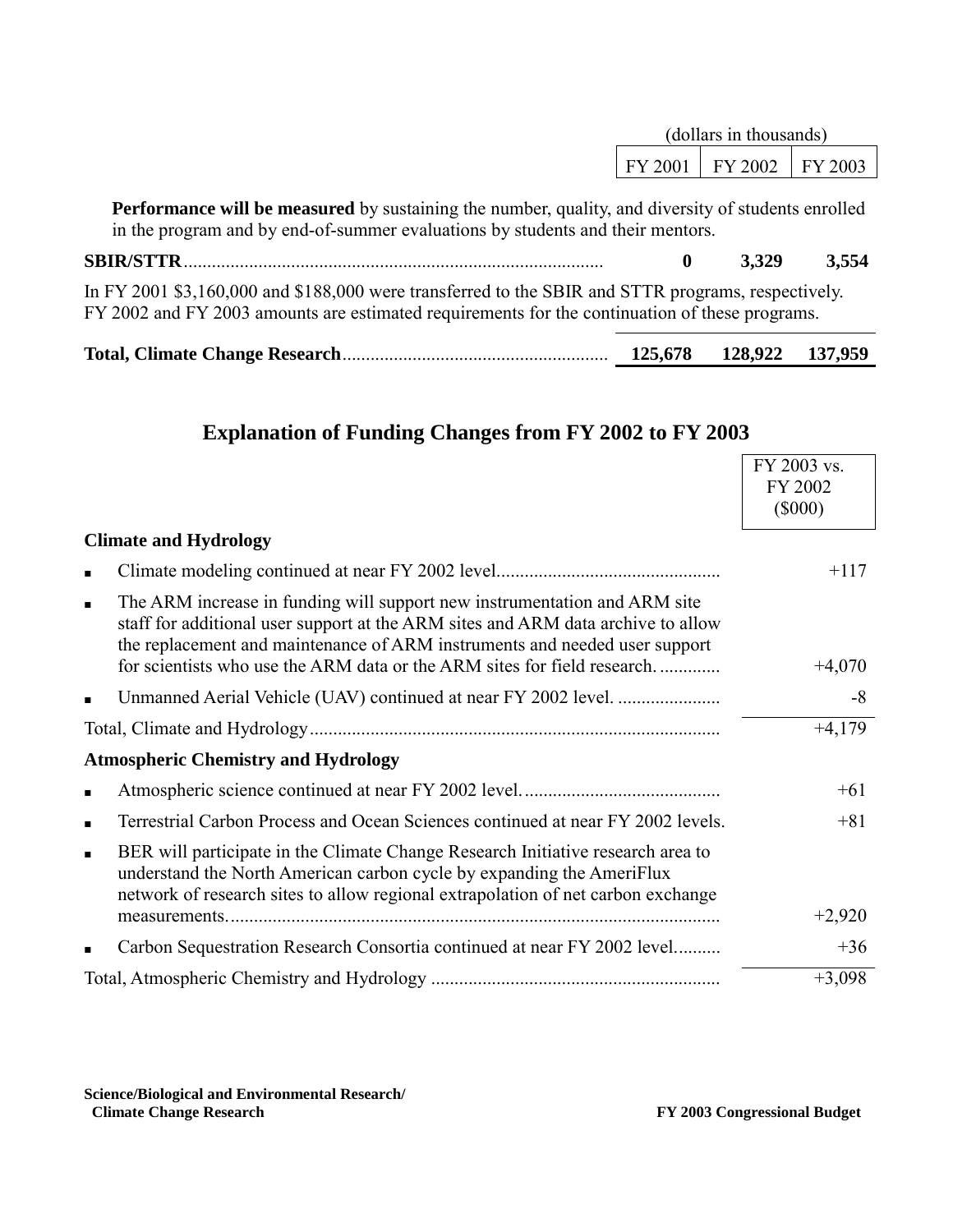|                                                                                                                                                                                         | FY 2003 vs.   |
|-----------------------------------------------------------------------------------------------------------------------------------------------------------------------------------------|---------------|
|                                                                                                                                                                                         | FY 2002       |
|                                                                                                                                                                                         | $($ \$000 $)$ |
| <b>Ecological Processes</b>                                                                                                                                                             |               |
| The increase will support core operational costs at FACE sites to allow additional<br>$\blacksquare$<br>users at the sites by enabling the sites to be operated and maintained so as to | $+1,505$      |
| <b>Human Interactions</b>                                                                                                                                                               |               |
| $\blacksquare$                                                                                                                                                                          | $+30$         |
| <b>SBIR/STTR</b>                                                                                                                                                                        |               |
| Increase in SBIR/STTR due to increased research funding for Climate Change                                                                                                              |               |
| Research.                                                                                                                                                                               | $+225$        |
|                                                                                                                                                                                         | $+9,037$      |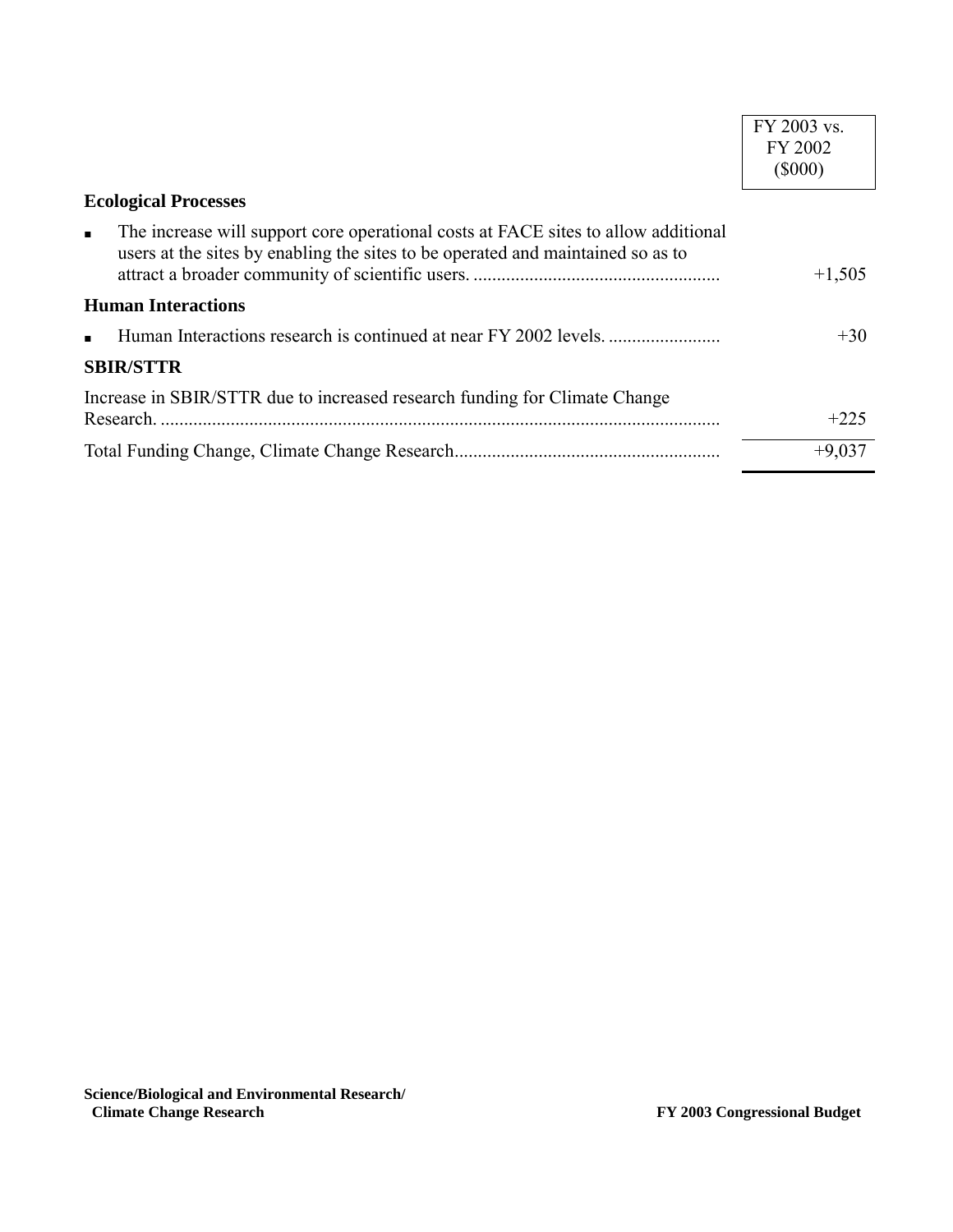# **Environmental Remediation**

### **Mission Supporting Goals and Objectives**

The goal of the Environmental Remediation subprogram is to deliver relevant scientific knowledge that advances novel biotechnology solutions for environmental cleanup operations. Research on modified microbial processes that can stabilize radioactive waste and other toxic pollution in place, will contribute to remediation and restoration of contaminated environments at DOE sites and may also improve processes for recovery of valuable metals and production of fuel stocks.

BER's research in environmental remediation is focused on gaining improved understanding of the fundamental biological, chemical, geological, and physical processes that must be marshaled for the development and advancement of new, effective, and efficient processes for the remediation and restoration of the Nation's nuclear weapons production sites. Research priorities are on bioremediation and on operation of the William R. Wiley Environmental Molecular Sciences Laboratory (EMSL).

Bioremediation activities are centered on the Natural and Accelerated Bioremediation Research (NABIR) program, a basic research program focused on determining how and where bioremediation may be applicable as a reliable, efficient, and cost-effective technique for cleaning up or containing metals and radionuclides in contaminated subsurface environments. In this subprogram, BER also includes basic research in support of pollution prevention, sustainable technology development and other fundamental research to address problems of environmental contamination.

In the NABIR program, research advances will continue to be made from molecular to field scales in the Biogeochemical Dynamics element; on genes and proteins used in bioremediation through the Biomolecular Science and Engineering element; in non-destructive, real-time measurement techniques in the Assessment element; in overcoming physico-chemical impediments to bacterial activity in the Acceleration element; on species interaction and response of microbial ecology to contamination in the Community Dynamics and Microbial Ecology element; and in understanding microbial processes for altering the chemical state of metallic and radionuclide contaminants through the Biotransformation element. In analogy with the Ethical, Legal, and Social Implications component of the Human Genome program, the Bioremediation and its Societal Implications and Concerns component of NABIR is exploring societal issues surrounding bioremediation research and promoting open and interactive communication with affected stakeholders to help ensure understanding and acceptance of bioremediation as a potential solution to remediating contaminants. All NABIR elements and EMSL activities have a substantial involvement of academic scientists.

Clean up research activities include a modest program in clean up research that will characterize the geologic, chemical, and physical properties that affect the rate and effectiveness of a variety of environmental remediation and waste-stream cleanup methods, including bioremediation; the Environmental Management Science Program, a cooperative program with the Office of Environmental Management to provide the science to solve the cleanup problems of the Nation's nuclear weapons complex; and ecological research conducted at the Savannah River Ecology Laboratory. The latter two activities are transferred in FY 2003 from Environmental Management to the Biological and Environmental Research program.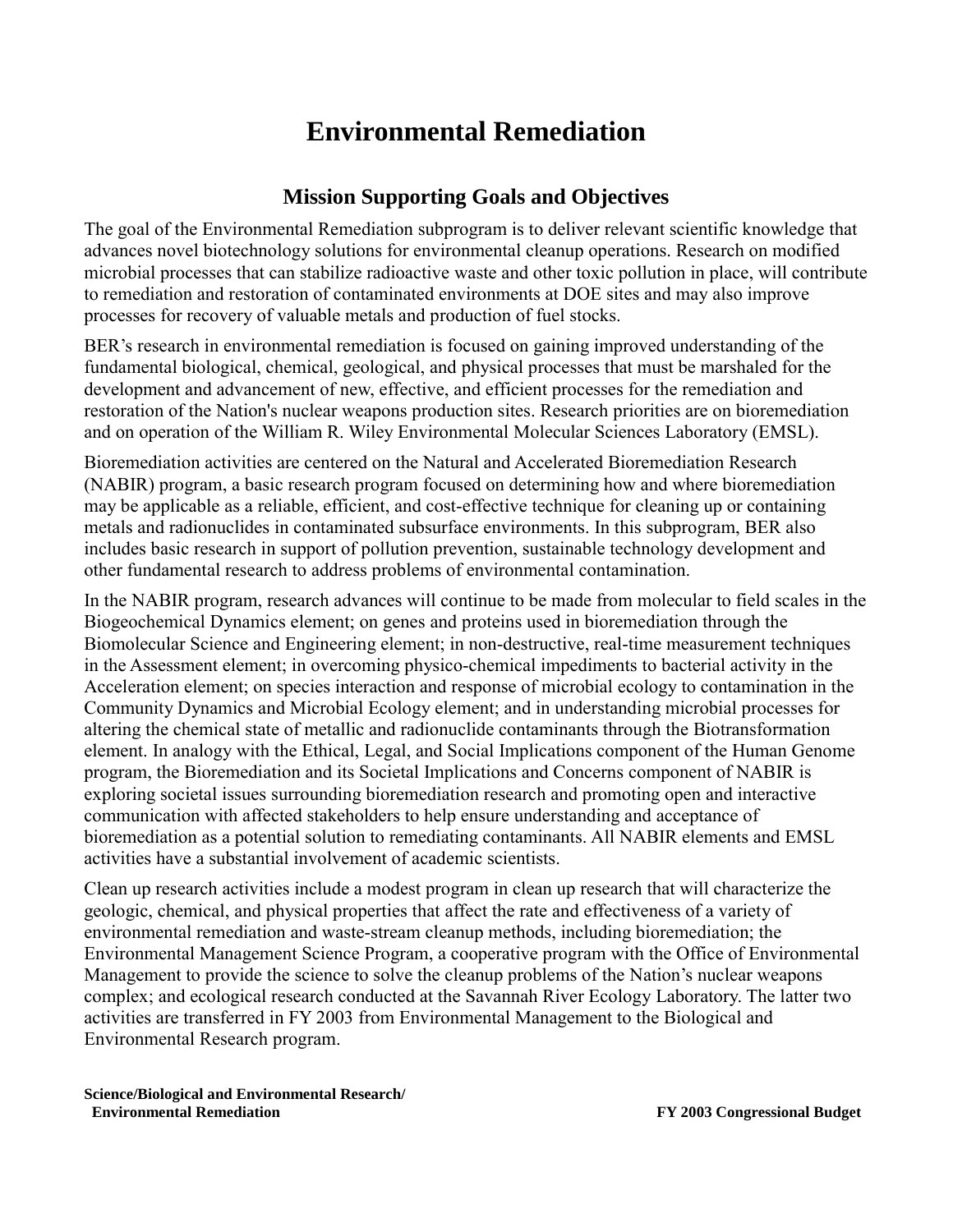Within Facility Operations, support of the operation of the EMSL national user facility is provided for basic research that will underpin safe and cost-effective environmental remediation methods and technologies, other environmental science endeavors, and national security. Unique EMSL facilities, such as the Molecular Science Computing Facility, the High-Field Mass Spectrometry Facility, and the High-Field Magnetic Resonance Facility, are used by the external scientific community and EMSL scientists to conduct a wide variety of molecular-level environmental science research, including improved understanding of chemical reactions in DOE's underground storage tanks, transport of contaminants in subsurface groundwater and vadose zone sediments, and atmospheric chemical reactions that contribute to changes in the atmospheric radiative balance.

BER's William R. Wiley Environmental Molecular Sciences Laboratory will use its capabilities to expand its collaborations in the areas of structural biology and functional genomics. The number of users undertaking structural biology research will also increase.

|                                  |         | (dollars in thousands) |         |           |          |  |  |
|----------------------------------|---------|------------------------|---------|-----------|----------|--|--|
|                                  | FY 2001 | FY 2002                | FY 2003 | \$ Change | % Change |  |  |
| Bioremediation Research          | 27.538  | 27.997                 | 30.700  | $+2.703$  | $+9.7%$  |  |  |
| Clean Up Research                | 45.449  | 47.502                 | 38,190  | $-9.312$  | -19.6%   |  |  |
| Facility Operations              | 31.248  | 37,333                 | 37,948  | $+615$    | $+1.6%$  |  |  |
|                                  |         | 1.569                  | 2.692   | $+1.123$  | +71.6%   |  |  |
| Total, Environmental Remediation | 104,235 | 114.401                | 109,530 | $-4.871$  | $-4.3%$  |  |  |

### **Funding Schedule**

## **Detailed Program Justification**

| (dollars in thousands) |                             |        |
|------------------------|-----------------------------|--------|
|                        | FY 2001   FY 2002   FY 2003 |        |
| 27.538                 | 27,997                      | 30.700 |
|                        | 21,571 22,042 24,720        |        |

NABIR will increase the understanding of the intrinsic bioremediation (natural attenuation) of DOE relevant metal and radionuclide contaminants, as well as of manipulated, accelerated bioremediation using chemical amendments. Laboratory and field experiments will be conducted to explore the fundamental mechanisms underlying chemical processes and complexation/transformation of contaminants. The NABIR Field Research Center is in operation at the Oak Ridge National Laboratory. Field site characterization of this Field Research Center and distribution of research samples to investigators will continue. In FY 2003, science elements in the NABIR program include fundamental research in the following subjects: (1) Biotransformation (microbiology to elucidate the mechanisms of biotransformation of metals and radionuclides); (2) Community Dynamics and Microbial Ecology (structure and activity of subsurface microbial communities); (3) Biomolecular Science and Engineering (molecular and structural biology to enhance the understanding of

**Science/Biological and Environmental Research/ Environmental Remediation FY 2003 Congressional Budget**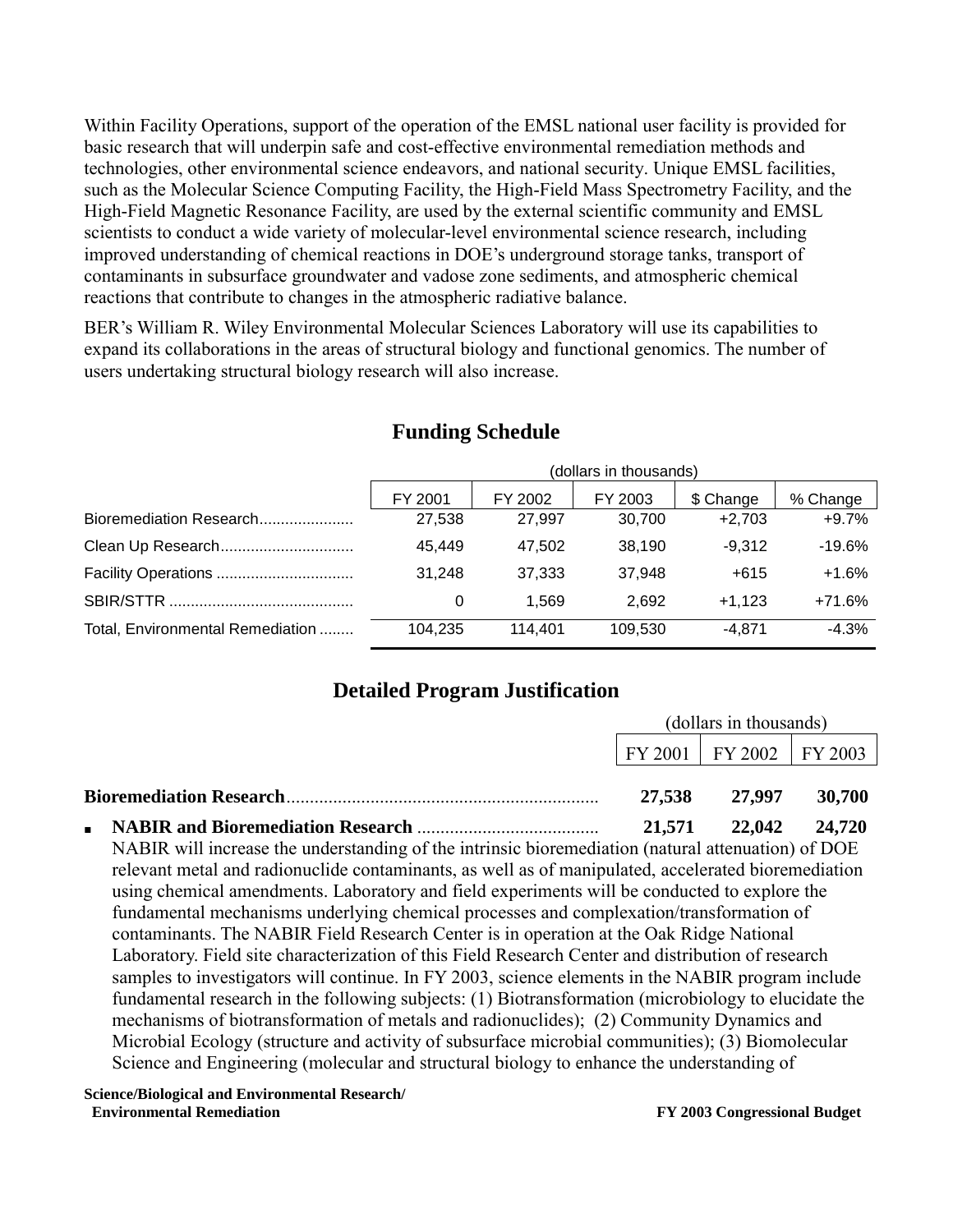| (dollars in thousands) |                               |  |
|------------------------|-------------------------------|--|
|                        | $FY 2001$   FY 2002   FY 2003 |  |

bioremediation and identify novel remedial genes); (4) Biogeochemical Dynamics (dynamic relationships among *in situ* geochemical, geological, hydrological, and microbial processes); (5) Assessment (measuring and validating the biological and geochemical processes of bioremediation); and (6) Acceleration (developing effective methods for accelerating and optimizing bioremediation rates). University scientists continue to form the core of the NABIR science team that networks with the broader academic community as well as with scientists at the National Laboratories and at other agencies.

The NABIR Field Research Center (FRC) at Oak Ridge is characterizing the subsurface water flow and contaminant transport, and modeling subsurface flow, transport, and biogeochemistry at the FRC. Initial results will be published in FY 2002 and will help determine the efficacy of removing nitrate and injecting electron donors to precipitate and, therefore, immobilize uranium. The NABIR program will take advantage of the newly completed genomic sequence of three important metal and radionuclide-reducing microorganisms to study the regulation and expression of genes that are important in bioremediation. Knowledge of the regulation of genes involved in metal-reduction, such as the cytochromes, will determine the effect of co-contaminants, such as nitrate or other metals and radionuclides on the ability of microorganisms to immobilize the metals and radionuclides. Researchers working on *Geobacter sulfurreducens*, *Desulfovibrio vulgaris,* and *Shewanella oneidiensis* will be able to use the genetic sequence and laboratory techniques such as micro-arrays to determine the enzymatic pathways for the reduction of uranium.

In FY 2003, research will focus on the completion of two critical field experiments at the NABIR FRC near the Y-12 area at the Oak Ridge Reservation. The first experiment will use "push-pull" technology to probe the structure and function of undisturbed microbial communities in the subsurface contaminated with uranium and nitrate. This will be the first time this new technology has been tested in a radionuclide-contaminated site. The second experiment will provide valuable information on the use of bioremediation to remove uranium from groundwater in which nitrate is a co-contaminant--a common problem at DOE sites.

**Performance will be measured:** By the end of FY 2003, the program will demonstrate whether certain nutrient additions stimulate subsurface microorganisms to immobilize uranium, thereby reducing its concentration and transport in soil water and groundwater. The demonstration will be in a contaminated subsurface environment where the co-contaminant nitrate is also present and will confirm the potential of biotechnology for environmental remediation of radionuclides**.** 

**Performance will also be measured** by the successful demonstration, in partnership with EM-50, of the reliability of using new biologically based technologies for monitoring radionuclide contaminants and the microbial communities that can bioremediate those contaminants. These include antibody-based sensors for detecting uranium and certain metals, as well as nucleic acid based technologies for assessing the structure and functioning of microbial communities in contaminated environments.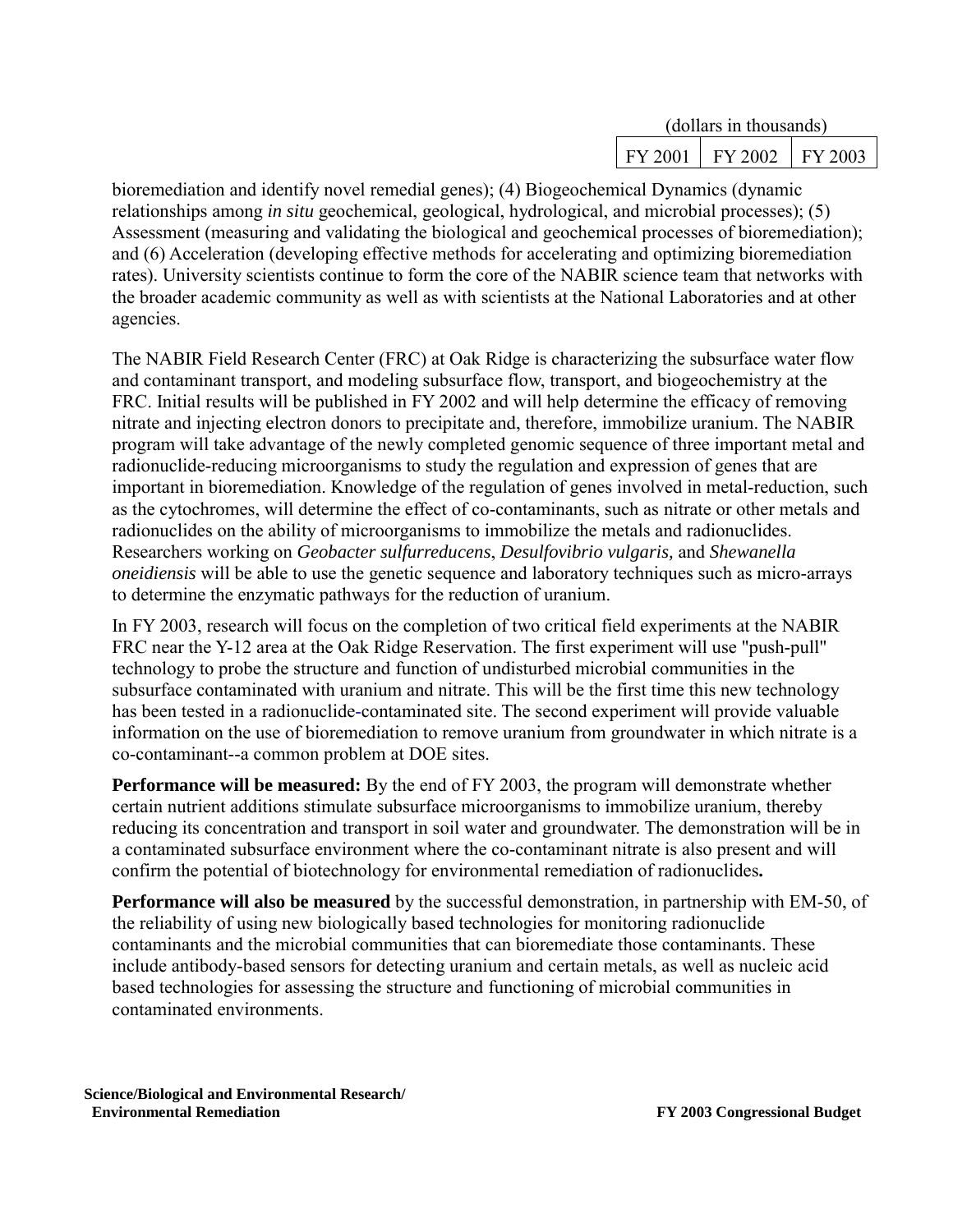|  | (dollars in thousands) |                                       |       |
|--|------------------------|---------------------------------------|-------|
|  |                        | $\text{FY } 2001$   FY 2002   FY 2003 |       |
|  |                        |                                       |       |
|  | 4,800                  | 4,791                                 | 4.811 |

The General Plant Projects (GPP) funding is for minor new construction, other capital alterations and additions, and for buildings and utility systems such as replacing piping in 30 to 40-year old buildings, modifying and replacing roofs, and HVAC upgrades and replacements. Funding of this type is essential for maintaining the productivity and usefulness of Department-owned facilities and in meeting its requirement for safe and reliable facilities operation. This subprogram includes landlord GPP funding for Pacific Northwest National Laboratory (PNNL) and for Oak Ridge Institute for Science and Education (ORISE). The total estimated cost of each GPP project will not exceed \$5,000,000.

The effort will continue rehabilitation and upgrade of research facilities in the 300 area of the PNNL, including beginning the replacement of sanitary water piping in a 40 year old building used for research, refurbishing 20-year old laboratory space, and reconfiguring space in a 45 year old building to better accommodate current scientific research projects.

■ **General Purpose Equipment (GPE)**........................................... **1,167 1,164 1,169**

The General Purpose Equipment (GPE) funding will continue to provide general purpose equipment for PNNL and ORISE such as updated radiation detection monitors, information system computers and networks, and instrumentation that supports multi-purpose research.

|  | 45,449 | 47,502 38,190 |       |
|--|--------|---------------|-------|
|  | 1.502  | 2.452         | 2,463 |

The modest program in clean up research will characterize the geologic, chemical, and physical properties that affect the rate and effectiveness of a variety of environmental remediation and wastestream cleanup methods, including bioremediation.

Research will support laboratory and field studies at universities and DOE laboratories to identify and characterize the biophysical and chemical properties of environmental pollutants in contaminated environments and waste streams, especially how those properties influence the efficacy of various remediation and waste-stream cleanup methods. In FY 2003, research in in-situ approaches is continued on challenging problems of mixed wastes containing complex mixtures of organic wastes, metals, and radionuclides.

Much of this research will be conducted in collaboration with the Office of Environmental Management (EM).

■ **Environmental Management Science Program**.......................... **36,067 37,050 29,886**

The goal of the Environmental Management Science Program (EMSP), transferred in FY 2003 from EM to the BER program, is to support basic research that improves the science base underpinning the clean up of DOE sites. Traditional clean up strategies may not work or be cost effective for many of the challenges that threaten the successful closure of DOE sites. The EMSP, through its support of basic research aims to develop and validate technical solutions to complex problems,

**Science/Biological and Environmental Research/ Environmental Remediation FY 2003 Congressional Budget**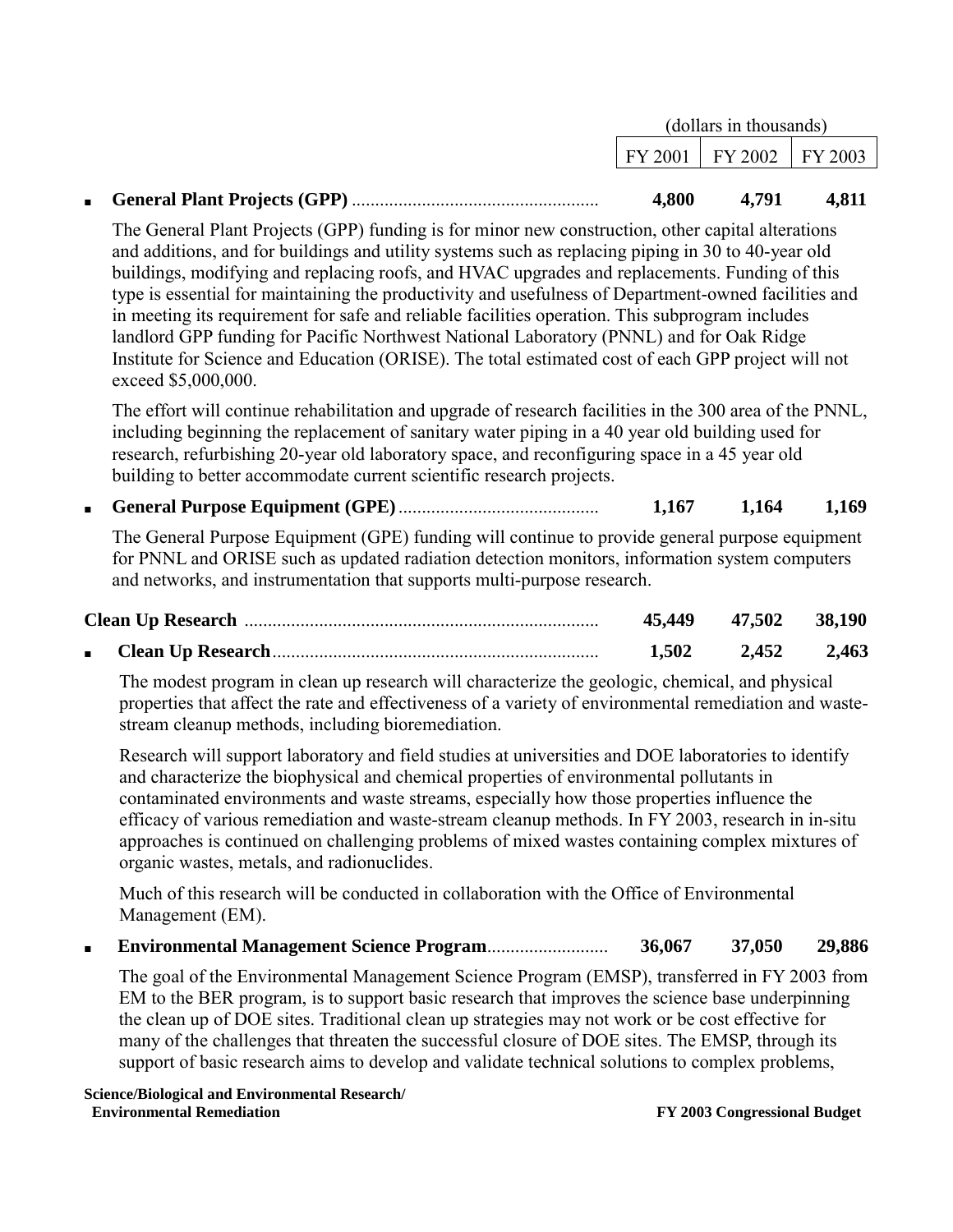| (dollars in thousands) |                                   |  |
|------------------------|-----------------------------------|--|
|                        | $FY 2001$   $FY 2002$   $FY 2003$ |  |

provide innovative technical solutions where there are none, and lead to future risk reduction and cost and time savings. The goal of the EMSP is to support basic research projects that could lead to specific demonstration projects and new clean up strategies. It is the intent or the expectation of the EMSP that the basic research projects funded offer the potential of having specific practical applications or specific timelines for the development of applications for waste cleanup. Basic research that addresses the broad technical and scientific uncertainties associated with DOE site clean up will continue to be funded through a process of competitive peer review. The most scientifically meritorious research proposals and applications will be funded based on availability of funds and programmatic relevance to ensure a complete and balanced research portfolio that addresses DOE needs. The Office of Environmental Management will be consulted. Research will be funded at universities, national laboratories, and at private research institutes and industries.

■ **Savannah River Ecology Laboratory**.......................................... **7,880 8,000 5,841** This activity supports, through a cooperative agreement with the University of Georgia, a long-term (40+ years) ecological research activity aimed at reducing the cost of clean up and remediation while ensuring biodiversity at the restored environment. Peer-reviewed research will be supported to understand contaminant behavior in the environment, to elucidate molecular mechanisms of toxicity from environmental contaminants, to develop cheaper and more environmentally sound remediation approaches, and to assess the ecological risks of environmental contaminants. Characterizing and understanding the impacts of environmental contamination on intact, living ecosystems is a complex and long-term process since the research is dependent on natural cycles of growth, reproduction, and normal environmental variation. A sustained investment is required to understand the complex interactions of ecosystems with environmental contaminants.

#### **Facility Operations: William R. Wiley Environmental Molecular Sciences Laboratory (EMSL)**............................................................ **31,248 37,333 37,948**

|  | 31,440 | 31,333 31,948        |  |
|--|--------|----------------------|--|
|  |        | 26,798 34,339 35,959 |  |

The EMSL is a scientific user facility focused on conducting interdisciplinary, collaborative research in molecular-level environmental science. Operating funds are essential to allow the EMSL to operate as a user facility, and are used for maintenance of buildings and instruments, utilities, staff support for users, environment, safety and health compliance activities, and communications. With over 100 leading-edge instruments and computer systems, the EMSL annually supports approximately 1000 users. University scientists form the core of the EMSL science team that networks with the broader academic community as well as with scientists at other agencies. EMSL users have access to unique instrumentation for environmental research, including the 512-processor, high performance computer system, a suite of nuclear magnetic resonance spectrometers ranging from 300 MHz to 900 MHz, a suite of mass spectrometers, including an 11.5 Tesla high performance mass spectrometer, laser desorption and ablation instrumentation, ultra-high vacuum scanning tunneling and atomic force microscopes, and controlled atmosphere environmental chambers.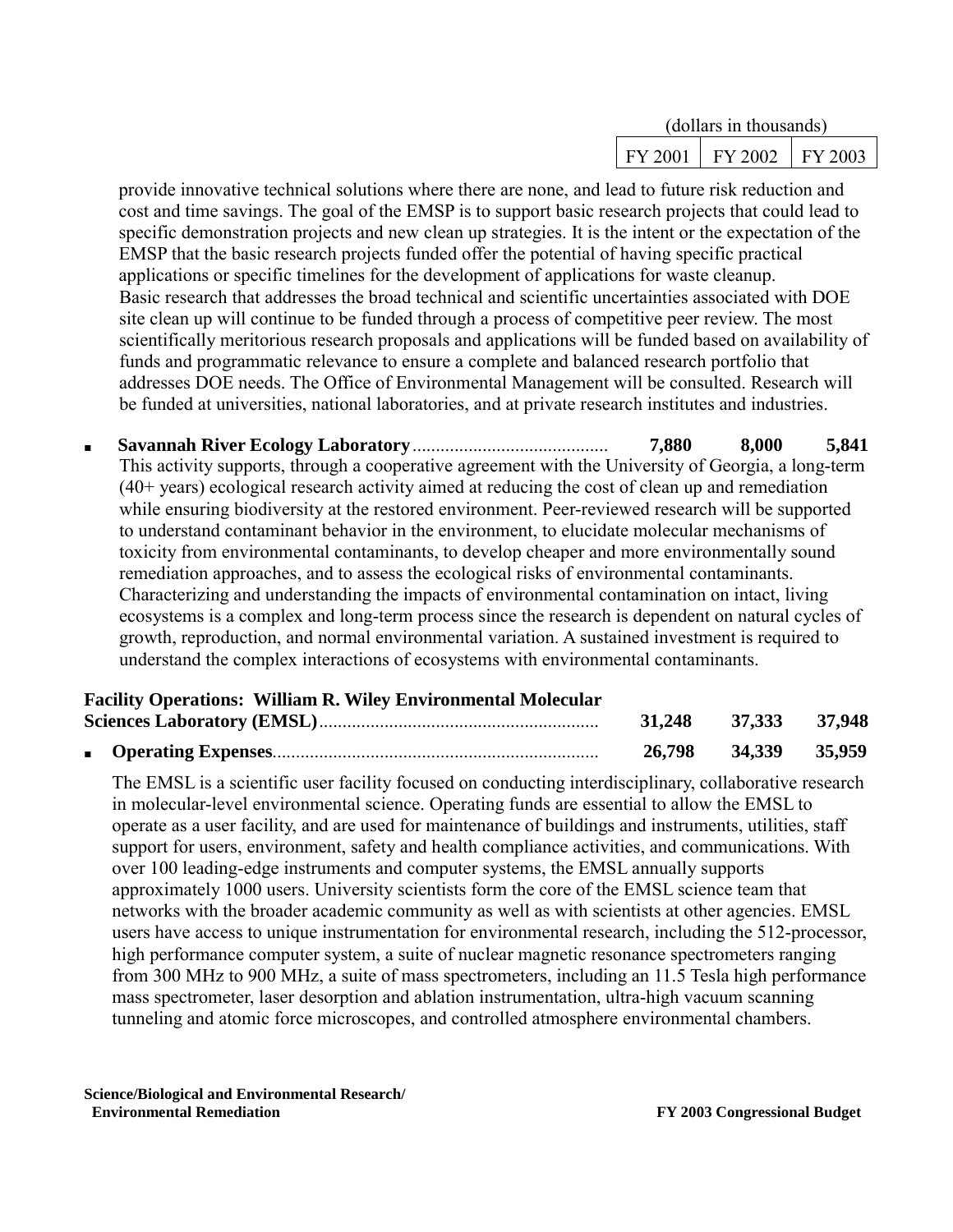| (dollars in thousands) |                               |  |
|------------------------|-------------------------------|--|
| FY 2001                | $\mid$ FY 2002 $\mid$ FY 2003 |  |

The new 3-4 Teraflop high performance computer is being used for model code development in molecular geochemistry and biogeochemistry, and numerical modeling of reactive transport in the subsurface, chemical processing and catalysis, aerosol formation and chemical transformations and climate modeling and simulation. The computer also assists the EMSL focus on structural genomics.

**Performance will be measured** by (1) initiating operation of a new high performance computer at the EMSL and (2) having unscheduled operational downtime on EMSL instrumentation and computational resources not to exceed 10 percent.

■ **Capital Equipment**....................................................................... **4,450 2,994 1,989**

Capital equipment support for the EMSL enables instrument modifications needed by collaborators and external users of the facility as well as the purchase of state-of-the-art instrumentation to keep EMSL capabilities at the leading edge of molecular-level scientific research. Increased capital equipment funding (\$3,000,000) in FY 2001 supported the upgrade of user capabilities through the acquisition of additional mass spectrometers and Nuclear Magnetic Resonance (NMR) spectrometers for structural biology research.

|                                                                                                                                                                                                     | - 1.569 -               | 2.692 |
|-----------------------------------------------------------------------------------------------------------------------------------------------------------------------------------------------------|-------------------------|-------|
| In FY 2001 \$1,242,000 and \$74,000 were transferred to the SBIR and STTR programs, respectively.<br>FY 2002 and FY 2003 amounts are estimated requirements for the continuation of these programs. |                         |       |
|                                                                                                                                                                                                     | 104,235 114,401 109,530 |       |

## **Explanation of Funding Changes from FY 2002 to FY 2003**

|                |                                                                                                                                                                      | FY 2003 vs. |
|----------------|----------------------------------------------------------------------------------------------------------------------------------------------------------------------|-------------|
|                |                                                                                                                                                                      | FY 2002     |
|                |                                                                                                                                                                      | $(\$000)$   |
|                | <b>Bioremediation Research</b>                                                                                                                                       |             |
| $\blacksquare$ | Increased support for bioremediation research to expand research on microbially-<br>mediated transformations of metals and radionuclides and how these processes can |             |
|                | be altered to immobilize contaminants in place in subsurface environments.                                                                                           | $+2,678$    |
| $\blacksquare$ |                                                                                                                                                                      | $+20$       |
| $\blacksquare$ |                                                                                                                                                                      | $+5$        |
|                |                                                                                                                                                                      | $+2,703$    |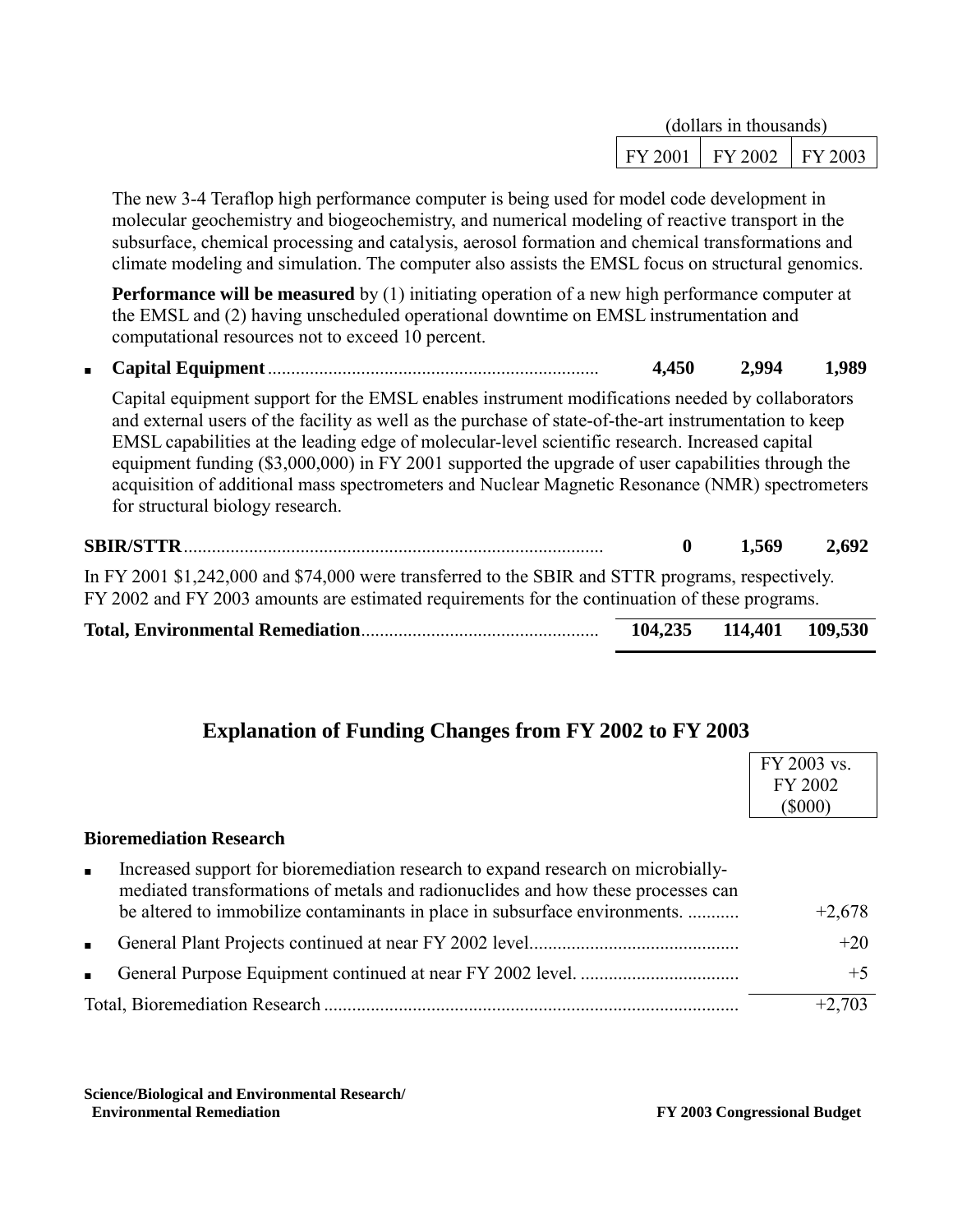|                                                                                                                                                                            | FY 2003 vs. |
|----------------------------------------------------------------------------------------------------------------------------------------------------------------------------|-------------|
|                                                                                                                                                                            | FY 2002     |
|                                                                                                                                                                            | $(\$000)$   |
| <b>Clean Up Research</b>                                                                                                                                                   |             |
| ٠                                                                                                                                                                          | $+11$       |
| Environmental Management Science program transferred in FY 2003 from the<br>$\blacksquare$<br>Office of Environmental Management to the BER program continued at a reduced |             |
|                                                                                                                                                                            | $-7,164$    |
| Savannah River Ecology Laboratory transferred in FY 2003 from the Office of<br>$\blacksquare$<br>Environmental Management to the BER program continued at a reduced level  | $-2,159$    |
|                                                                                                                                                                            | $-9,312$    |
| <b>Facility Operations</b>                                                                                                                                                 |             |
|                                                                                                                                                                            | $+615$      |
| <b>SBIR/STTR</b>                                                                                                                                                           |             |
| SBIR/STTR increases due to increase in research funding for the Environmental<br>π.                                                                                        |             |
|                                                                                                                                                                            | $+1,123$    |
|                                                                                                                                                                            | $-4,871$    |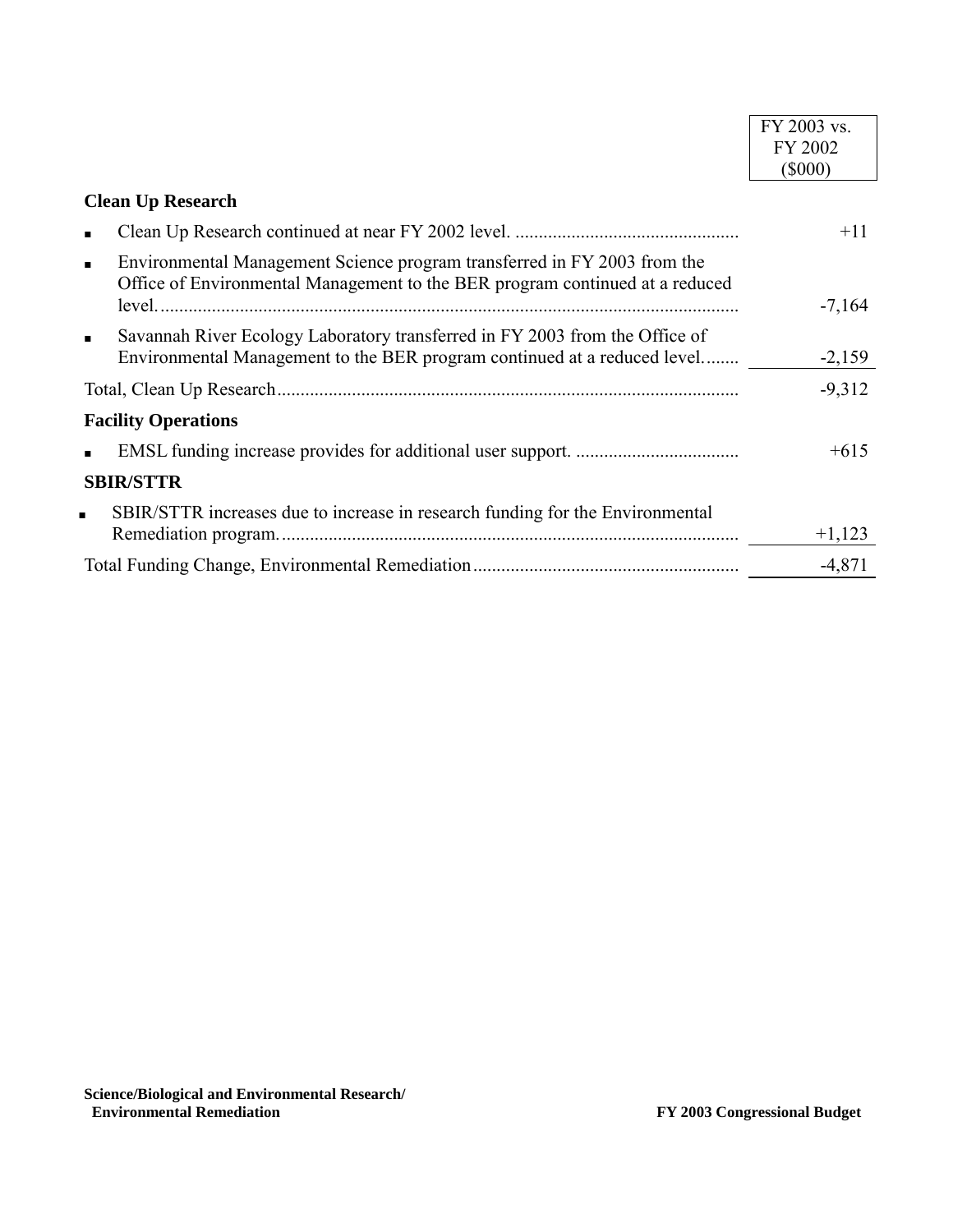# **Medical Applications and Measurement Science**

### **Mission Supporting Goals and Objectives**

The goal of the Medical Applications and Measurement Science subprogram is to deliver relevant scientific knowledge that will lead to innovative diagnostic and treatment technologies for human health. The research builds on unique DOE capabilities in physics, chemistry, engineering, and biology. Research will lead to new metabolic labels and imaging detectors for medical diagnosis; tailor-made radiopharmaceutical agents and beam delivery systems for treatment of inoperable cancers; and the ability to predict structure and behavior of cells and tissues to better engineer targeted drugs, biosensors, and medical implants. The basic research technologies growing out of this program offer applications for study, detection, diagnosis and early intervention of biochemical, bacterial, and viral health risks of biological, and/or gross environmental insults such as bioterrorism.

The modern era of nuclear medicine is an outgrowth of the original charge of the Atomic Energy Commission (AEC), "to exploit nuclear energy to promote human health." From the production of a few medically important radioisotopes in 1947, to the development of production methods for radiopharmaceuticals used in standard diagnostic tests in millions of patients throughout the world, to the development of ultra-sensitive diagnostic instruments, e.g. the PET (positron emission tomography) scanner, the medical applications program has led and continues to lead the field of nuclear medicine.

Today the program seeks to develop new applications of radiotracers in diagnosis and treatment in light of the latest concepts and developments in genomic sciences, structural and molecular biology, computational biology and instrumentation. Using non-invasive technologies and highly specific radiopharmaceuticals, BER is ushering in a new era of brain mapping, and highly specific disease diagnostics. New tools will enable the real-time imaging of gene expression in a developing organism.

Research capitalizes on the National Laboratories' unique resources and expertise in biological, chemical, physical, and computational sciences for technological advances related to human health. The National Laboratories have highly sophisticated instrumentation (neutron and light sources, mass spectroscopy, high field magnets), lasers and supercomputers, to name a few, that directly impact research on human health. Research is directed to fundamental studies in medical imaging, biological and chemical sensors, laser medicine and informatics. This research is highly complementary to and coordinated with clinical research at the National Institutes of Health (NIH) and to basic research in the NIH intramural and extramural programs.

Measurement Science research emphasizes new sensor instrumentation for cleanup efforts and new imaging instrumentation having broad application in the life and medical sciences.

The Medical Applications and the Measurement Science subprogram continues a substantial involvement of academic scientists along with the scientists in the National Laboratories.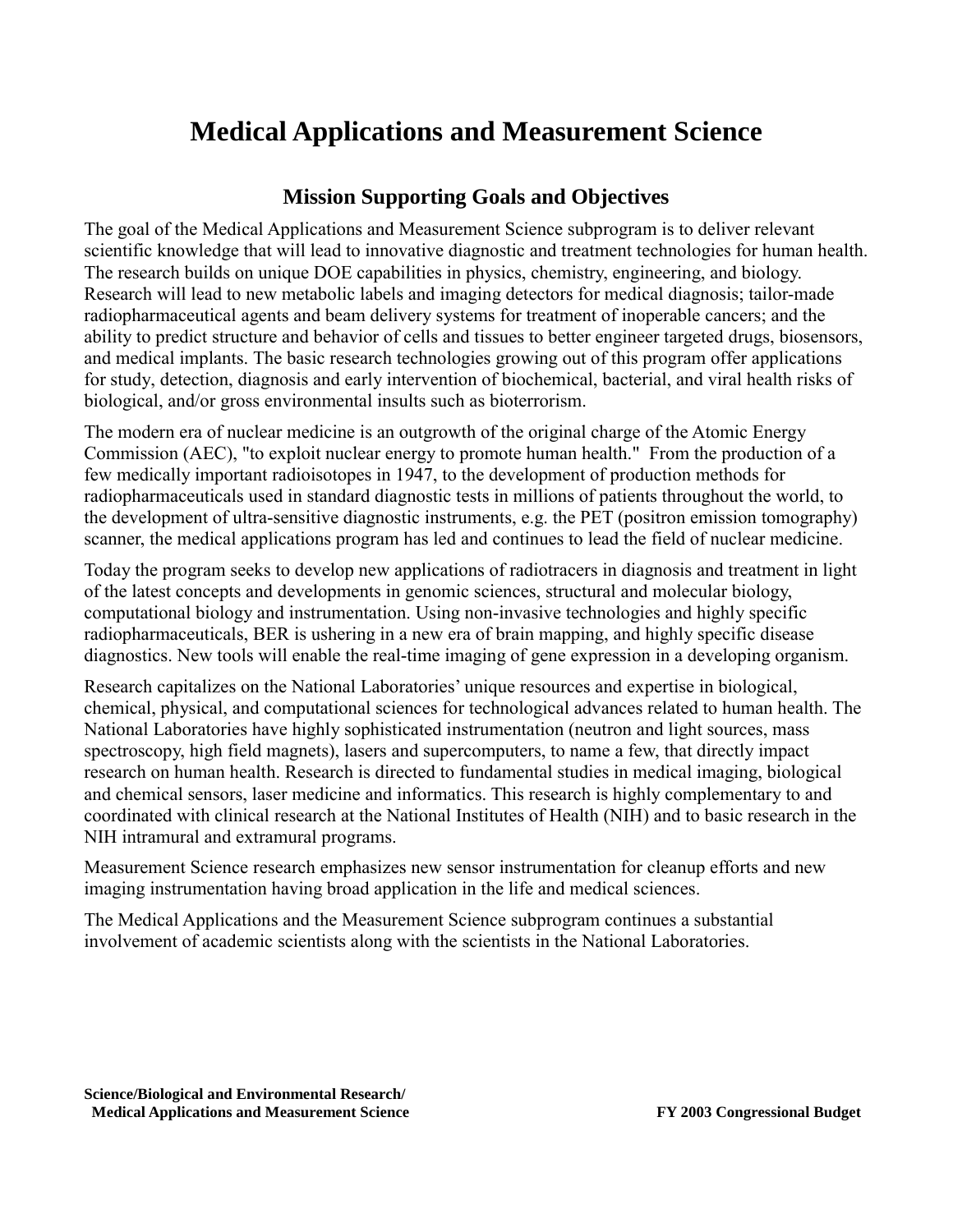|                                                        |         |         | (dollars in thousands) |           |           |
|--------------------------------------------------------|---------|---------|------------------------|-----------|-----------|
|                                                        | FY 2001 | FY 2002 | FY 2003                | \$ Change | % Change  |
|                                                        | 87,276  | 113.825 | 38.701                 | $-75.124$ | $-66.0\%$ |
| Measurement Science                                    | 5.911   | 5.935   | 5.961                  | $+26$     | $+0.4%$   |
|                                                        | 0       | 3.239   | 1.186                  | $-2.053$  | $-63.4%$  |
| Total, Medical Applications and<br>Measurement Science | 93.187  | 122.999 | 45.848                 | $-77.151$ | $-62.7\%$ |

## **Funding Schedule**

## **Detailed Program Justification**

|                                                                      | (dollars in thousands) |                             |        |
|----------------------------------------------------------------------|------------------------|-----------------------------|--------|
|                                                                      |                        | FY 2001   FY 2002   FY 2003 |        |
|                                                                      | 87,276                 | 113,825                     | 38,701 |
| <b>EXECUTE:</b> Boron Neutron Capture Therapy (BNCT) and novel cell- |                        |                             |        |
|                                                                      | 10,082                 | 9,941                       | 4,870  |

In FY 2003, funding for the followup of all patients treated in the human clinical trials of boron neutron capture therapy (BNCT) at Brookhaven National Laboratory and the Massachusetts Institute of Technology will be completed with the transfer of clinical technology to the National Cancer Institute. The basic drug development research for BNCT will evolve into a new program of innovative approaches to cell-targeted ablation therapy for cancer with in-vivo radiation techniques. Success of the program will depend on key partnerships with scientists from the National Laboratories and academia. The emphasis of this program will be on the therapeutic use of ionizing radiation that may be achieved with radionuclide therapy and novel methods of tumor targeting. The specific goals include the development of novel therapeutic agents and delivery techniques to target and treat cancer at the cellular level. Research will address such complex challenges as chemical ligand synthesis, tumor-targeting, and dosimetry.

Overall program objectives include: (1) techniques to ensure highly selective tumor-targeting by the proposed therapeutic agents; (2) efficient screening techniques for selecting candidate therapeutic agents for in-vivo testing; (3) research suggesting a reasonable likelihood of success for in-vivo targeting of primary tumors and their metastases in pre-clinical animal trials; (4) reliable approaches for dosimetry calculations to normal tissues and to tumor sites based on 3-dimensional modeling; (5) measurement techniques for accurately assessing the success of tumor-targeting in vivo; and (6) measurement techniques for assessing therapy effects in vivo at the molecular, cellular and metabolic levels.

**Performance will be measured** by the number of tumor therapeutic agents that perform sufficiently well in pre-clinical evaluations over five years to deserve consideration for clinical trials by NIH and/or private industry.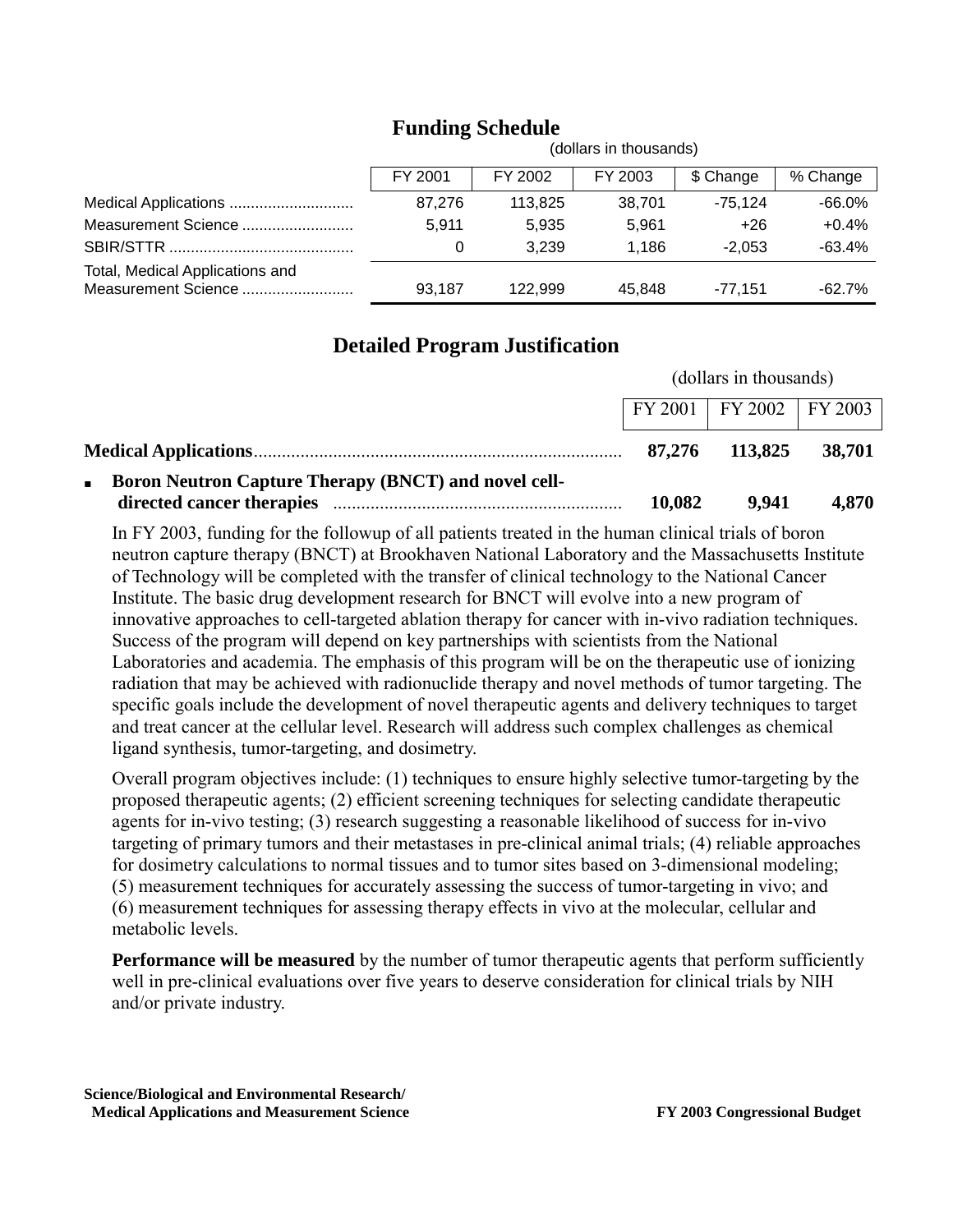| FY 2002<br>$FY$ 2001 | FY 2003 |  |
|----------------------|---------|--|
|----------------------|---------|--|

**Performance will be measured:** By the end of FY 2003, all the boron neutron capture therapy (BNCT) clinical trials will be completed with clinical data collection, and transfer of the clinical data to the National Cancer Institute as the foundation for an advanced treatment modality for cancer.

#### ■ **Radiopharmaceutical Design and Synthesis**................................... **26,065 24,340 24,445**

BER will support research on radiopharmaceutical design and synthesis using concepts from genomics as well as computational biology and structural biology. BER will continue research into radiolabeling of monoclonal antibodies for cancer diagnosis and new radiotracers for the study of brain and heart function. Molecules directing or affected by homeostatic controls always interact and, thus, are targets for specific molecular substrates. The substrate molecules can be tailored to fulfill a specific need and labeled with appropriate radioisotopes to become measurable in real time in the body on their way to, and during interaction with their targets, allowing the analysis of molecular functions in the homeostatic control in health and disease. The function of radiopharmaceuticals at various sites in the body is imaged by nuclear medical instruments, such as, gamma ray cameras and positron emission tomographs (PET). This type of imaging refines diagnostic differentiation between health and disease at the molecular/metabolic levels as well as often leading to more effective therapy. If labeled with high energy-emitting radioisotopes, the substrate molecules, carrying the radiation dose may be powerful tools for targeted molecular therapy especially of cancer.

BER will also develop nuclear medicine driven technologies to image mRNA transcripts in real time in tissue culture and whole animals. Currently the expression of endogenous genes in animals (including humans) cannot be imaged, at least not directly. However, given the astounding pace of biotechnology development, such imaging is an attainable goal. This research includes an emphasis on nucleic acid biochemistry, radioactive ligand synthesis and macromolecular interactions. It addresses the functional consequences of gene expression by targeting and perturbing the activity of a particular gene in living cells or animals. It also develops new biological applications using optical and radionuclide imaging devices for imaging specific gene expression in real time in both animals and humans. Methods such as combinatorial chemistry techniques will be used to develop antisense radiopharmaceuticals that hybridize DNA probes to RNA transcripts in highly specific ways to block their activity or function. Molecular signal amplification methods that work in vivo at the mRNA level will be developed. Drug-targeting technology will be developed to such an extent that the various biological barriers can be safely surmounted in vivo. The research will evaluate the clinical potential of real-time imaging of genes at work in cells, tissues, and whole organisms, including humans. This information will have applications ranging from understanding the development of a disease to the efficacy of treatments for the disease. This new technology will strongly impact developmental biology, genome research, and medical sciences.

**Performance will be measured:** By the end of FY 2003, through radiopharmaceutical and molecular nuclear medicine research, three positron emission tomography (PET) radiotracers with precise cellular, subcellular, and molecular targeting capability will be developed as potential imaging agents for nuclear medicine research and clinical use to study brain disorders due to substance abuse and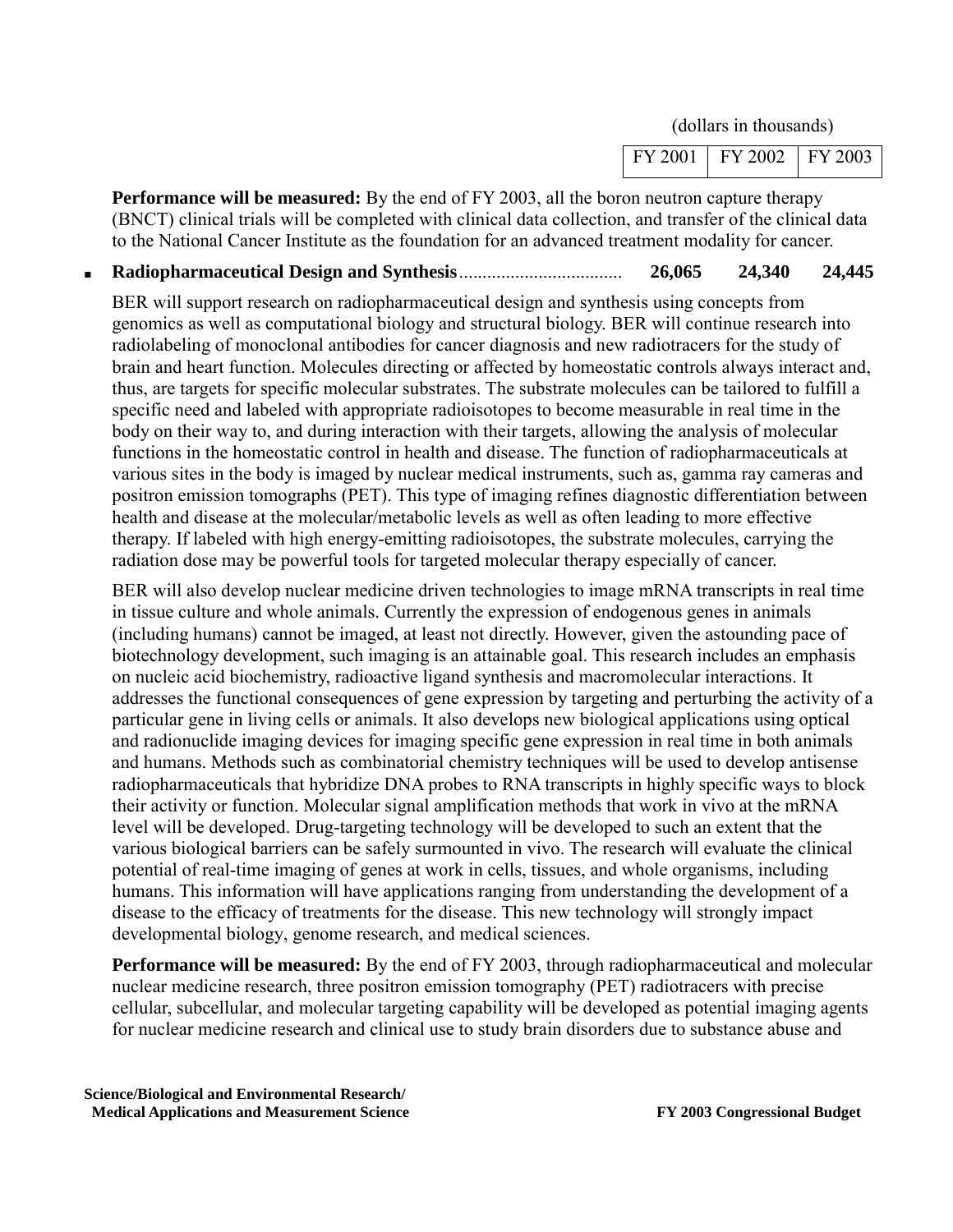| $FY$ 2001 | $\overline{Y}$ FY 2002<br>$\sim$ $\sim$ | <b>FY 2003</b> |
|-----------|-----------------------------------------|----------------|
|           |                                         |                |

mental illnesses (such as Alzheimer's and Parkinson's diseases), cancer diagnosis and treatment, heart-function-related ailments, therapeutic gene expression in the whole animals, and for monitoring progress to therapy.

#### ■ **Multimodal Imaging Systems and Medical Photonics**................... **10,004 9,753 9,386**

In FY 2003, BER will emphasize support in multimodal imaging systems for study of human brain function and continue to explore the combination of nuclear medicine imaging systems with magnetic resonance imaging. The research will continue to develop innovative imaging instrumentation and will transfer the relevant technology into clinical medicine. PET and MRI instrumentation systems will be developed to image small animals with high resolution. The program will continue to support research in brain imaging including substance abuse, mental illness, Parkinson's disease, Alzheimer's disease, and studies of neurochemical metabolism.

**Performance will be measured:** By the end of FY 2003, 1-3 advanced radiotracer imaging camera devices, that approach the fundamental limits of spatial resolution and detector sensitivity, will be available to detect breast cancer to differentiate benign as compared to malignant growth, and will measure biological function in small animals as the models of human disease.

BER will also expand its research program at the National Laboratories by capitalizing on their unique resources and expertise in the biological, physical, chemical, and computational, sciences to develop new research opportunities for technological advancement related to human health. Due to the medical nature of the program, all research activities are joint activities between the National Laboratories and medical research centers. The program emphasizes biomedical imaging, novel sensing devices, spectroscopy, and related informatics systems. It will advance fundamental concepts, create knowledge from the molecular to the organ systems level, and develop innovative processes, instruments, and informatics systems to be used for the prevention, diagnosis, and treatment of disease and for improving health care in the Nation. Emphasis is placed on:

*Biomedical Imaging* – is the development of novel medical imaging systems. BER will combine optical imaging with other traditional medical imaging systems such as MRI, PET, and SPECT (single photon emission computed tomography) and will develop small imaging systems that image in real-time under natural physiological conditions. A major objective is improving the reliability and cost-effectiveness of medical imaging technologies. Technology and detector systems will be developed to capitalize on recent findings of the human genome project that will enable imaging of gene expression in real time that will have a critical impact on biomedical research and medical diagnosis. The BER program has played a leading role in the development of new positron emission tomography (PET) instrumentation as well as new chemistries for applying PET to diagnosis of cancer and other diseases. A high priority is placed on transfer of the new PET technologies into clinical research and practice.

*Medical Photonics* – is the development of advanced optical systems, including lasers, that will enhance the monitoring, detection, and treatment of disease. BER will expand its development of an artificial retina that can convert light signals into physiological electrical impulses.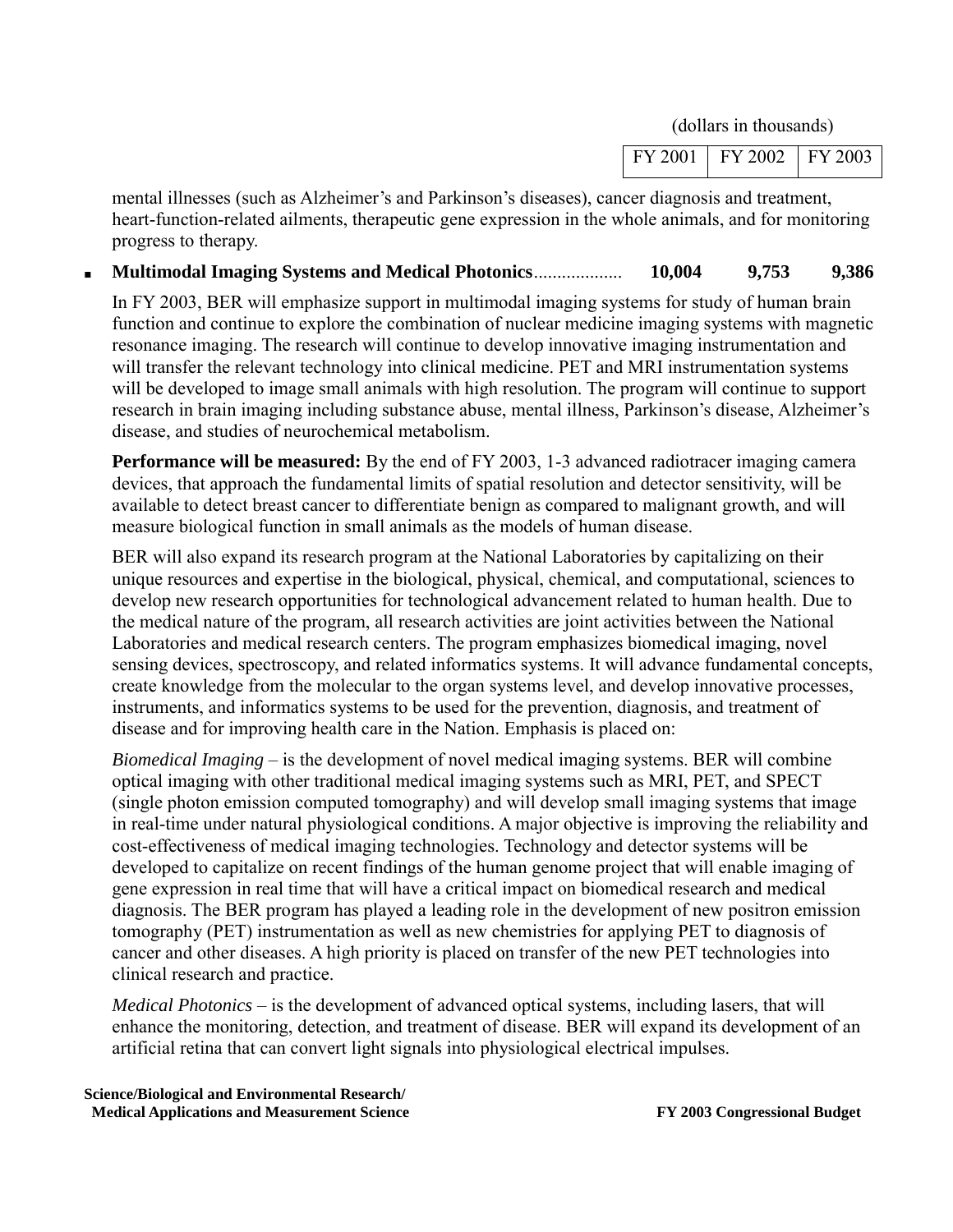| FY 2002<br>FY 2001 | FY 2003 |
|--------------------|---------|
|--------------------|---------|

*Smart Medical Instrumentation* – is the development and fabrication of "smart" medical instruments that can operate within the body either remotely or independently to monitor, detect, and treat various medical dysfunctions. This includes the development and fabrication of biological sensors that can be used to detect or monitor various physiological functions and disease in the body in real-time.

The ultimate goal of the program is to support basic research and technology development that will ultimately lead to the development of technology that can be transferred to the National Institutes of Health for clinical testing or to industry for further commercial development. This research takes advantage of unique resources at DOE facilities and is highly complementary to and coordinated with clinical research at the National Institutes of Health (NIH) and to basic research in the NIH intramural and extramural programs.

**Performance will be measured** by the enhancement of micro-PET and micro-CT scanners so that these unique and powerful tools can be used to enhance basic biomedical research in medical centers, leading to improved human health care, and over the next five years, mutually beneficial research partnerships between the BER Advanced Medical Technology Program and the Intramural Clinical Research Programs at the National Institutes of Health (NIH) will deliver two new biosensor and infrared thermography technologies using the physical science expertise of the DOE national laboratories. The technologies will aid in the detection of disease at an early stage.

#### ■ **Congressional Direction**................................................................... **41,125 69,791 0**

Congressional direction in FY 2001 for School of Public Health, University of South Carolina; Nuclear Medicine and Cancer Research Capital Program, University of Missouri-Columbia; Discovery Science Center in Orange County, California; Children's Hospital Emergency Power Plant in San Diego; Center for Science and Education at the University of San Diego; Bone Marrow Transplant Program at Children's Hospital Medical Center Foundation in Oakland, CA; North Shore Long Island Jewish Health System, New York; Museum of Science and Industry, Chicago; Livingston Digital Millenium Center, Tulane University; Center for Nuclear Magnetic Resonance, University of Alabama-Birmingham; Nanotechnology Engineering Center at the University of Notre Dame of South Bend, Indiana; National Center for Musculoskeletal Research, Hospital for Special Surgery, New York; High Temperature Super Conducting Research and Development, Boston College; Positron Emission Tomography Facility, West Virginia University; Advanced Medical Imaging Center, Hampton University; Child Health Institute of New Brunswick, New Jersey; Linear Accelerator for University Medical Center of Southern Nevada; Medical University of South Carolina Oncology Center; National Foundation for Brain Imaging; Science and Technology Facility at New Mexico Highlands University; and Inland Northwest Natural Resources Research Center at Gonzaga University.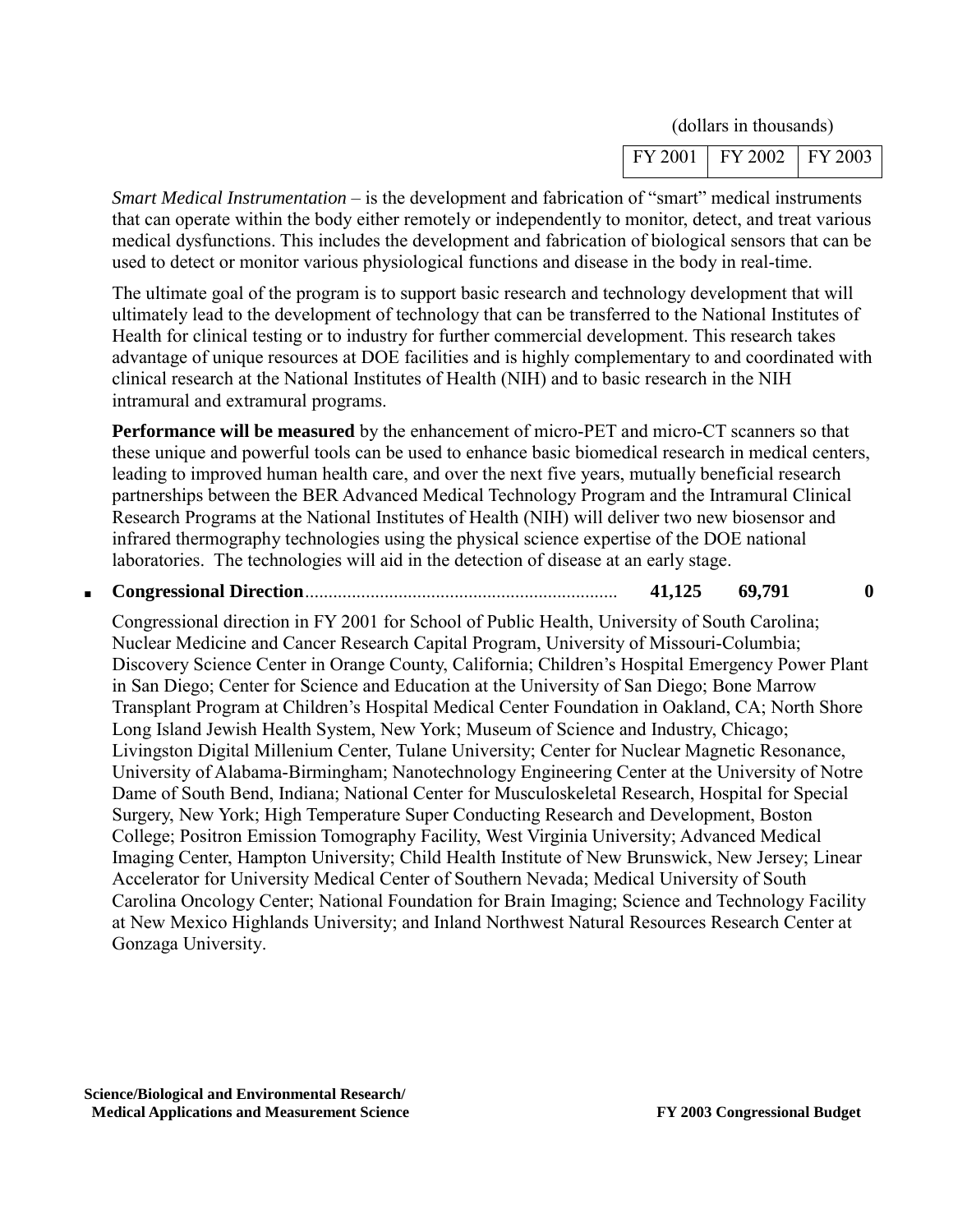Congressional direction in FY 2002 for Positron Emission Tomography Center at the University of South Alabama; Gulf Coast Cancer Center and Research Institute; Center for Nuclear Magnetic Resonance Imaging at the University of Alabama Birmingham; University of South Alabama research, in cooperation with industry and the Cooperative Research Network of the National Rural Electric Cooperative Association, on a fuel cell powered home using the Smart Energy Management Control System; Library and Regional Resource Learning Center at Spring Hill College; South Alabama Medical Education Outreach Program; University of Florida Genetics Institute; Linear Accelerator for the Baystate Medical Center; Cancer Institute at New Jersey; Institute for Molecular Biosciences at the University of Arizona; Stanley Scott Cancer Center at Louisiana State University; Infotonics Center of Excellence in Rochester New York; Joint Collaboration on Advanced Nanotechnology and Sensors with the University of New Orleans, Louisiana State University, and Louisiana Tech; Breast Cancer Program at the North Shore-Long Island Jewish Health System; Functional Magnetic Resonance Imaging Machine at the University of Texas at Dallas and the University of Texas Southwestern Medical Center's Center for Brain, Cognition, and Behavior; Integrated Environmental Research and Services Program at Alabama A&M University; Energy Efficiency Initiative at the Carolinas Health Care System; Multidisciplinary Research Facility at the College of Engineering, University of Notre Dame; Linear Accelerator for the Burbank Regional Cancer Center in Fitchburg, Massachusetts; Hampshire College's National Center for Science Education; Audubon Biomedical Science and Technology Park at Columbia University; McFadden Science Center at Texas Wesleyan University; Emergency Power Supply System at Cedars-Sinai Medical Center; Rush-Presbyterian-St. Luke's Medical Center; Nanoscience Facility at Purdue University; Julie and Ben Rogers Cancer Institute; School of Public Health at the University of South Carolina; Continued Development of the Life Science Building at Brown University; Environmental Modeling at the University of North Carolina at Chapel Hill; Renovation of the Science, Technology, and Engineering Research Complex at Jackson State University; PowerGrid Simulator at Drexel University and the New Jersey Institute of Technology; Positron Emission Tomography Facility at West Virginia University; Linear Accelerator for the University Medical Center of Southern Nevada; Research Foundation of the University of Nevada-Las Vegas; University of Nevada-Las Vegas for Continued Study of the Biological Effects of Exposure to Low-level Radioactivity; Biomolecular Nuclear Magnetic Resonance Instrument at the Medical University of South Carolina; Oncology Center of the Medical University of South Carolina; National Center of Excellence in Photonics and Microsystems in New York; Institute of Comparative Genomics at the American Museum of Natural History; Inland Northwest Natural Resources Center at Gonzaga University; Hall of Paleontology at the Field Museum; Center for Catalysis at Iowa State University; Human Genome Project at the University of Southern California; Biomedical Research at Creighton University; Child Health Institute of New Brunswick, New Jersey; Oregon Renewable Energy Center; Superconductor Research at Boston College; Natural Renewable Energy Laboratory in Hawaii; Rochester Institute of Technology Microelectronics Technology Program; Operations and Capital Investment at the Mental Illness and Neuroscience Discovery Institute; and University of Missouri-Columbia to Expand the Federal Investment in the University's Nuclear Medicine and Cancer Research Capital Program.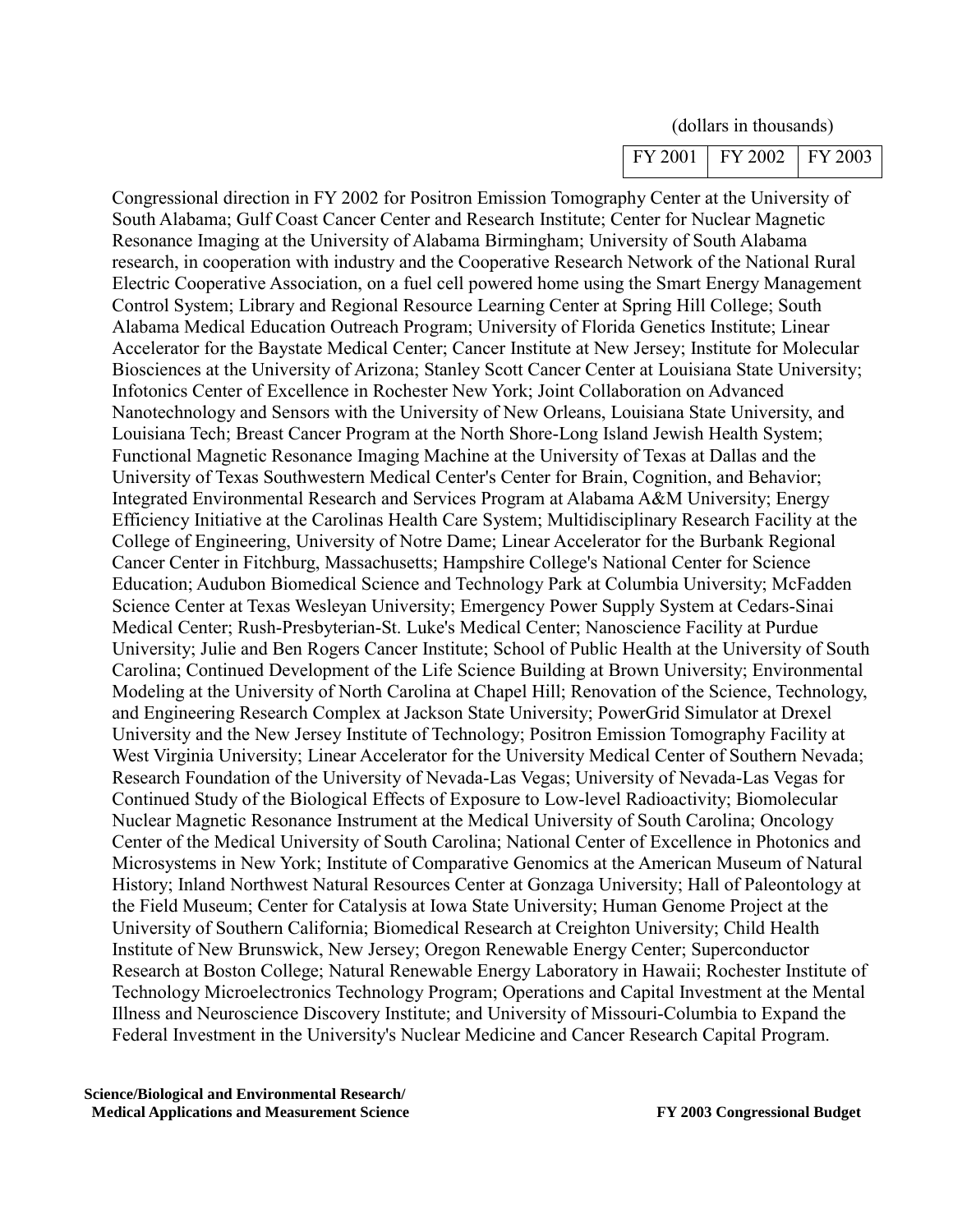| <b>Measurement Science</b> | 5.911 | 5.935                             | 5.961 |  |
|----------------------------|-------|-----------------------------------|-------|--|
|                            |       | $FY 2001$   $FY 2002$   $FY 2003$ |       |  |
|                            |       | (dollars in thousands)            |       |  |

BER will continue research on new sensor instrumentation for characterizing the chemical composition of contaminated subsurface environments in support of the Department's environmental cleanup efforts of highly radioactive chemical wastes.

The research will include the development of new environmental sensors that are better, faster, and more economical than existing laboratory techniques. New field-based sensors that take advantage of novel biotechnologies will be ready for deployment. The new sensors will include antibody and nucleic acid approaches that have precedence in other applications but will be new to bioremediation at DOE legacy sites.

Research into new imaging instrumentation for life sciences and biomedical sensor applications will be continued. Capital equipment funds will be used for research to develop new instrumentation having broad application in the life and medical sciences. BER will continue research on medical applications of laser technology at the National Laboratories and at universities.

|                                                                                                                                                                                                      | 3.239 | 1,186 |
|------------------------------------------------------------------------------------------------------------------------------------------------------------------------------------------------------|-------|-------|
| In FY 2001 \$2,357,000 and \$143,000 were transferred to the SBIR and STTR programs, respectively.<br>FY 2002 and FY 2003 amounts are estimated requirements for the continuation of these programs. |       |       |

| <b>Total, Medical Applications and Measurement Science </b> |  | 93,187 122,999 | 45,848 |
|-------------------------------------------------------------|--|----------------|--------|
|-------------------------------------------------------------|--|----------------|--------|

## **Explanation of Funding Changes from FY 2002 to FY 2003**

|                                                                                                                                                                                  | FY 2003 vs.<br>FY 2002<br>$($ \$000) |
|----------------------------------------------------------------------------------------------------------------------------------------------------------------------------------|--------------------------------------|
| <b>Medical Applications</b>                                                                                                                                                      |                                      |
| Boron Neutron Therapy (BNCT) program is completed and research on novel cell-<br>$\blacksquare$<br>• Radiopharmaceutical Design and Synthesis and Multimodal Imaging Systems and | $-5,071$                             |
|                                                                                                                                                                                  | $-262$                               |
| $\blacksquare$                                                                                                                                                                   | $-69,791$                            |
|                                                                                                                                                                                  | $-75,124$                            |
| <b>Measurement Science</b>                                                                                                                                                       |                                      |
|                                                                                                                                                                                  | $+26$                                |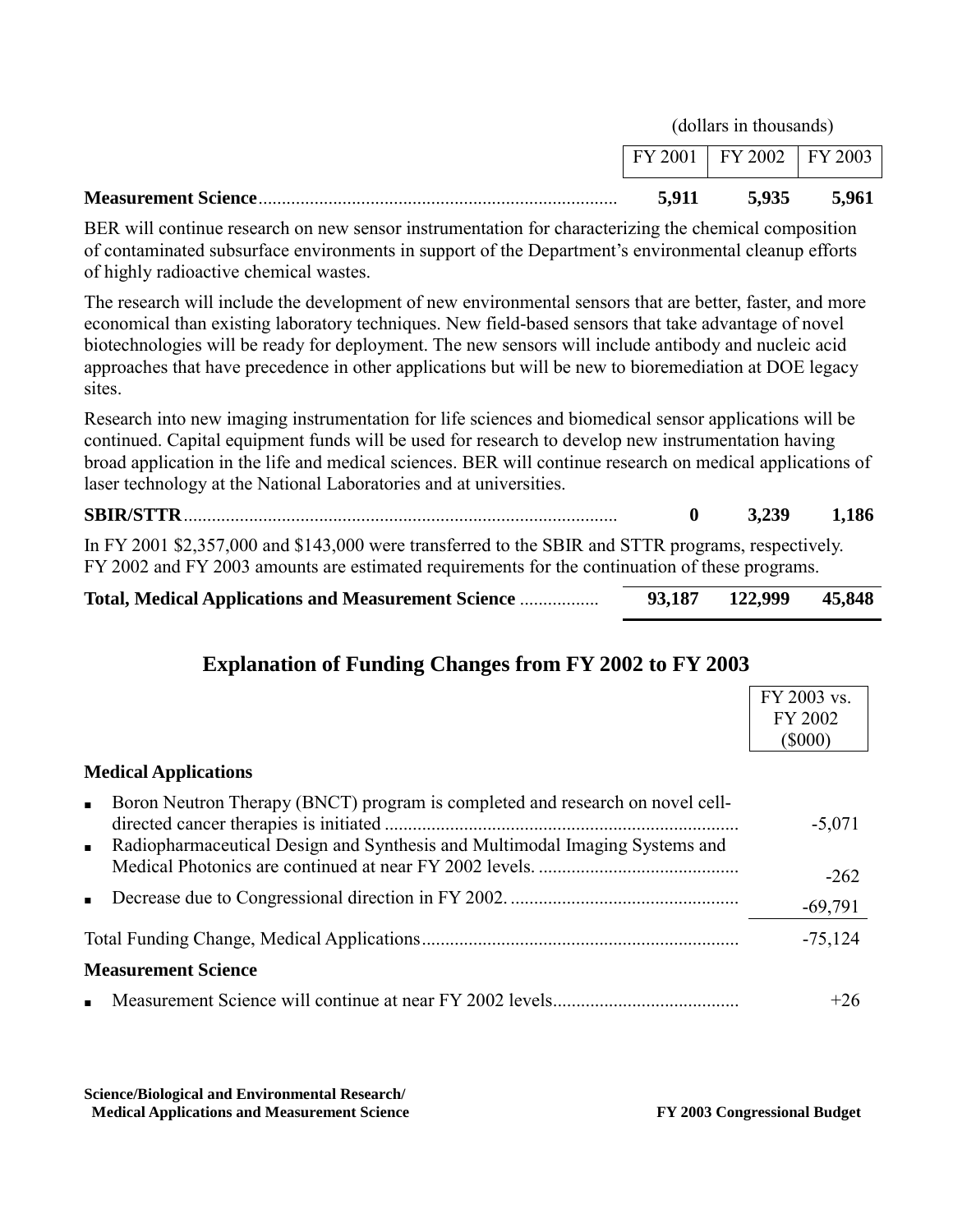|                                                                         | FY 2003 vs. |
|-------------------------------------------------------------------------|-------------|
|                                                                         | FY 2002     |
|                                                                         | $(\$000)$   |
| <b>SBIR/STTR</b>                                                        |             |
| SBIR/STTR decreases due to decrease in research funding for the Medical |             |
|                                                                         | $-2,053$    |
|                                                                         | $-77,151$   |

.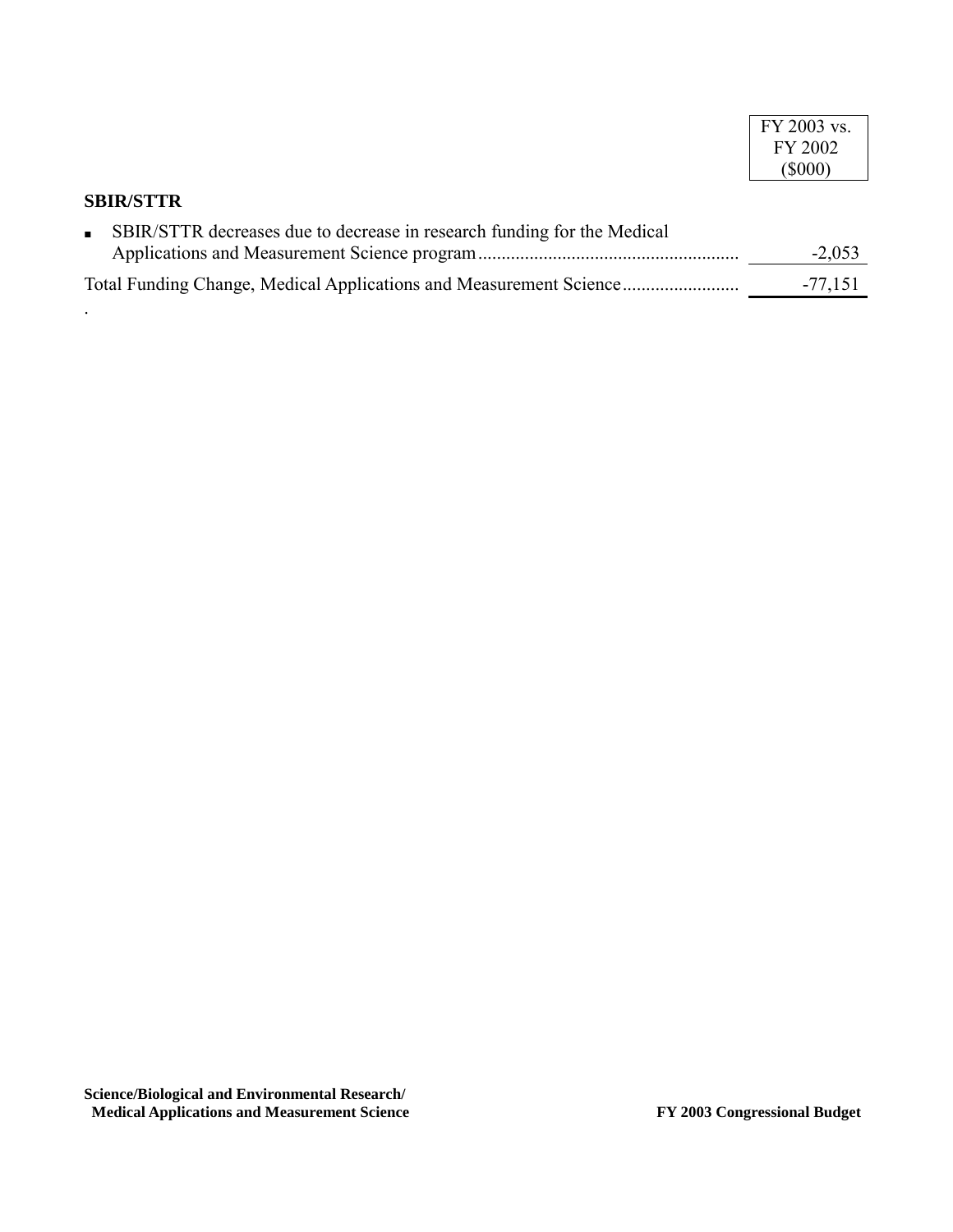# **Construction**

### **Mission Supporting Goals and Objectives**

Construction is needed to support the research under the Biological and Environmental Research Program (BER) program. Cutting-edge basic research requires that state-of-the-art facilities be built or existing facilities modified to meet unique BER requirements.

## **Funding Schedule**

| (dollars in thousands) |         |         |            |          |  |  |
|------------------------|---------|---------|------------|----------|--|--|
| FY 2001                | FY 2002 | FY 2003 | \$ Change  | % Change |  |  |
| 2,495                  | ,405    |         | ,405<br>44 | $- -$    |  |  |

## **Detailed Program Justification**

|                     | (dollars in thousands) |                               |  |
|---------------------|------------------------|-------------------------------|--|
|                     |                        | $FY 2001$   FY 2002   FY 2003 |  |
| <b>Construction</b> | 2,495                  | 11,405                        |  |

The Laboratory for Comparative and Functional Genomics at Oak Ridge National Laboratory will provide a modern gene function research facility to help understand the function of newly discovered human genes, to support DOE research programs and to provide protection for the genetic mutant mouse lines created during the past 50 years. This new facility will replace a 50-year old animal facility with rapidly escalating maintenance costs still in use at Oak Ridge.

**Performance will be measured:** By the end of FY 2003, construction of the Center for Comparative and Functional Genomics at Oak Ridge National Laboratory will be completed on schedule.

## **Explanation of Funding Changes from FY 2002 to FY 2003**

| <b>Construction</b>                                                                  | FY 2003 vs.<br>FY 2002<br>$($ \$000 $)$ |
|--------------------------------------------------------------------------------------|-----------------------------------------|
| • Full funding for the construction of the Laboratory for Comparative and Functional | $-11,405$                               |